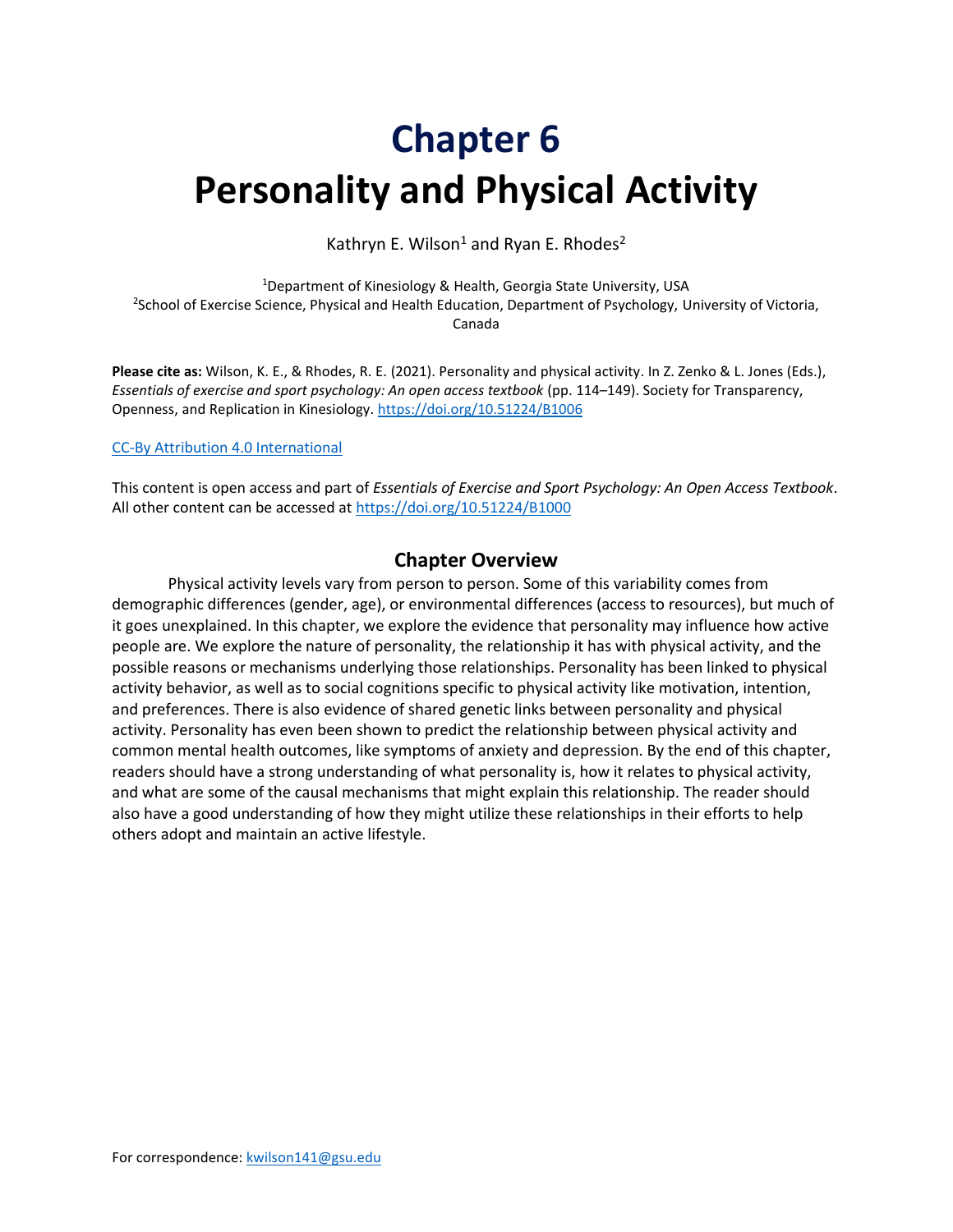# **Introduction**

Physical activity is often the focus of public health initiatives as physical inactivity is a risk factor for chronic conditions (European Union Sport and Health Working Group, 2008; Haskell et al., 2007; Office of Disease Prevention and Health Promotion, 2017; Rhodes et al., 2017; WHO, 2010, p. 325). In addition to the protective effects of physical activity against physical illnesses, a wide body of evidence supports the benefits of physical activity on mental health and quality of life (Bize et al., 2007; Teychenne et al., 2020). Despite this, very few people engage in recommended levels of physical activity. In fact, less than 20% of US adults and adolescents engage in recommended levels of physical activity (Piercy et al., 2018), a trend observed across developed nations (Guthold et al., 2018; Hallal et al., 2012). A key to developing effective and sustainable physical activity promotion initiatives is an understanding of behavioral antecedents to physical activity, which can range from very narrow personal characteristics of individuals to broad environmental and policy factors (Bauman et al., 2012).

One personal factor that has received much attention and has the potential for broad reaching adaptations to current practice is personality. Understanding how personality and physical activity are related could be of great practical value in explaining systematic variability in physical activity behaviors, as well as the impact of behavioral interventions with respect to population reach and effectiveness. Relationships between personality and physical activity may also explain systematic variability in the affective response to behavioral enactment, self-regulation and adherence, preferences for different types of physical activities, and psychological and physiological outcomes of acute or chronic exercise. The use of an integrative framework of the personality system can inform the adaptation of current practice to account for relevant individual differences which influence the way people respond to exposures relevant to physical activity and exercise promotion (Coulter et al., 2016; Ferguson, 2013; Wilson, 2019). The purpose of this chapter is to provide students and practitioners with an overview of the evidence linking physical activity and personality, and to set the stage for continued work towards personality tailored approaches to exercise programming and physical activity promotion.

# **What is Personality?**

The American Psychological Association defines personality as "individual differences in characteristic patterns of thinking, feeling and behaving" (American Psychological Association, 2020). Overall, personality traits represent enduring and consistent individual differences across the lifespan (McCrae et al., 2000; Roberts et al., 2006).

Personality differences originate from fundamental dispositions in early childhood, called temperaments (Rothbart, 2007). These fundamental dispositions influence the way people respond to environmental stimuli emotionally, cognitively, and/or behaviorally. Personality development is a continuous process beginning at an early age (Denissen et al., 2011). While individual expressions of personality are generally considered culturally conditioned manifestations of several factors (Eysenck, 1970; Funder, 2001; McCrae et al., 2000), personality is moderately to highly heritable (Bouchard & Loehlin, 2001; de Moor et al., 2012), suggesting an evolutionary and biological basis (Gray, 1991; Zuckerman, 2005). Biological theories present varying postulates regarding the underlying neurobiology from which personality arises, though none have been universally supported. Common themes that have emerged, however, include individual differences in arousal (tonic neural activity), reactivity (stimulus/response threshold), and self-regulation (recovery from evoked responses; Depue & Collins, 1999; Gray & McNaughton, 2000; Zuckerman, 2005).

Personality theory dates back to the classical theory of the four humours (sanguine, phlegmatic, choleric, and melancholic), put forth by Hippocrates (460 BC) in his treatise "On the Nature of Man". The ideas put forth were further endorsed by Galen during the second century AD in his famous treatise "On the Natural Faculties", which preceded his work "On Temperaments" in which he describes an optimal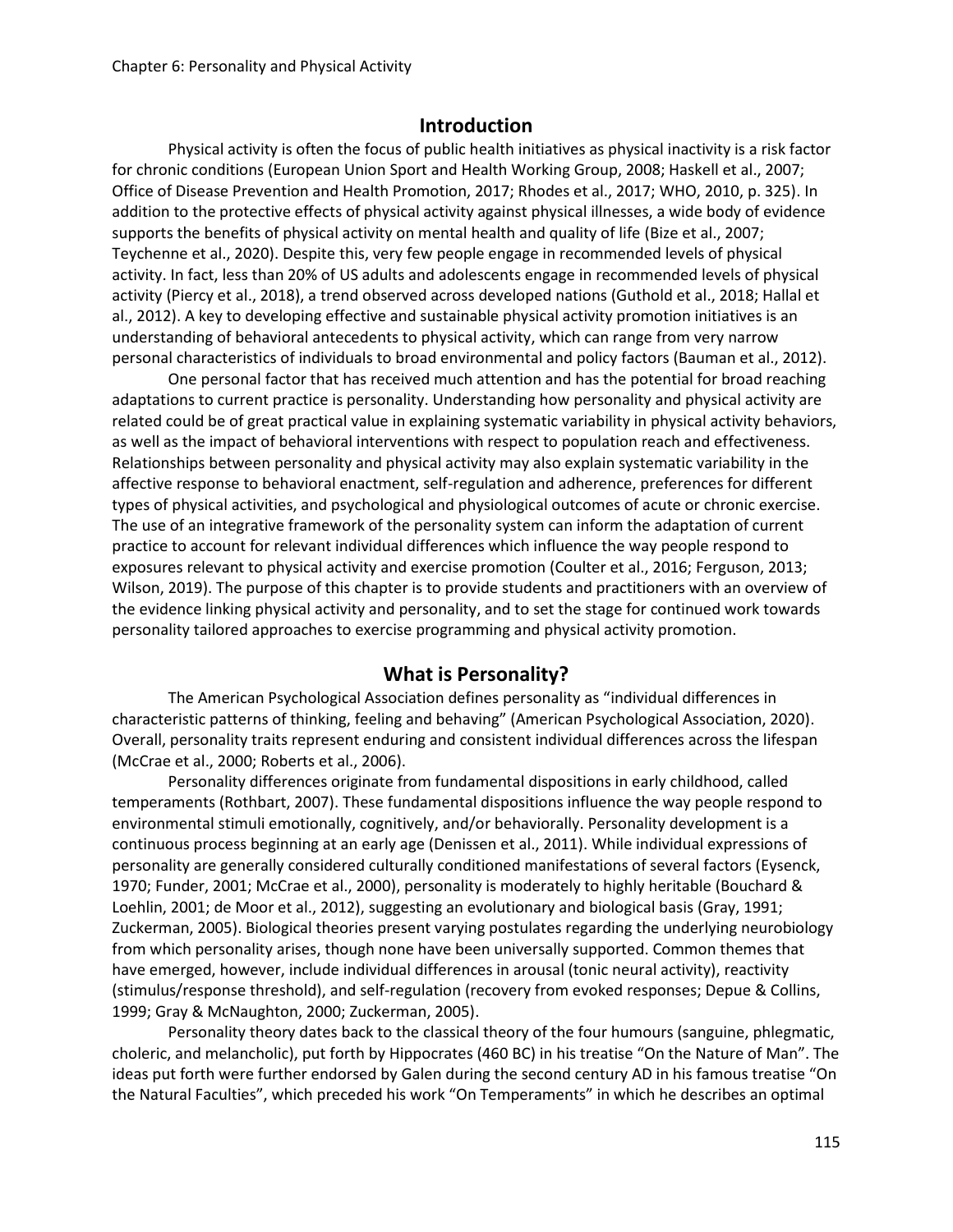temperament in which all four humours are in balance without any quality being in excess (Stelmack & Stalikas, 1991). The theory of the humours and the resultant fourfold typology of temperament/personality persisted through the middle ages into the Renaissance. With advances in medical science during Medieval times, the physiological models elaborated by Hippocrates were disproven and the psychological postulates were also presumed falsified; ultimately, the theory fell out of favor. Remnants of the fourfold typology were later observed in the writings of Immanuel Kant (1789) and Willhelm Wundt, the "father of psychology" (Stelmack & Stalikas, 1991). The theory put forth a number of ideas that remain important to our current thinking. Specifically, a) the fourfold typology resulted from consistently observed patterns in the person's emotions and behavior; b) it was linked to human physiology as it was understood at the time; and c) it was related to psychopathology.

Early work in psychology reiterated the notion of personality "types" reflected in the personality types and somatotypes described by Carl Jung and William Sheldon, respectively (Jung, 1923; Sheldon & Stevens, 1942). However, an overwhelming body of factor analytic and psychobiological research has nullified the perspective of personality as "types". Nevertheless, these theories made important contributions to considerations for personality moving forward. For example, though Sheldon's theory of somatotypes (i.e. the idea that body types had a causal relationship with personality) has been logically and scientifically refuted (e.g., Hammond, 1957; Lerner, 1969; Slaughter, 1970), significant associations between body type and personality do exist (Sutin & Terracciano, 2016) and highlight relationships between psychological individual differences in health behaviors contributing to body composition and overall health (Ferguson, 2013). Though the work of Carl Jung has received its fair share of criticism, his was the first theory to highlight Extraversion/Introversion as a primary personality factor and his ideas about four functions or modes of operation for personality (i.e. thinking, sensing, intuition, and feeling) persist in popular culture as reflected in the widely used Myers-Briggs type indicator (Barbuto, 1997). Despite the theoretical and scientific advances since these early perspectives, their imprint on contemporary thought is undeniable. Much progress has been made since this early work to understand the structure of human personality and it should go without saying that our current perspectives differ markedly from those in the early 20<sup>th</sup> century.

Our current view of personality follows a common higher-order trait taxonomy, in which primary traits act as determinants of lower-order sub-traits which are used to describe individuals with greater specificity and detail, but which are also subject to greater influence by external factors (see Figure 6.1). Thus, primary personality traits represent the peak of a conceptual hierarchy, with the most stable, biologically based traits at the top and individual level behaviors at the bottom, with narrow facet traits linking biological individual differences to situation specific individual level behavior. Factor analytic work by scholars throughout the 20<sup>th</sup> century (e.g., Cattell, 1947; Digman, 1990; Eysenck, 1947; Goldberg, 1993; Thurstone, 1934; Tupes & Christal, 1961; Webb, 1915) provided a top-down template for classifying personality as intercorrelations between descriptive terms. This body of work leveraged the lexical hypothesis (ca. 1884), which states that those personality characteristics that are most important in peoples' lives will eventually become part of their language; thus, terms for personality traits are identifiable across cultures through analysis of their descriptive words for individuals (i.e., trait terms; Allport, 1927; Allport & Odbert, 1936). This work, conducted in tandem with the pioneering work by Hans Eysenck elaborating biological models of Extraversion and Neuroticism (Eysenck, 1970), has helped bridge the gap between specific sub-traits and more general personality factors that resulted in a previously disparate field of study (Digman, 1990; Goldberg, 1993).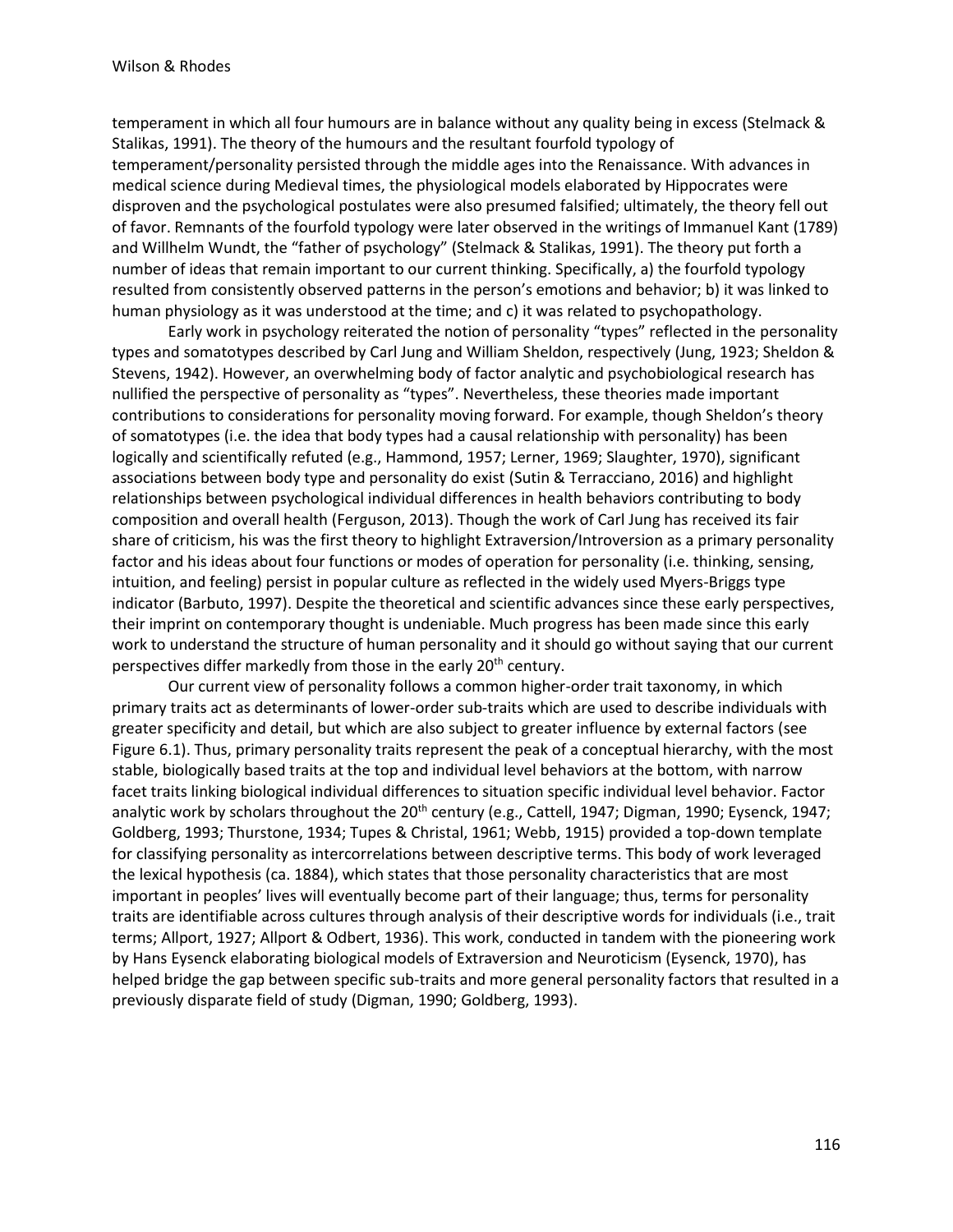#### **Figure 6.1**

*Visual Representation of the Hierarchical Nature of Personality Depicted Across Levels of the Primary Trait Conscientiousness.*



Currently, the dominant contemporary taxonomy used by scholars worldwide is the Five Factor Model (FFM) of personality (McCrae & Costa, 2008; Revelle et al., 2011), or similar variants of this model. This widely supported system postulates that the core personality of all people can be classified on five bipolar dimensions: (1) *Extraversion* / Introversion; (2) *Neuroticism* / Emotional Stability; (3) *Conscientiousness* / Undirectedness; (4) *Openness* / Closedness; and (5) *Agreeableness* / Antagonism. Though it is recognized that these terms each reflect one extreme end of the respective bipolar dimension, the trait terms listed here in italics are those typically used to discuss each dimension within the literature. Their counterparts are seldom called out by name, rather, scholars often refer to individuals as scoring either high or low for Extraversion, for example. Nevertheless, it is important to recognize the continuous nature of these dimensions, and to keep in mind that all people can be classified according to their respective scores on each of the Big Five personality dimensions. Descriptions of dispositions or tendencies displayed for high and low ends of each dimension are listed in Table 6.1. Notably, though there are some sub-traits (e.g., sub-traits of Neuroticism) and trait clusters, such as the dark triad (i.e., narcissism, Machiavellianism, and psychopathy), that do represent trait indicators of psychopathology, all Big Five are generally considered to have some evolutionary utility, and to be normal variations of fundamental, biologically based personality traits across the general population.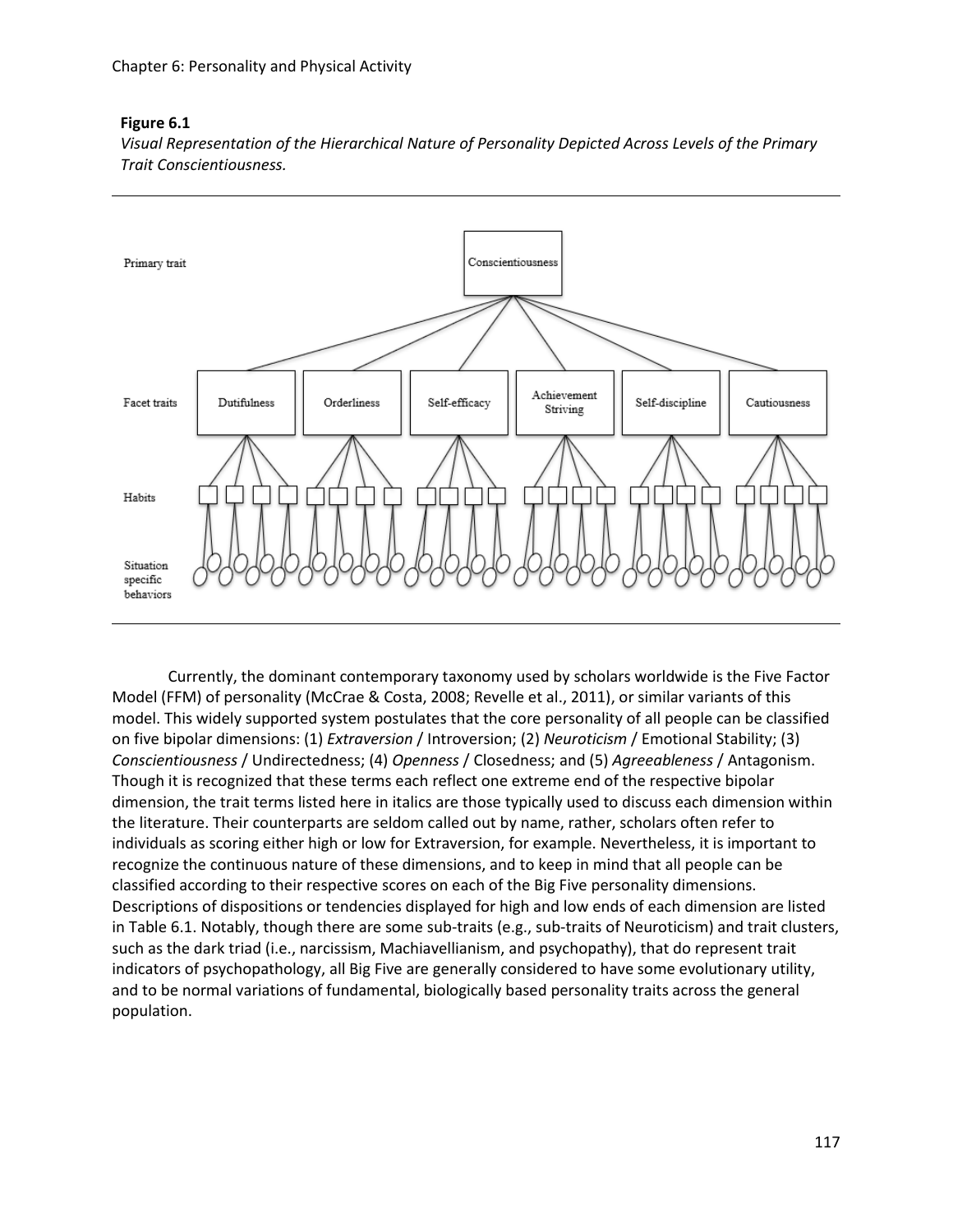# **Table 6.1**

*Characteristic Tendencies of Individuals Scoring on the High or Low End of Each Bipolar Dimension of the Big Five personality Factors*

| <b>Trait dimension</b> | High $(+)$ / Low $(-)$<br><b>Anchor Labels</b> | <b>Characteristic Tendencies</b>                                                                                                                                                                    |
|------------------------|------------------------------------------------|-----------------------------------------------------------------------------------------------------------------------------------------------------------------------------------------------------|
| Extraversion           | (+) Extravert                                  | Sociable; assertive; energetic; excitement seeking;<br>affectionate; talkative; friendly; warm;<br>spontaneous; active; propensity towards positive<br>affect.                                      |
|                        | (-) Introvert                                  | Reclusive; reserved; aloof; quiet; inhibited; passive;<br>cold; propensity toward negative affect under<br>conditions of high stimulation.                                                          |
| Neuroticism            | (+) Neurotic                                   | Emotionally reactive/unstable; anxious; self-<br>conscious; vulnerable; high-strung; worrying;<br>insecure.                                                                                         |
|                        | (-) Emotionally stable                         | Calm; emotionally stable; secure; relaxed; self-<br>satisfied; comfortable; unperturbed.                                                                                                            |
| Conscientiousness      | (+) Conscientious                              | Orderly; dutiful; self-disciplined; achievement<br>oriented; reliable; persevering; hardworking;<br>punctual; neat; careful; well-organized.                                                        |
|                        | (-) Undirected                                 | Disorganized; negligent; undependable; poor time<br>management/planning skills; lacking self-discipline.                                                                                            |
| Openness               | (+) Open-minded                                | Reflective; perceptive; creative; welcoming;<br>unconventional; non-traditional; intellectual;<br>original; imaginative; daring; complex;<br>independent; broad interests.                          |
|                        | (-) Closed-minded                              | Simple; pragmatic; conforming; traditional;<br>unadventurous; "down to Earth"; conventional;<br>uncreative; narrow interests.                                                                       |
| Agreeableness          | (+) Agreeable                                  | Lighthearted; easy going; cooperative; kind;<br>optimistic; altruistic; trustworthy; generous; soft-<br>hearted; forgiving; sympathetic; acquiescent;<br>selfless; good-natured; lenient; trusting. |
|                        | (-) Antagonistic                               | Ruthless; vengeful; callous; selfish; irritable; critical;<br>suspicious; argumentative; cynical; competitive.                                                                                      |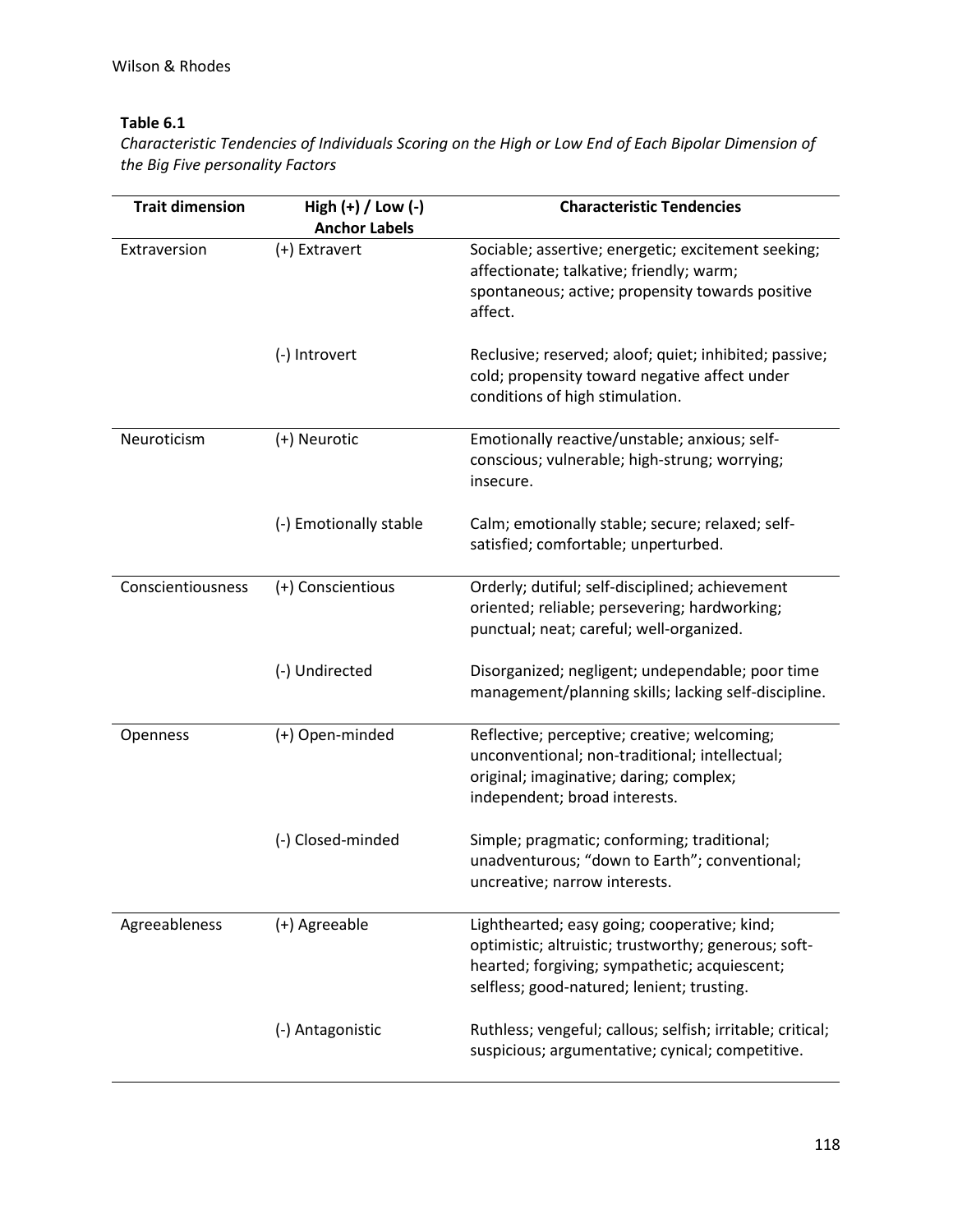#### Chapter 6: Personality and Physical Activity

This widely supported taxonomy emerged organically through decades of factor analytic work (Digman, 1990). Further, the Big Five are observed to be moderately heritable (Jang et al., 1996; Riemann et al., 1997), are related to childhood temperament (Ahadi & Rothbart, 1994; Rothbart et al., 2000), follow a stable and predictable trajectory of change over the lifespan (Roberts et al., 2006), and are significantly related to several indices of physical health and psychological well-being (Ferguson, 2013; Steel, Schmidt, & Shultz, 2008). The Big Five are considered to be the core dimensions of personality, and to interact with one's environmental exposures resulting in the expression of more specific sub-traits, (Goldberg et al., 2006; McCrae & Costa, 1995). For example, individuals high in Extraversion may express this higher order trait through excitement seeking, sociability, a positive outlook, or energetic activity under circumstances that facilitate such an expression, whereas these traits would not manifest under the same circumstance for an individual low in Extraversion (i.e. high in introversion). Most theorists agree that primary traits interact with external factors to produce narrower, more contextualized social cognitive and motivational characteristics which strongly influence behavioral action (Ajzen, 1991; Bogg et al., 2008; McCrae & Costa, 1999; Mischel & Shoda, 1999; Rhodes, 2006). A detailed elaboration of this integrative perspective of the personality system is detailed in the Five Factor Theory (McCrae & Costa, 1999, 2008), and a contextualization of these concepts to physical activity and exercise behaviors was recently published for consideration by health professionals interested in using personality to maximize physical activity and exercise outcomes (Wilson, 2019). Generally, integrative theories of the personality system indicate that the way one responds to any external or internal stimulus is moderated by their underlying core personality (which is reflective of individual differences in neurobiological arousal and reactivity in relevant neural networks). Personality is therefore expected to moderate the environmental influences on cognitions, affect, and behavior, making it a salient source of systematic variation in outcomes of interest to a wide-range of behavioral interventionists (Ferguson, 2013).

#### **Personality Measurement**

Personality assessment can be approached via self- or proxy-report survey, behavioral observation, or the measurement of psychophysiological correlates (de Geus & Neumann, 2008; Lanyon & Goodstein, 1997). Most frequently, personality is assessed using a validated self-report measure. Survey assessments ask people to rate how well an adjective or sentence describes themselves or someone they know. Common proxy respondents include teachers, parents, or close friends of the individual being assessed. Validated survey instruments often allow users to compute summary scores for traits measured, though reports of normative scores for personality are uncommon, making interpretations of sample representativeness difficult. Surveys are generally easy to implement, low cost, and low burden for the researcher and participant, though they do have some notable limitations. Primarily, survey assessments are vulnerable to response bias (e.g., socially desirable responding or experimental demand). To minimize this possibility, some surveys use "distractor" items that do not ask about personality characteristics, attempting to conceal the purpose of the survey from the participant. Another common approach is to mix the personality assessment items in with items from other surveys in a single question block. Both approaches aim to reduce the potential of response bias resulting from participants deducing what the survey is attempting to assess and tailoring their answers in some way. Some commonly used, well-supported surveys for assessing the Big Five traits include the Big Five Inventory (John et al., 1991), and the NEO-PI-R (Costa Jr & McCrae, 2008). Another resource that many find especially useful is the International Personality Item Pool (IPIP). The IPIP is a free resource in the public domain including more than 3,000 items from over 250 personality scales which are available to be copied, edited, translated or otherwise used for any purpose without seeking permission or paying a fee for use (Goldberg, 1999; Goldberg et al., 2006). Interested readers are encouraged to go to <https://ipip.ori.org/> to explore the resource and its applicability for their assessment needs.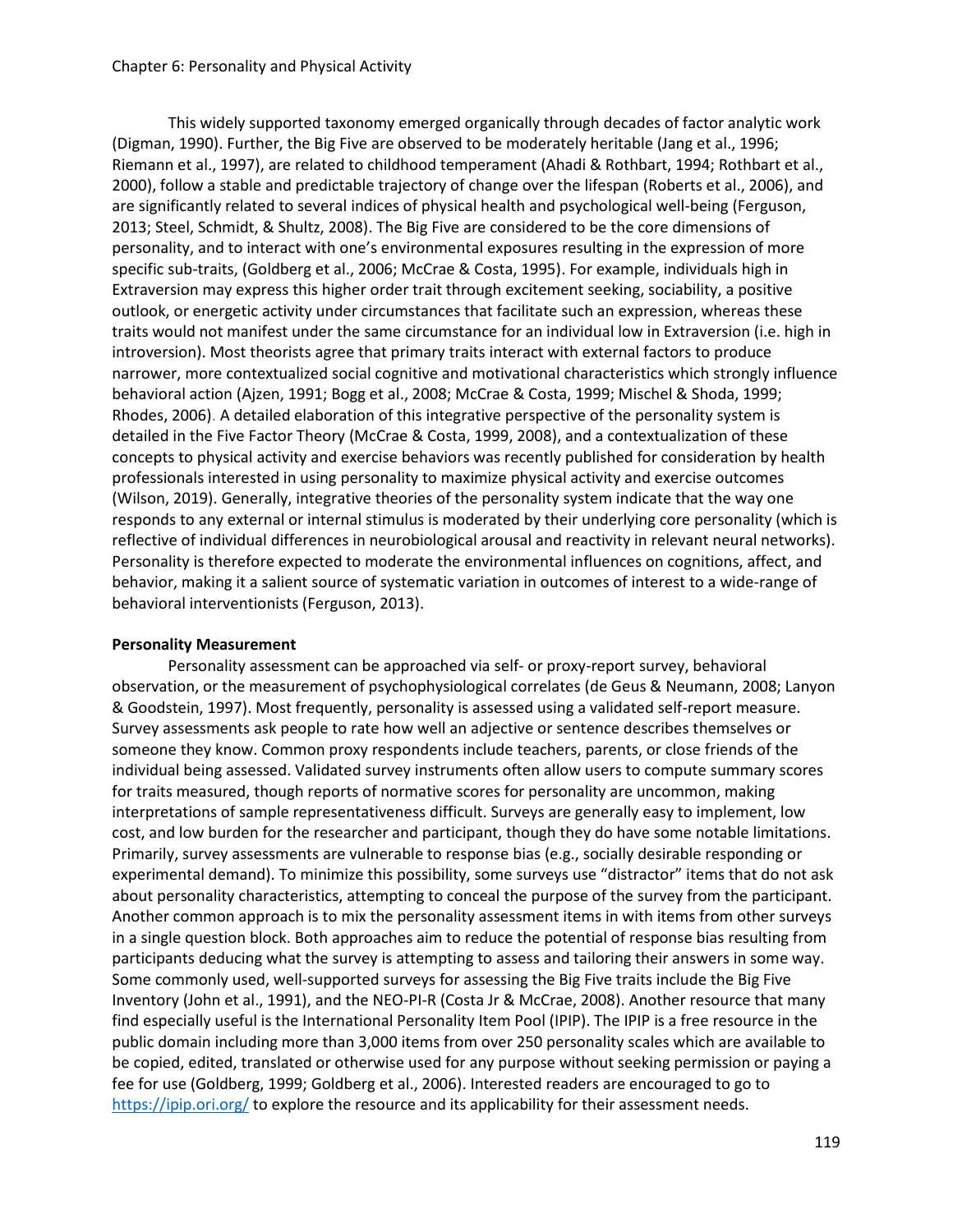Unlike survey assessments, behavioral observations and psychophysiological measures are uninfluenced by participant response bias. Behavioral observations involve coding and analysis of observations made in-person or via video recording. This approach is time-consuming and carries a substantial researcher burden. Coding observations requires careful consideration and control for external conditions, as low inter-rater reliability commonly results from the influence of environmental and situational variables (Rowe & Kamphaus, 2008). To date, observational assessments of personality are rarely used in the exercise and physical activity literature.

Finally, psychophysiological correlates of personality can be used as a proxy measure for biologically based traits. Significant relationships are consistently reported between psychophysiological reactivity and self-reported measures of personality (de Geus & Neumann, 2008). Individual differences in sensory stimulus response of localized brain activity are related to personality as observed in studies using functional magnetic resonance imaging and electroencephalography. Personality modulates responses such as evoked asymmetry and event-related potentials (e.g., error-related negativity, contingent negative variation; Canli et al., 2001; Coan et al., 2006; Pailing & Segalowitz, 2004). For example, individual differences in cerebral blood flow have been observed between introverts and extraverts using positron emission tomography such that introverts are reported to have greater cerebral blood flow in the frontal cortex at rest than extraverts (Johnson et al., 1999). Additionally, indicators of autonomic nervous system responses (e.g., electrodermal conductivity, heart rate variability, pre-pulse inhibition and magnitude modification of the startle reflex) to stressors and emotional stimuli may be useful indicators of personality differences, though evidence to date has been mixed (de Geus & Neumann, 2008). Like behavioral observation, the assessment of psychophysiological correlates of personality in the exercise and physical activity literature has been underutilized.

# **Personality and Physical Activity**

Currently the cumulative evidence supports a modest relationship between personality and physical activity (Rhodes & Smith, 2006; Wilson & Dishman, 2015), as well as physical inactivity, and sedentary behavior (Sutin et al., 2016). These relationships appear robust across the lifespan (de Moor et al., 2006), and some evidence suggests that associations are bidirectional (Stephan, Sutin, et al., 2014). Most of the evidence on personality and physical activity is derived from cross-sectional and longitudinal observations.

#### **Cross-sectional Associations**

The relationship between personality and physical activity has received intermittent attention over the past 50 years. Since the elaboration of the FFM, several reviews and meta-analyses have summarized the relationship between physical activity and personality (McEachan, 2004; Rhodes & Pfaeffli, 2012; Rhodes & Smith, 2006; Sutin et al., 2016; Wilson & Dishman, 2015). The first metaanalysis in this area reported small positive associations between Extraversion (*r* = .23) and Conscientiousness (*r* = .20) and physical activity and a small negative relationship between physical activity and Neuroticism (*r* = -.11) among 35 samples (Rhodes & Smith, 2006). Though these effect sizes are small based on traditional standards (Cohen, 1988), more recent guidelines for psychological sciences indicate that effects sizes of about .10 should be judged as relatively small, and of .20 to be considered typical (Gignac & Szodorai, 2016). Concurrent narrative analysis of potential effect moderators revealed that sex, age, and study design did not appear to affect the findings, though it was observed that European studies reported weaker associations between Extraversion and physical activity compared to North American studies.

More recent meta-analyses corroborate and extend these findings. Wilson and Dishman (2015) conducted a meta-analysis of 64 studies on the application of the FFM and physical activity, and Sutin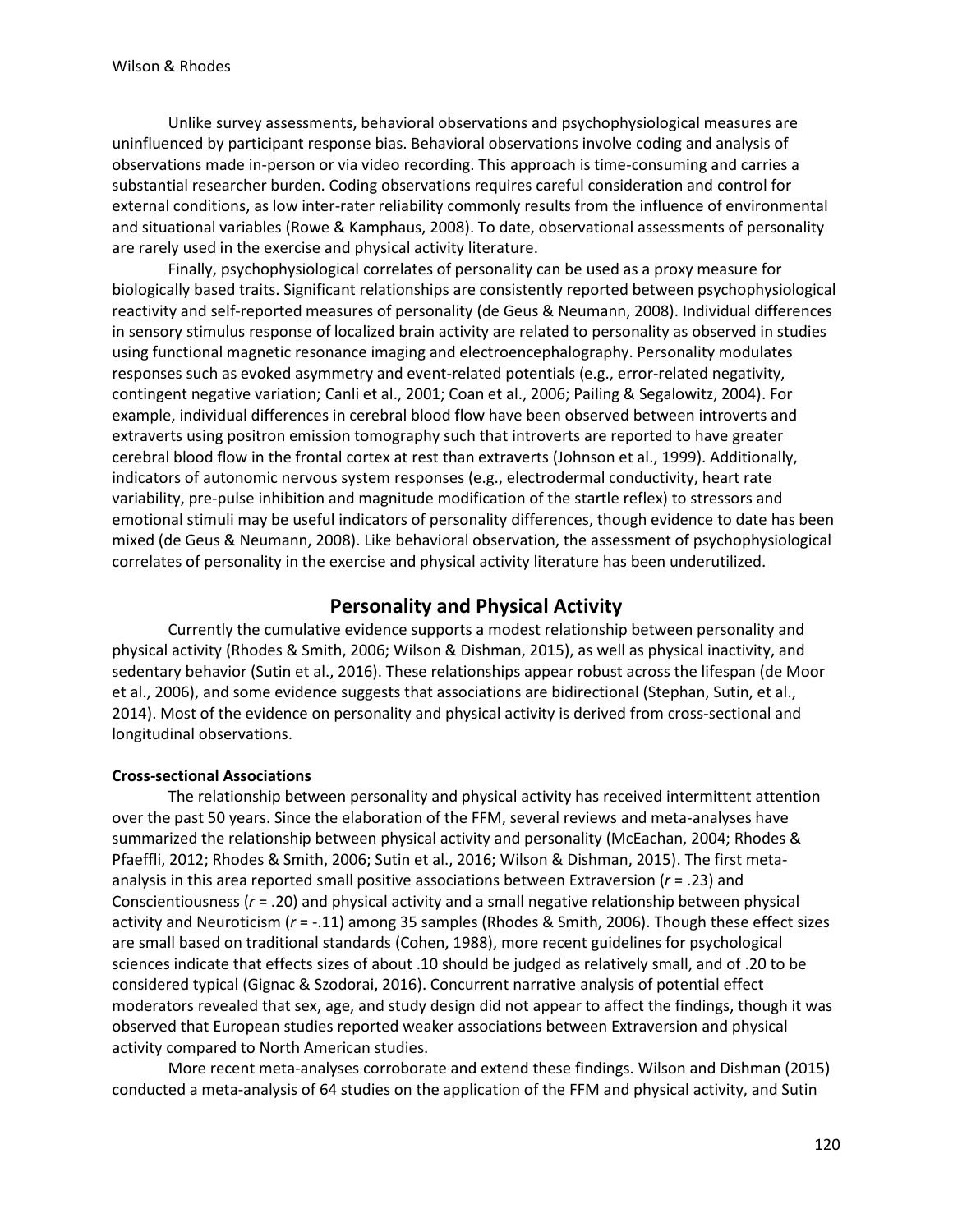and colleagues (2016) conducted a more selected meta-analysis of 16 population samples. Both studies reported positive associations between physical activity and Extraversion (both *r* = .11), and Conscientiousness (both *r* = .10) in the small effect size range. Though statistically significant, all other associations were of a trivial effect size by standards for individual differences research (Cohen, 1992; Gignac & Szodorai, 2016). Formal assessment of study design and sample characteristics as possible effect moderators revealed that Conscientiousness was linked more to the frequency of activity (*r* = .21) than other types of assessment such as general quantity (*r* = .06) or volume (*r* = .07), and the association between Extraversion and physical activity appears intensity dependent, as effects were stronger for effects examined for quantity of moderate-to-vigorous physical activity (*r* = .13) than for quantity of mild-to-moderate physical activity (*r* = .04; Wilson & Dishman, 2015). Moderator analyses also corroborated the narrative review by Rhodes and Smith (2006) such that effects between physical activity and Extraversion, as well as Neuroticism, were significantly stronger in samples from North American compared to samples from Europe (Wilson & Dishman, 2015). Notably, these analyses highlight areas where more work is needed, as most of the work has been limited to healthy, North American adults. Studies are needed to further our understanding of these relationships in population subgroups that have received less attention (e.g., older adults, Central American, South American, and Asian populations, clinical samples).

Based on the cumulative evidence, we can conclude that self-reported physical activity has a reliable, yet small positive association with Extraversion and Conscientiousness. Also, Neuroticism appears to have a negative relationship with self-reported physical activity. Importantly, these analyses indicate that, together, Extraversion, Conscientiousness, and Neuroticism account for 7-10% of the variance in physical activity in the population, highlighting the possibility that approaches to physical activity promotion can leverage individual differences to maximize physical activity outcomes, such as adoption and adherence. Consistent relationships between personality and physical activity underscore the possibility of using personality to identify those who may be at risk for inactivity or poor exercise adherence. With respect to the Big Five primary personality traits, Neuroticism appears to signal risk for inactivity, whereas increments of Conscientiousness and Extraversion may protect against inactivity. Studies have yet to determine the degree to which interactions between traits within-subjects influence relationships between traits and activity level. More work is needed to test the utility of personality as a tailoring variable for physical activity interventions and exercise programming.

Though relationships between personality and self-reported physical activity are highly consistent, there is relative paucity of evidence reporting on these relationships using objective measures (e.g., pedometers, accelerometers) of physical activity. Considering the modest relationships between self-reported and objectively measured physical activity in general, it is important to examine whether physical activity measurement impacts observed relationships between personality and physical activity. For example, one study examining cross-sectional relationships between personality factors and physical activity in a sample (*n =* 298) of female undergraduates reported differential relationships dependent on physical activity measurement (Wilson et al., 2015). Specifically, Wilson and colleagues observed Extraversion to be significantly related to self-reported physical activity only, while Neuroticism was related to objectively measured physical activity only. These results were recently corroborated in a large sample (*n* = 1,098) of middle-aged women; Neuroticism was negatively associated with leisure time moderate-to-vigorous physical activity as measured by both self-report and accelerometry, whereas Extraversion was positively related to self-reported physical activity only (Kekäläinen et al., 2020). Such discrepancies also appear present in older adult samples. One sample (*n* = 3,094) of older adults (age > 65 years) responded to self-report items for personality and physical activity conceptualized as participating in exercise for more than 30 minutes at least twice per week (Takatori et al., 2019). Significant, but small (*r* = .08 to .13), correlations were reported for physical activity and Extraversion, Conscientiousness, Agreeableness, and Openness. Another study of older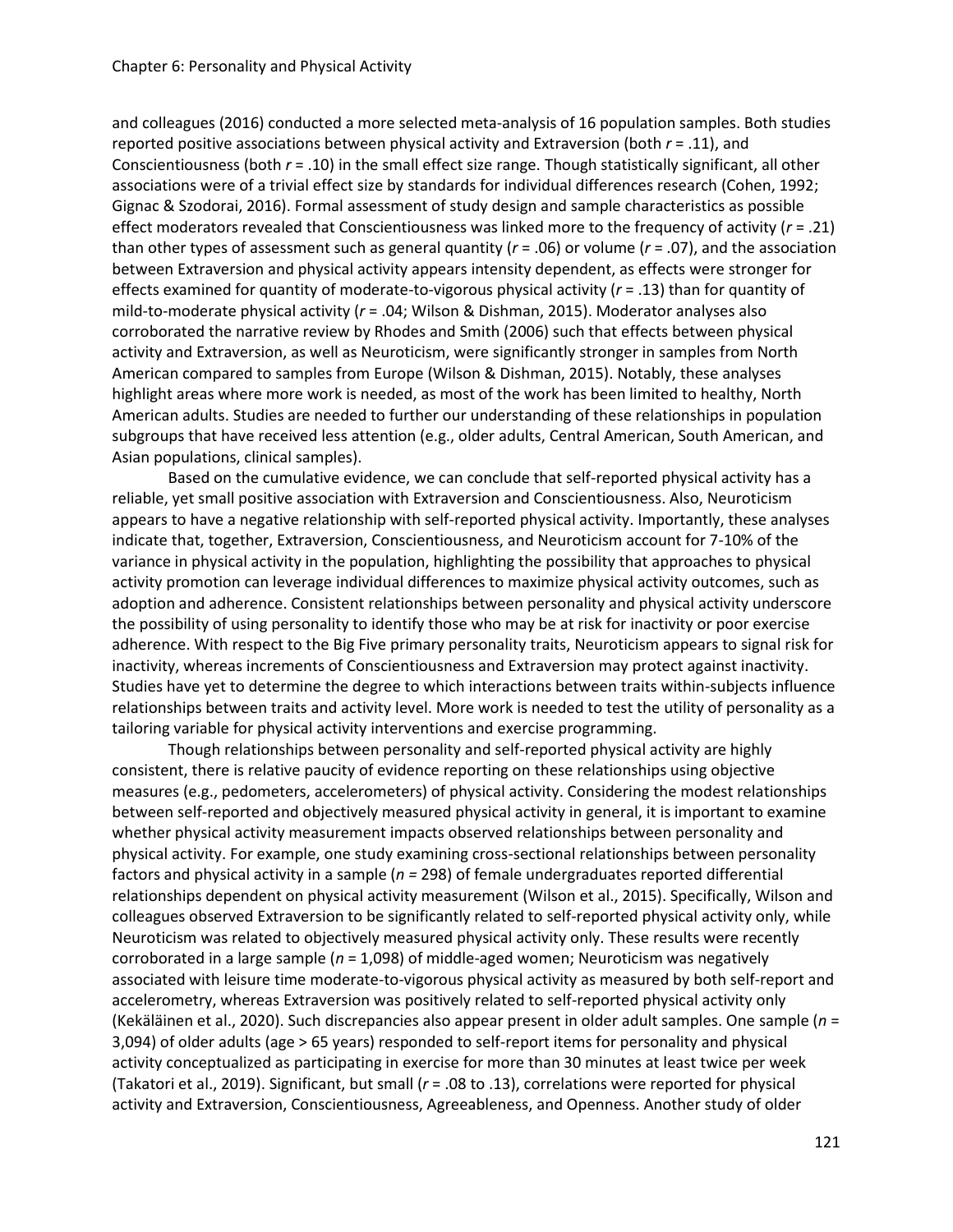adults (*n* = 271; age > 79 years) used the activPAL activity monitor (a tri-axial inclinometer) to assess sedentary time and physical activity relative to personality traits, and found no significant associations between personality and physical activity measured as step count, but significant negative associations between sedentary time and Agreeableness, Conscientiousness, and Openness (Čukić et al., 2019). Observations in these and other studies (e.g., Hearon & Harrison, 2020) contrast with bivariate relationships reported in meta-analyses. This might be due to differences in physical activity assessment, as direct measures (e.g., accelerometers) capture all types of physical activity, including incidental movement throughout the day, whereas indirect measures (i.e., physical activity self-reports) are more likely to capture purposeful exercise and memorable bouts of physical activity (Troiano et al., 2014). Another possibility is the presence of a common method bias favoring self-report assessments in the observed associations with personality. Consequently, these inconsistent observations highlight the need to use direct and indirect measures of physical activity concurrently to understand what portion of the covariance may be related to response bias versus true association.

#### **Correlational Associations: Personality and Physical Inactivity**

In addition to association between personality and physical activity, the focused meta-analysis by Sutin and colleagues (2016) estimated population effect sizes relationships between personality and physical inactivity, and sedentary behavior (e.g., time spent sitting, hours watching TV). In examining relationships between traits and a dichotomous inactivity variable (i.e. inactive or not inactive), data suggest that for every standard deviation (*SD*) unit increase in Extraversion, Conscientiousness, or Openness, there is about a 10-15% decrease in risk for inactivity. In contrast, for every *SD* increase in Neuroticism, there is a 10% increase in risk for inactivity. Further, Neuroticism appears consistently positively related, and Conscientiousness consistently negatively related, with total time spent sedentary. Finally, Sutin et al. report that evidence for associations between sedentary behaviors and Extraversion and Openness is mixed, and Agreeableness appears unrelated to sedentary behavior. However, additional work highlights the mixed nature of these effects. For example, Extraversion is observed to be negatively associated with total sitting time and, along with Conscientiousness, total leisure screen time in a large sample of young adults in Australia (Burnett et al., 2016). A more recent report indicated that among a sample (*n =* 64) of young adults, sedentary time measured by accelerometry was not significantly related to any of the Big Five personality traits (Hearon & Harrison, 2020). Conversely, self-reported time spent sitting was inversely related to Extraversion and Conscientiousness cross-sectionally, but positively associated with Openness prospectively with followup measures taken at 5-months in a sample (*n =* 126) of young adults (mean age = 21.6 years; Joyner et al., 2019). Overall, the associated evidence on personality and sedentary behavior is still in its infancy. Continued work in this area is needed to support our understanding of how personality relates to sedentary behaviors, and whether any of the covariance significantly explains relevant health outcomes.

#### **Longitudinal Associations**

Most of the evidence linking physical activity and personality describes bivariate associations observed in cross-sectional or very brief longitudinal investigations (e.g., 8 weeks). Overall, results from subgroup analyses in the Wilson & Dishman meta-analysis indicate that relationships between personality and physical activity from prospective studies are similar to those from cross-sectional studies. The exception to this was observed for effects between Conscientiousness and physical activity; associations from prospective studies were nearly twice as large as those from cross-sectional studies (Wilson & Dishman, 2015). This was later corroborated in a sample (*n =* 126) of college students in which Conscientiousness was observed to significantly predict moderate-to-vigorous physical activity at a 5 month follow-up assessment; no relationships were observed for the other four primary personality traits (Joyner & Loprinzi, 2018). These observations may reflect the propensity of individuals with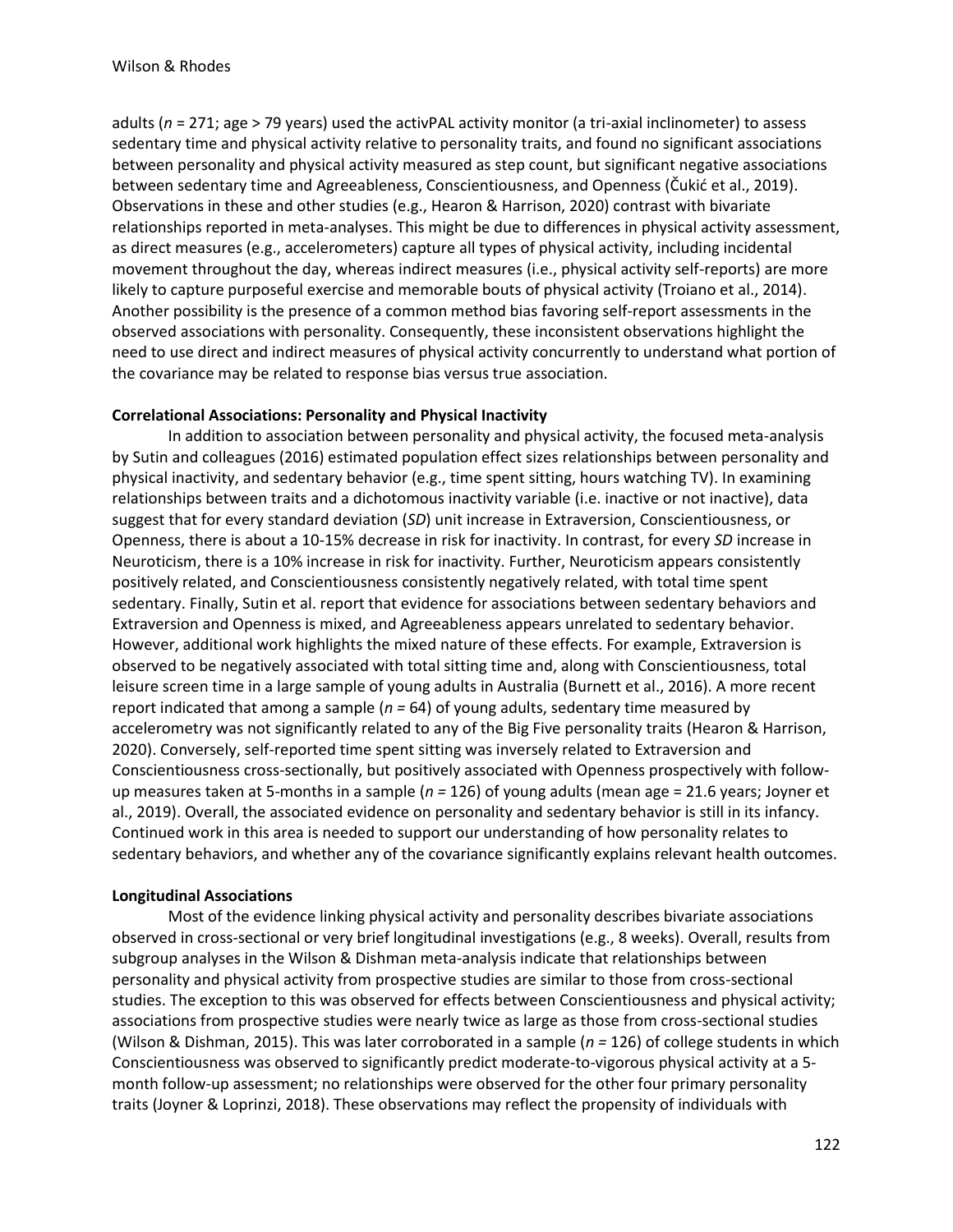increasing levels of Conscientiousness to possess a greater aptitude for developing and sticking with a plan. Individuals with higher scores for Conscientiousness demonstrate greater self-discipline and sense of duty for executing plans and reaching goals than those who score low for Conscientiousness. Other primary traits are characterized by qualities that speak to their propensity for behaviors in the present, rather than the likelihood of engaging in future behavior. This quality may explain why longitudinal associations between physical activity and Conscientiousness are statistically significant, while those of other traits are not.

A few studies have examined the interconnected relationship between personality and physical activity across extended periods of time. Repeated measures over time allow for an assessment of the direction of effects between variables, and the stability of these effects over time. Indeed, the existing longitudinal evidence indicates that relationships between personality and physical activity are, for the most part, stable across the lifespan. A population based study using the Netherlands Twin Registry assessed survey data from adolescent and adult twins and their families collected every two years from 1991 to 2002 and demonstrated that regular exercisers were significantly more extroverted and generally more emotionally stable (low Neuroticism) than non-exercisers across age categories from early adolescence (10–15 years) to old age (> 60 years; de Moor et al., 2006). Overall, this provides strong evidence for the stability of associations between personality and physical activity across adulthood.

Repeated measures also provide the opportunity to distinguish between-person from withinperson effects. In other words, we are better able to understand differences in how personality differences between people impact change in physical activity over time, and also how the natural flux of personality over time within an individual impacts change in physical activity over time. For example, Mõttus et al. (2017) showed that while Extraversion and Conscientiousness predict between-person physical activity, differences in Neuroticism within-people over time were also predictive of physical activity. This is important preliminary evidence for investigators aiming to adjust behavioral techniques according to personality traits to enhance physical activity interventions or utilize physical activity as a therapeutic tool for individuals according to personality. This is an area ripe for investigation, as scholars are just now beginning to apply personality to focused efforts in health promotion (Ferguson, 2013; Wilson, 2019).

Evidence also exists to suggest that the relationships between personality and physical activity behavior may be bidirectional. It has been observed that personality is predictive of changes in physical activity levels across several decades (Kern et al., 2010), and conversely, that physical activity levels are predictive of the stability (or instability) of personality as we age (Stephan, Boiché, et al., 2014; Stephan et al., 2018; Stephan, Sutin, et al., 2014). One longitudinal trial spanning 40 years revealed predictive qualities of Extraversion and Neuroticism on physical activity changes, specifically, though over time higher physical activity was associated with higher levels of Extraversion and lower levels of Neuroticism. However, these personality traits were associated with a greater decline in physical activity among adult males compared to those who scored low for Extraversion and/or high for Neuroticism at baseline (Kern et al., 2010). This effect between personality and change in physical activity over time was not observed in females. Longitudinal associations between Openness and Agreeableness with physical activity change were not significant.

Interestingly, some evidence supports a beneficial effect of physical activity on personality change over time. A recent report showed that lower physical activity was associated with declines in Conscientiousness, Openness, Extraversion, and Agreeableness over the course of 20 years, although the effect sizes were very small (Stephan et al., 2018). Similarly, change in personality traits was reduced among adults classified as physically active in two large longitudinal cohort studies. Specifically, adults in the Health and Retirement study (*n* = 3,774) and the Midlife in the United States study (*n* = 3,758) were followed for 4 and 10 years, respectively. Those who were physically active at baseline had significantly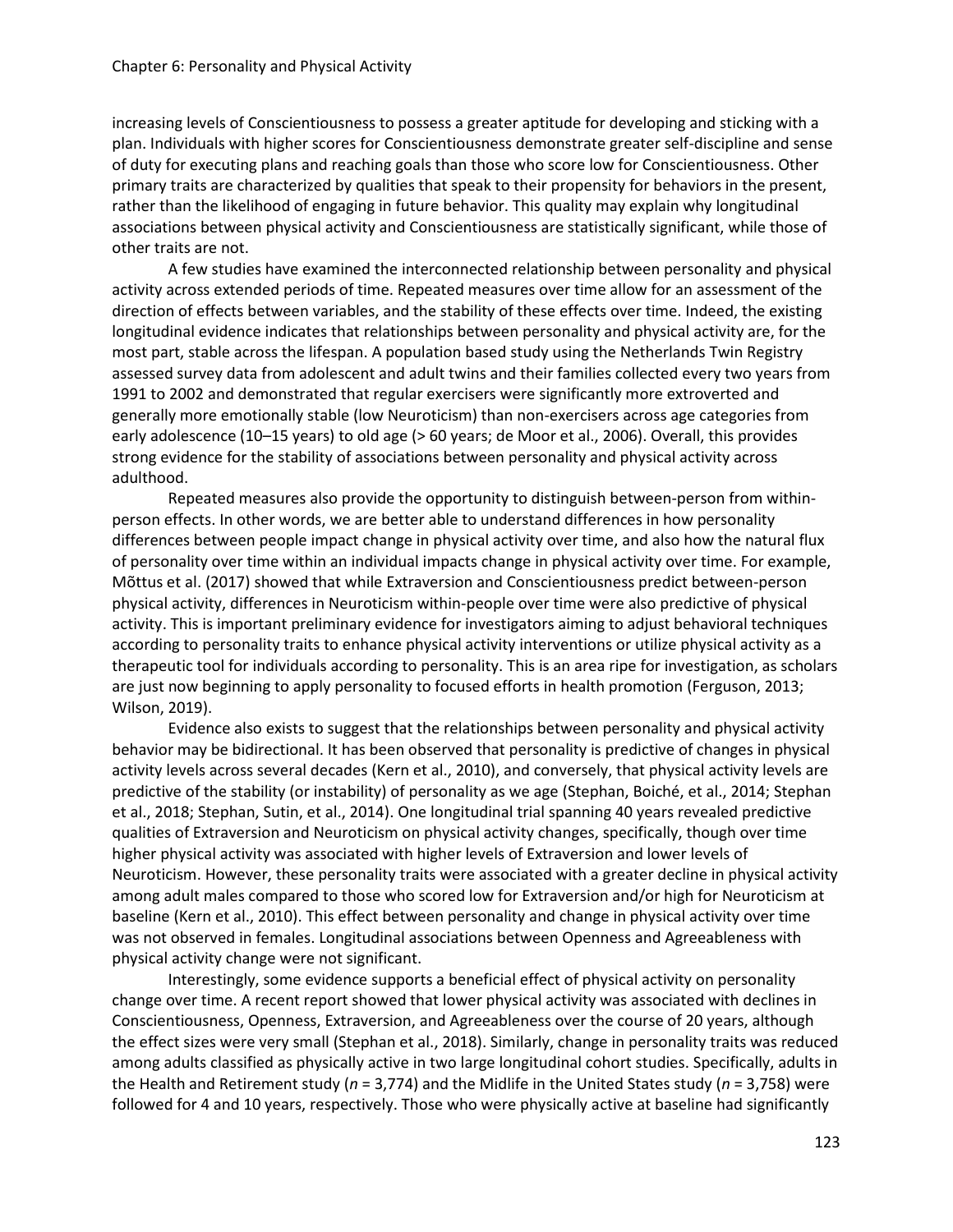greater intra-individual stability of primary personality traits in both studies (Stephan, Sutin, et al., 2014). Further, research examining lower level personality traits has demonstrated a beneficial effect of physical activity on sub-traits of Neuroticism, possibly due to the documented anxiolytic and antidepressive effect of activity.

Despite these compelling observations, more work is needed to test plausible biological and cognitive mechanisms of these relationships. Additionally, little has been done to understand the impact of trait-trait interactions on physical activity behavior within people using multivariate techniques to understand these relationships more comprehensively. Though the existing longitudinal research is encouraging, the hypothesis of bidirectionality has mixed support, highlighting the need for further investigation (Allen et al., 2017).

#### **Genetic Links between Personality and Physical Activity**

The cumulative associative evidence begs the question of genetic overlap between personality and physical activity level. Heritability estimates for the Big Five traits range from 41% to 61% (Jang et al., 1996; Riemann et al., 1997; Vukasovic & Bratko, 2015), and physical activity is heritable in the range of 48% to 71% (de Moor & de Geus, 2012; Stubbe et al., 2006). Early assessments support rather strong genetic links between personality traits and physical activity. Analysis of a large longitudinal dataset from a sample of 10,105 twins surveyed from 1991 to 2009 indicated common genetic pleiotropy (the existence of a single gene that impacts more than one apparently unrelated or distantly related qualities) between physical activity and Neuroticism, and a combination of genetic pleiotropy and causal effects of Extraversion on physical activity responsible for the small phenotypic associations described in the observational literature (de Moor & de Geus, 2018). In other words, the association between Neuroticism and physical activity was observed to be the result of a shared genetic source, whereas the association between Extraversion and physical activity was partly due to shared genes, but also partly due to a causal impact of Extraversion on physical activity behavior. For instance, higher levels of Extraversion may predispose individuals to more frequent opportunities for physical activity due to the propensity to seek out stimulating environments. The genetic association between Extraversion and physical activity was again corroborated in a sample (*n =* 373) of adolescent and young adult twins (Schutte et al., 2019). This cutting-edge research begins the process of teasing apart causal effects and shared genetic variance in the physical activity and personality relationship. Additional research is needed to test the reproducibility and generalizability of these compelling observations in more diverse samples, but early results suggest a common genetic etiology between physical activity behavior and primary traits Neuroticism and Extraversion.

#### **Personality, Physical Activity, and Social Cognitions**

Though describing direct relationships between personality and physical activity is an important first step, it is important to specify how personality may affect physical activity behavior. Specifically, the influence of personality is hypothesized to be indirect, working through social cognitions (e.g., perceptions, attitudes, norms, self-efficacy), habits, or social and environmental access to behavioral resources (Ajzen, 1991; Bogg et al., 2008; McCrae & Costa, 1995; Rhodes, 2006). Several studies have examined social cognitive theories as mediators of the personality–physical activity relationship (Rhodes & Pfaeffli, 2012; Rhodes & Wilson, 2020; Wilson, 2019). Most of these investigations examined Ajzen's (1991) theory of planned behavior as the intermediary (see Chapter 5; Delli Paoli, 2021).

#### *Theory of Planned Behavior as a Mediator*

Rhodes and Pfaeffli (2012) conducted a systematic review and reported that personality was related to theory of planned behavior constructs, and that personality and social cognitive constructs were related to physical activity. However, the test of full mediation (i.e., that the link between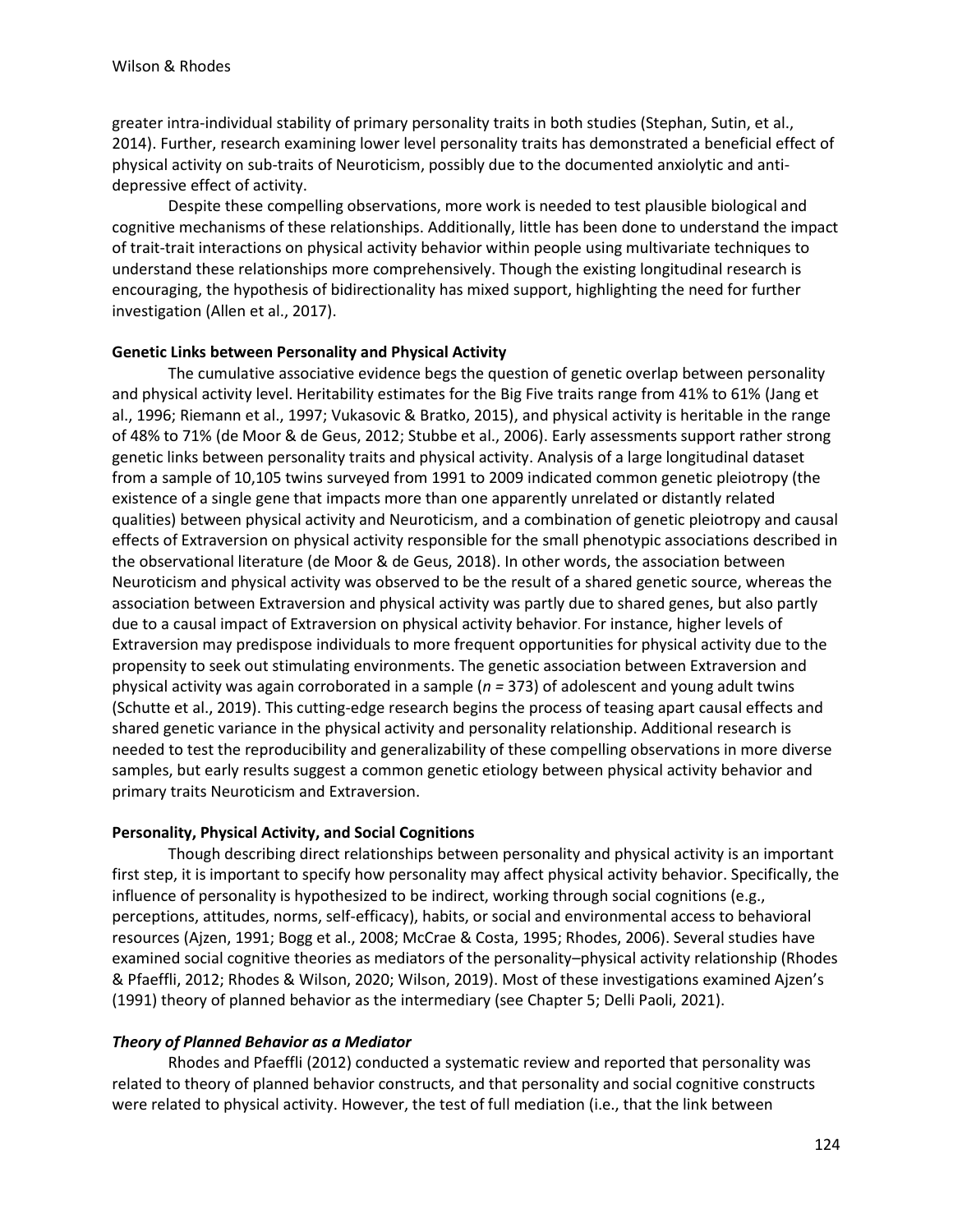personality and physical activity was actually through social constructs) was only supported in two samples (Bryan & Rocheleau, 2002; Hagan et al., 2009). In one case, the effect of Extraversion on physical activity was fully mediated through perceived behavioral control (Bryan & Rocheleau, 2002). A more complex analysis subsequently revealed that a sub-trait of Extraversion, the activity trait, accounted for the observed relationship between Extraversion and social cognitive constructs. Hagan et al. (2009) reported that the activity trait mediated the relationship between Extraversion and theory of planned behavior constructs, and that attitude and perceived behavioral control mediated the relationship between the activity trait and physical activity behavior (Hagan et al., 2009). All other studies only supported partial mediation, as personality had significant direct effects on physical activity. The finding is interesting because it shows that personality may have another route on behavior beyond reflective social cognitions (e.g., intention, attitude, perceived control). For example, dual-process theories (Deutsch & Strack, 2006) propose that behavior is the result of a combination of planned "cold" operations and impulsive "hot" drives (also see Chapter 2, Rebar et al., 2021; Chapter 4, Brand & Ekkekakis, 2021). This may help explain why observations vary between investigations examining behavior in the context of social cognitive theories which lack an affective component. It is plausible that the relationship between Extraversion and impulsivity, or Extraversion and the affective response to heightened arousal, for example, partially influences physical activity behavior beyond the observed relationships between Extraversion and social cognitive constructs (Rhodes & Wilson, 2020). More work is needed which integrates a wider range of cognitive and affective theories into our understanding of how personality impacts physical activity. There is too little evidence at present to make conclusive statements about which traits (at primary or facet levels) have the strongest influence on behavioral antecedents, and which social cognitive and affective factors are best at ultimately transferring the impact of personality differences to predictable differences in behavior (Rhodes & Boudreau, 2017; Wilson, 2019).

#### *Personality and Intentions*

Much attention has been given specifically to the relationships between primary personality traits and physical activity intention. Given that intention is considered the proximal determinant of behavior in most social cognition models (Conner & Norman, 2015), investigations have examined the possibility of moderation and mediation in the context of multivariate models including personality, social cognitions, and behavioral intention. Cumulative associative evidence points to moderation of the intention-behavior gap by personality traits, specifically Conscientiousness. Two systematic reviews have concluded that Conscientiousness interacts with intention to impact physical activity level (Rhodes & Dickau, 2013; Wilson & Dishman, 2015). A recent meta-analysis examined moderation according to whether or not participants were asked how active they intended to be prior to an impending physical activity measurement, and found that associations between Conscientiousness and physical activity were twice as large in studies that asked about intention compared to those that did not (Wilson & Dishman, 2015). Moreover, a review of moderators of the physical activity intention-behavior gap concluded that Conscientiousness significantly moderates the intention-behavior relationship, such that higher levels of Conscientiousness are associated with stronger positive intention-behavior relationships (Rhodes & Dickau, 2013). Conner and Abraham (2001) were among the first researchers to test this association and theorized that the disposition toward organization and achievement keeps conscientious individuals from slipping in their original physical activity goals.

More recently, Smith et al. (2017) demonstrated that Conscientiousness interacts with competency to set exercise goals (conceptually similar to intention setting) to predict objectively measured physical activity over two weeks in a sample (*n* = 94) of adults aged 21 to 65 years. Those who scored low for Conscientiousness and reported poor goal setting skills appear to be at risk for inactivity compared to others. Conversely, those scoring low for Conscientiousness who reported excellent goal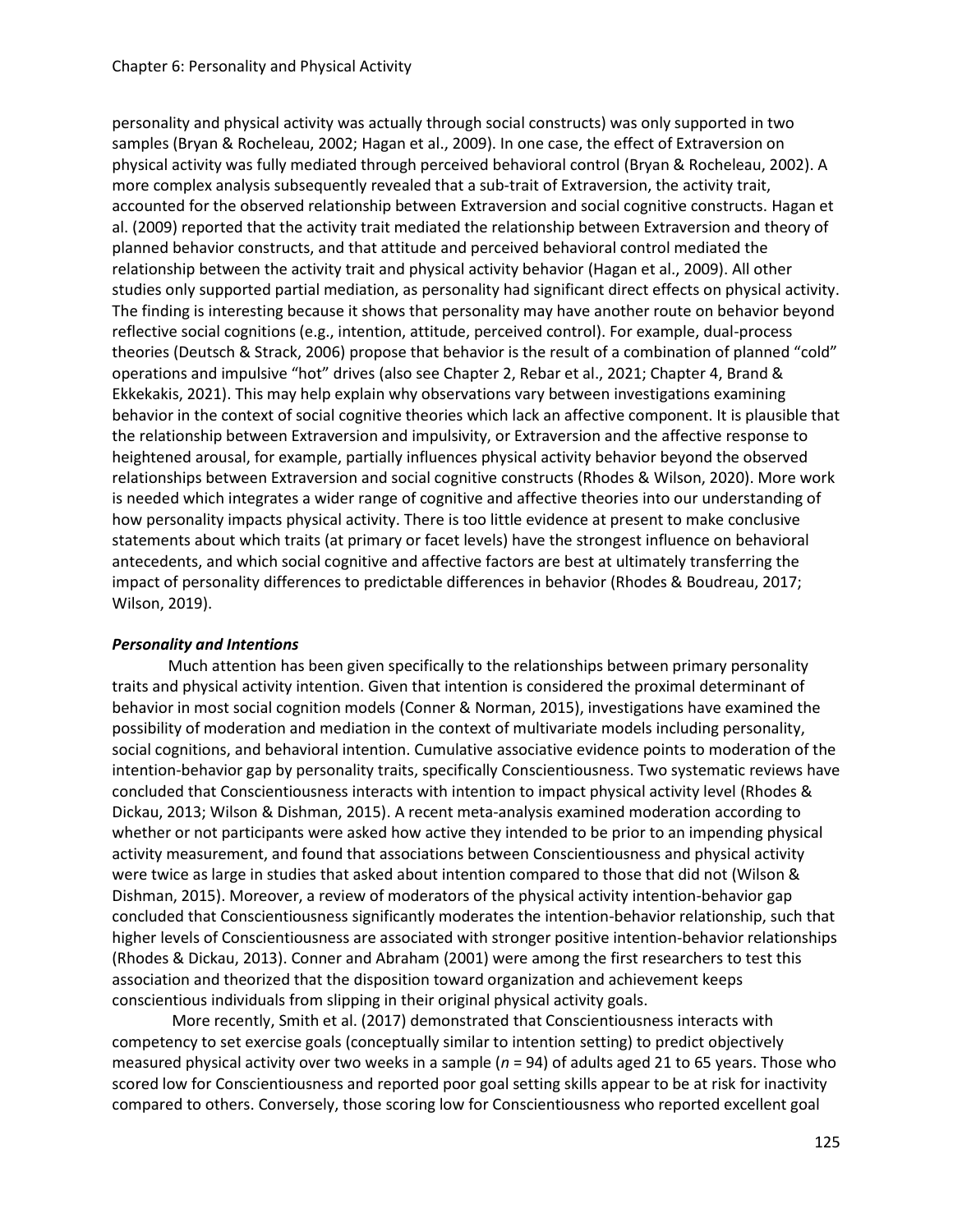setting skills were significantly more active than those with poor goal setting skills, and similarly active to those who scored high for Conscientiousness (for whom goal setting skill did not significantly influence physical activity level). These observations indicate that goal setting skills may be particularly important for those scoring low for Conscientiousness, and that strategies targeting goal setting may not be very useful among those scoring high for Conscientiousness.

Less work has been done to understand these relationships in the context of other primary traits, though there is some evidence that Extraversion moderates the intention-behavior relationship with extraverts more likely to follow-through on intentions than introverts (Rhodes & Dickau, 2013). Rhodes and colleagues (2002) have suggested that individuals high on Extraversion may facilitate their intentions through gravitating toward more active environments than introverted individuals. Neuroticism has also been evaluated as a moderator of the intention-behavior relationship though results are mixed (Hoyt et al., 2009; Rhodes, Courneya, & Hayduk, 2002; Rhodes et al., 2005).

It is plausible that mixed results represent the influence of confounding variables. Theorists agree that traits should work through increasingly narrow and contextualized social cognitions to impact proximal determinants of behavior, such as intention (Ajzen, 1991; McCrae & Costa, 1999; Montano & Kasprzyk, 2015). This expectation of mediation has been tested in a few studies (Bogg, 2008; McEachan et al., 2010; Rhodes & Courneya, 2003; Rhodes, Courneya, & Hayduk, 2002; Rhodes et al., 2004). In a sample ( $n = 397$ ) of postgraduate students at a large UK University, Conscientiousness impacted intention directly, and indirectly through affective attitude about physical activity, and perceived behavioral control. Conversely, Extraversion did not significantly contribute to physical activity intention or behavior after controlling for social cognitive variables (McEachan et al., 2010). This is an interesting observation when compared to results of moderator analyses in the Wilson & Dishman (2015) metaanalysis; bivariate associations between Extraversion and physical activity were significantly stronger among North American samples than European, and were significantly stronger for effects observed after participants were asked how active they intended to be over the measurement period. Taken together with the results from McEachan and colleagues, evidence points to the possibility that the moderating role of Extraversion on the intention-behavior gap may also be dependent on the cultural background of participants (McEachan et al., 2010; Wilson & Dishman, 2015). More research is required before any definitive conclusions about mediation and/or moderation can be drawn.

#### *Self-Efficacy*

Personality and physical activity have also been examined in the context of their common relationships with self-efficacy. In a population cohort (*n* = 3,471), general self-efficacy was observed to partially mediate the relationships between all of the Big Five personality factors and self-reported moderate-to-vigorous physical activity and leisure time inactivity (Ebstrup et al., 2013). Observed relationships between personality and physical activity were consistent with previous meta-analyses (Rhodes & Smith, 2006; Wilson & Dishman, 2015), but when general self-efficacy was added to the prediction model a significant relationship between Agreeableness and physical activity, not previously supported, was revealed. Mediation by self-efficacy was also observed in a sample of older adults (*n* = 876; > 60 years). Again, the direction and strength of relationships between personality and exercise were consistent with the cumulative literature, but Yasunaga and Yaguchi (2014) found that exercise self-efficacy partially mediated the relationships of Extraversion and Openness, and fully mediated the relationships of Neuroticism, Agreeableness, and Conscientiousness with exercise participation. There is also some evidence demonstrating that self-efficacy to overcome barriers interacts with Neuroticism to predict physical activity (Smith, Williams, O'Donnell, & McKechnie, 2016). In a sample of 94 adults, barrier self-efficacy significantly negatively impacted steps per day (measured by pedometer) to a greater degree among those who scored high for Neuroticism than those who did not. This interaction could indicate that strategies for increasing low barrier self-efficacy may be particularly important for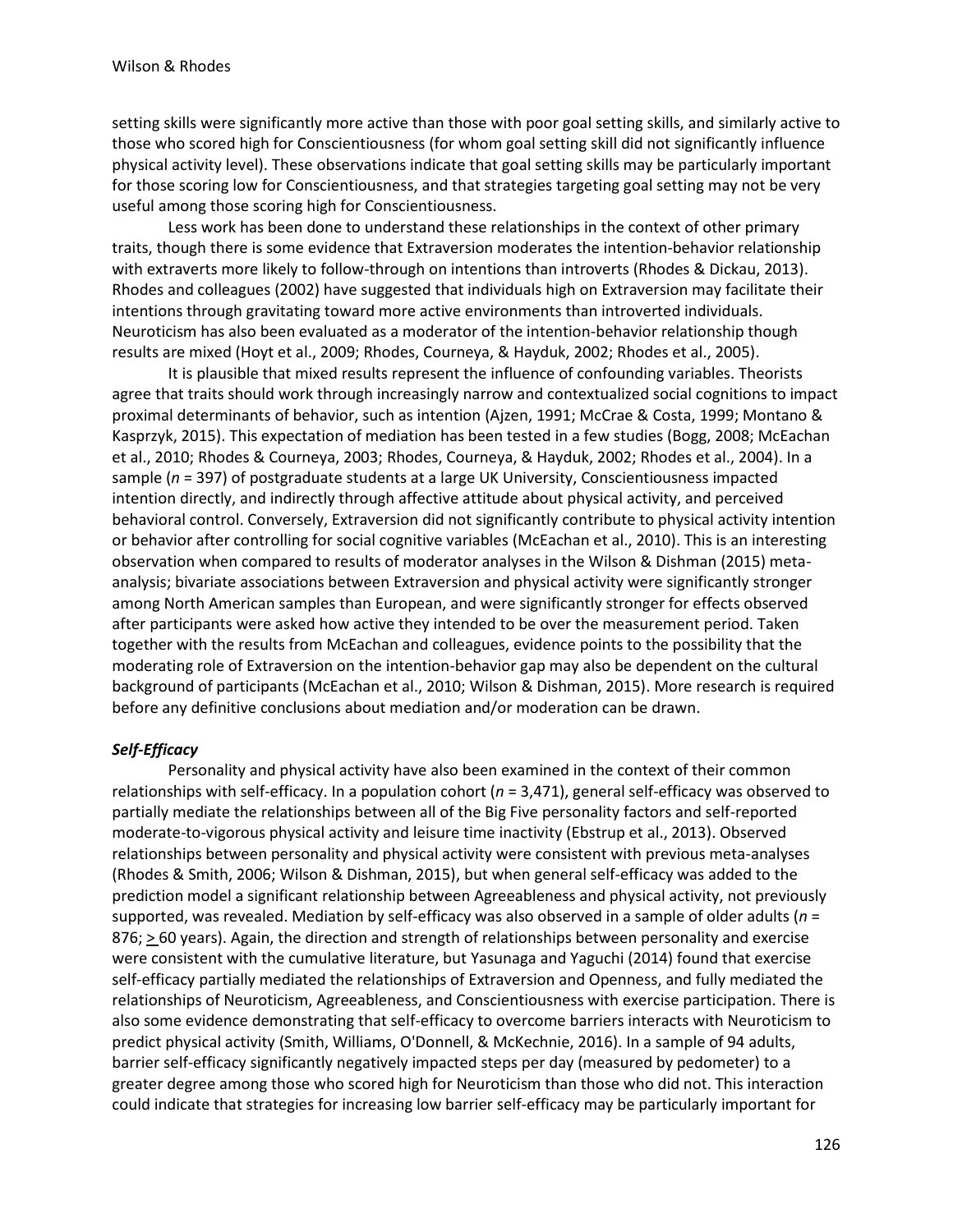individuals scoring high on Neuroticism. More work is needed to confirm this interpretation. For more discussion on self-efficacy, especially in the context of sport psychology, see Chapter 26 (Hepler et al., 2021)

#### *Motives and Barriers*

Another possible explanation for the relationships between personality and physical activity is through its effect upon exercise barriers and motives. Though sparse, existing evidence does indicate that Neuroticism is positively related, and Conscientiousness and Extraversion are negatively related to exercise barriers like fear of embarrassment, lack of motivation, and/or lack of energy (Courneya & Hellsten, 1998). In a multinational sample of adults, personality was observed to differentiate whether motives for exercise were more physical or psychological. Higher levels of Agreeableness and Conscientiousness were related to greater physical, rather than psychological, motivation for exercise, whereas higher levels of Emotional Stability (i.e. lower levels of Neuroticism), Extraversion, and Openness were related to greater psychological motivation for exercise (Courneya & Hellsten, 1998). This is partially in contrast to another report that indicated Neuroticism to be related to exercise motives focused on enhancing physical appearance and/or losing weight, while Extraversion, Conscientiousness, and Openness were reportedly related to exercise motives focused on health and fitness, or stress reduction and enjoyment (Courneya & Hellsten, 1998; Ingledew & Markland, 2008). Work by Lochbaum and colleagues (2013) suggests that the relationship between Extraversion and exercise participation is fully mediated by approach oriented goals to achieve skill mastery, whereas the relationship between Neuroticism and exercise participation was only partially mediated by approach/avoidance goals related to performance compared to others (Lochbaum et al., 2013). Differences in the way that motivations and barriers are conceptualized across this limited body of evidence make conclusive interpretations difficult and point to a need for strategic approaches to understanding how personality relates to motives and barriers to exercise and physical activity participation.

![](_page_13_Picture_4.jpeg)

Photo by **Anna Shvets** from **Pexels** 

#### **Personality, Physical Activity, and Affect**

Another pathway through which personality might impact physical activity participation is through affective responses to exercise itself (see Chapter 4, Brand & Ekkekakis, 2021; Chapter 11, Jones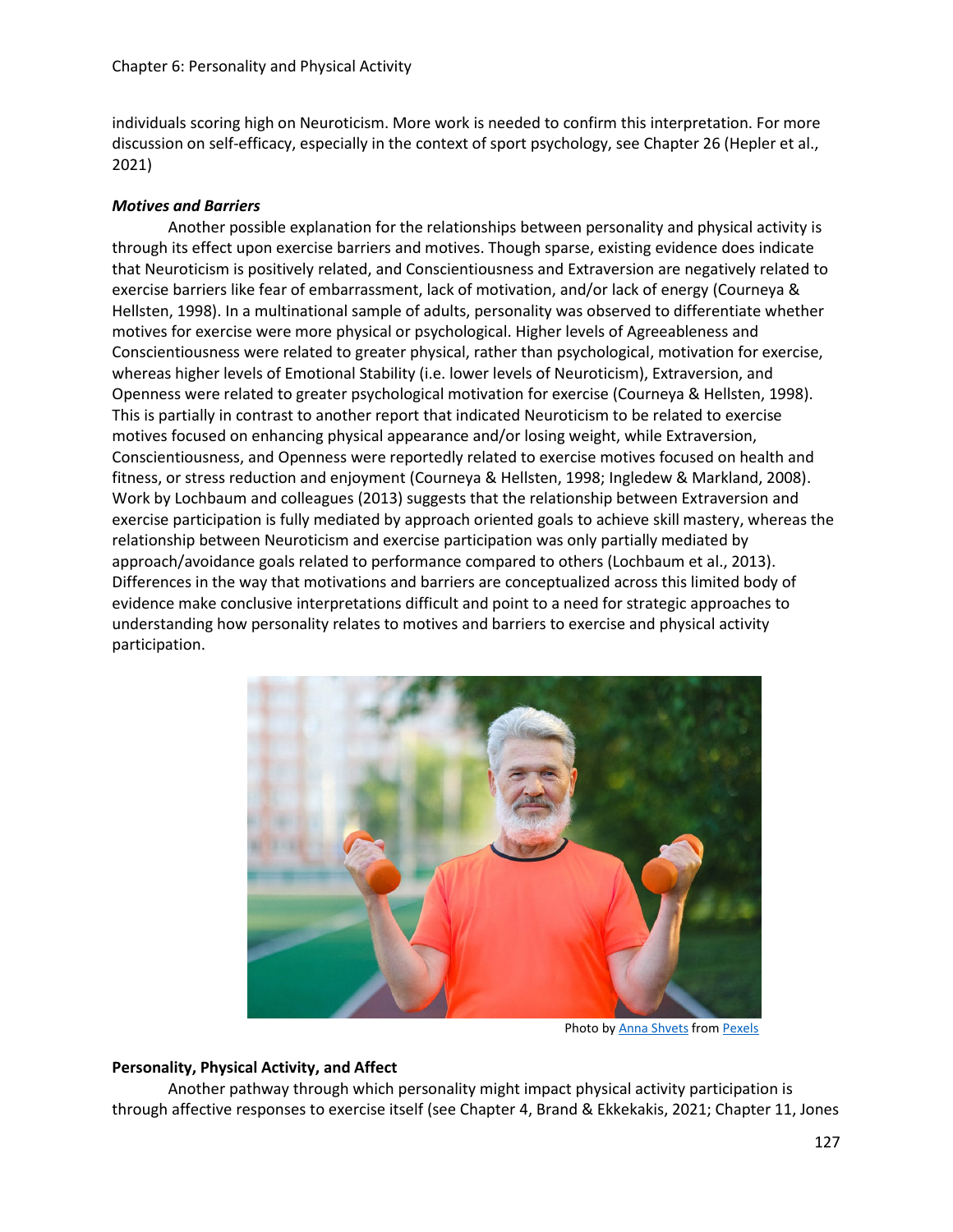& Zenko, 2021; and Chapter 12, Zenko & Ladwig, 2021). Personality has close direct relationships with the propensity to experience positive and negative affect, and to enhance affective responses to a wide range of stimuli. Affective responses to physical activity and expectations of enjoyment are both reliable correlates of future physical activity behavior (Rhodes et al., 2010; Rhodes & Kates, 2015). The fundamental basis for personality development, as discussed previously, lies in temperament (individual differences in tonic arousal, reactivity, and self-regulation). From this perspective, it is intuitive that personality differences might impact how one responds affectively to the uniquely arousing stimulus of exercise. Indeed, there is some evidence to indicate that personality traits are related to physical activity enjoyment. Smith et al. (2016) reported that, in a sample of 94 adults, enjoyment of physical activity has a small negative association with Neuroticism, and a small positive association to Agreeableness. In contrast, Lochbaum & Lutz (2005) reported moderate relationships between exercise enjoyment and Conscientiousness in (*ES* = .67) and Neuroticism (*ES* = -.68) in a sample (*n* = 187) of college-aged females. Another study in a small sample (*n* = 53) of undergraduates reported a moderate positive relationship between physical activity enjoyment and Extraversion only (Baldwin et al., 2016). These mixed results may be the result of sample characteristics, or differences in the conceptualization and measurement of enjoyment (Williams et al., 2019). More work is needed in larger, more diverse samples to understand how personality relates to enjoyment of physical activity and exercise, and the potential moderators of these relationships. Nevertheless, what evidence does exist points to significant relationships between primary personality traits and physical activity enjoyment.

There is some evidence for the biological plausibility of trait level influence on the affective responses to exercise. As discussed earlier, the underlying biological basis for personality lies in temperamental differences in physiological reactivity and self-regulation in stimulus response. Recent studies among adolescents report high (88% to 91%) heritability of physiological recovery from exercise (Nederend et al., 2016), and low-to-moderate (12% to 37%) heritability of affective responses during and following exercise (Schutte et al., 2016). Some evidence indicates that personality interacts with exercise intensity to influence ratings of affect and perceived exertion during exercise (Hall et al., 2005; Schneider & Graham, 2009), and with motivational state to influence the autonomic responses to exercise (Kuroda et al., 2015). On the other hand, Big Five personality traits have been reported to be unrelated to feeling state during high-intensity exercise in a small (*n* = 48) international sample of healthy adults, whereas preferences for higher intensity exercise were related (Jones et al., 2018). Unfortunately, there is a relative paucity of research linking psychological and physiological responses to exercise with personality. Too few studies have been reported to make conclusive statements about the possible relationships between personality and the affective response to exercise.

#### **Personality, Physical Activity, and Mental Health**

An emerging area of interest is the multivariate relationship between personality, physical activity and mental health. Affective disorders, such as anxiety and depression, have been the focus of exercise psychologists for decades but only recently have scholars begun to examine these relationships in the context of personality differences. Across the recent investigations in this area, scholars have tested whether personality moderates the mental health impact of physical activity, and whether physical activity mediates the relationships between personality and mental health.

One of the earliest investigations in this area examined relationships between physical activity, personality and general symptoms of anxiety and depression in a sample (*n* = 298) of female undergraduates (Wilson et al., 2016). Moderate-to-vigorous physical activity, measured by accelerometry, was observed to interact with Extraversion and Neuroticism to predict symptoms of mental distress such that physical activity had a protective effect among neurotic-introverts, whereas physical activity did not seem to impact mental health symptoms among extraverts. Taken in context of earlier reports that neurotic-introverts are at risk for mental distress (Steel et al., 2008), these results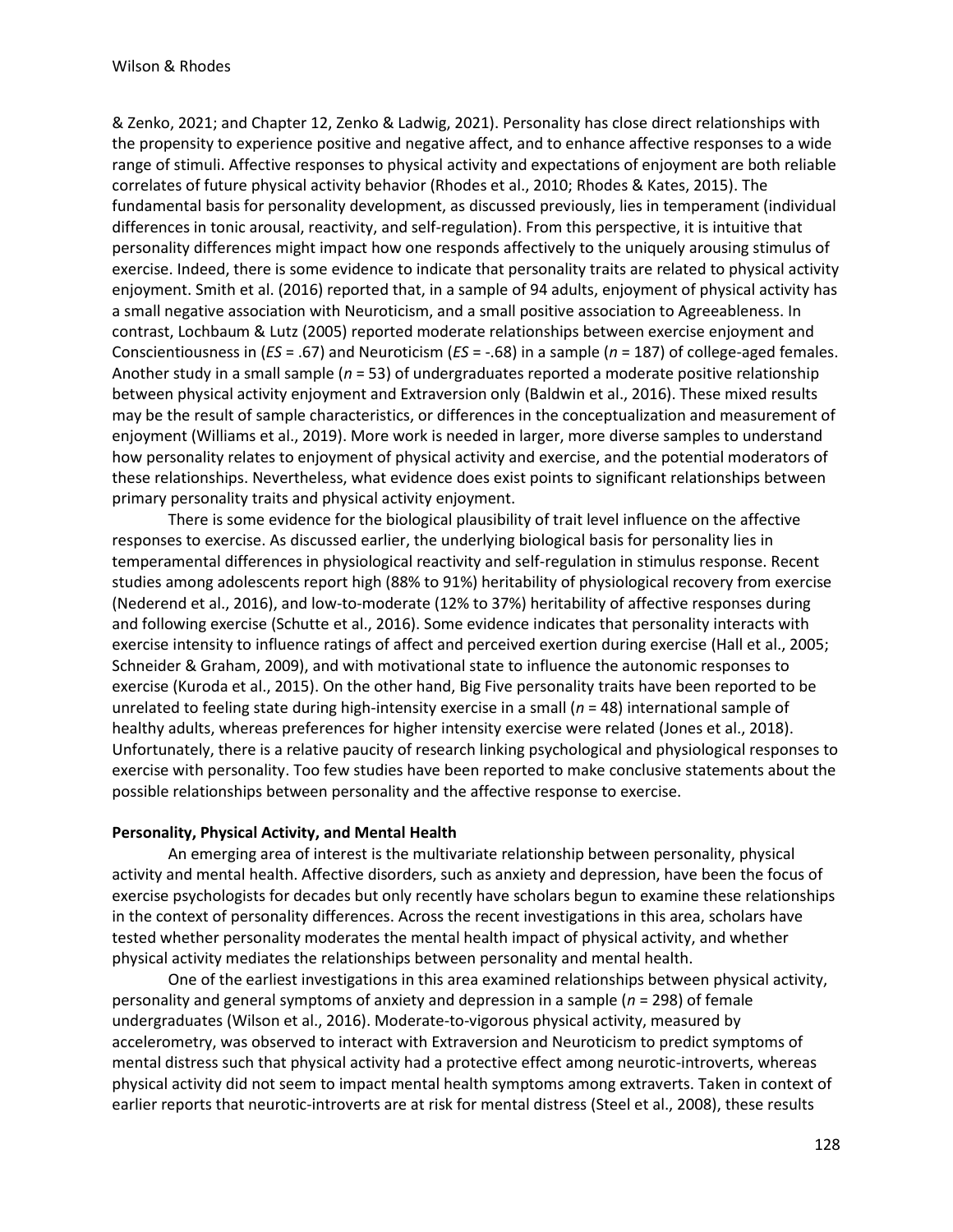suggest that inactivity may increase risk for mental distress. In contrast, another study examining interactive effects between personality and self-reported physical activity on symptoms of anxiety among undergraduates (*n =* 200) reported no such interaction (Joyner & Loprinzi, 2017). These effects were more recently examined in the context of subjective well-being in a sample (*n* = 349) of older adults (> 50 years old). Self-reported leisure time physical activity interacted with personality to impact subjective well-being such that higher levels of Extraversion and Openness enhanced the positive effect between physical activity and well-being (Chan et al., 2018). Another study reported that cardiorespiratory fitness moderated the relationship between Neuroticism and depression in a sample of 1,588 adolescents, such that fitness had a protective effect against increased symptoms of depression with increasing levels of Neuroticism (Yeatts et al., 2017). These compelling observations indicate that the relationships between general symptoms of mental distress and physical activity are dependent on personality characteristics, and individuals with personality profiles that put them at higher risk for mental distress may benefit from greater levels of fitness and physical activity participation. It is possible that outcome differences reflect sample or design characteristics influencing observed effects. These discrepancies point to the need for further study.

Examining the relationships between personality, physical activity, and mental health has been limited to non-clinical populations until just recently. An analysis by McDowell et al. (2020) found that physical activity partially mediated the relationships between primary personality and incident generalized anxiety disorder in a large cohort (*n =* 4,582) of adults in the Irish Longitudinal Study on Aging. In contrast to earlier reports, however, physical activity transmitted the positive effect of Extraversion and Conscientiousness to the benefit of reduced clinical incidence, rather than protecting against the negative impact of Neuroticism. Notable distinctions between studies that may account for some of these discriminant findings include characteristics of the sample, the severity of the outcomes (i.e. generalized symptoms vs clinical diagnosis), and the nature of the study design (i.e. cross-sectional vs longitudinal observation). In light of recent advances in mental health practice (i.e., the endorsement of exercise as a frontline strategy for individuals with mild depression; American Psychiatric Association Steering Committee on Practice Guidelines, 2010) and the frequent comorbidity of mental illness with chronic disorders like cancer and cardiovascular disease (Chan et al., 2015; Watkins et al., 2013), investigations among samples with clinical mental health disorders are paramount. Advancing our understanding of the role of personality in the effectiveness of physical activity and exercise for easing mental distress among clinical populations is an important corollary to this effort, and an area ripe for further investigation. For more discussion on exercise and depression, see Chapter 15 (Brush & Burani, 2021). For more discussion on exercise and anxiety, see Chapter 16 (Schuch et al., 2021). For more discussion on physical activity and severe mental illness, see Chapter 17 (Fibbins et al., 2021).

#### **Personality and Physical Activity Preferences**

Relationships between personality and physical activity are likely confounded by the way physical activity is conceptualized within studies. Indeed, physical activity is a complex concept and cannot be captured comprehensively with any one measurement method. Different physical activities are characterized with different skill requirements and energy expenditure demands (Ainsworth et al., 2011; Pate et al., 1995). Taken together, the body of evidence on individual differences in preferences supports robust relationships between personality traits and specific attributes of physical activities, such as aesthetics and social qualities (e.g., social, outdoor/indoor), structure (exercise vs. spontaneous activity), extreme energy requirements (intensity), competitiveness, and skill. In a landmark study, Courneya & Hellsten (1998) elaborate on relationships between primary personality traits and a wide range of physical activity preferences. For example, they report that Extraversion is related to preferences for exercising with others (e.g., group or supervised exercise). They also observed that increasing increments of trait Openness are related to preferences for outdoor (rather than home or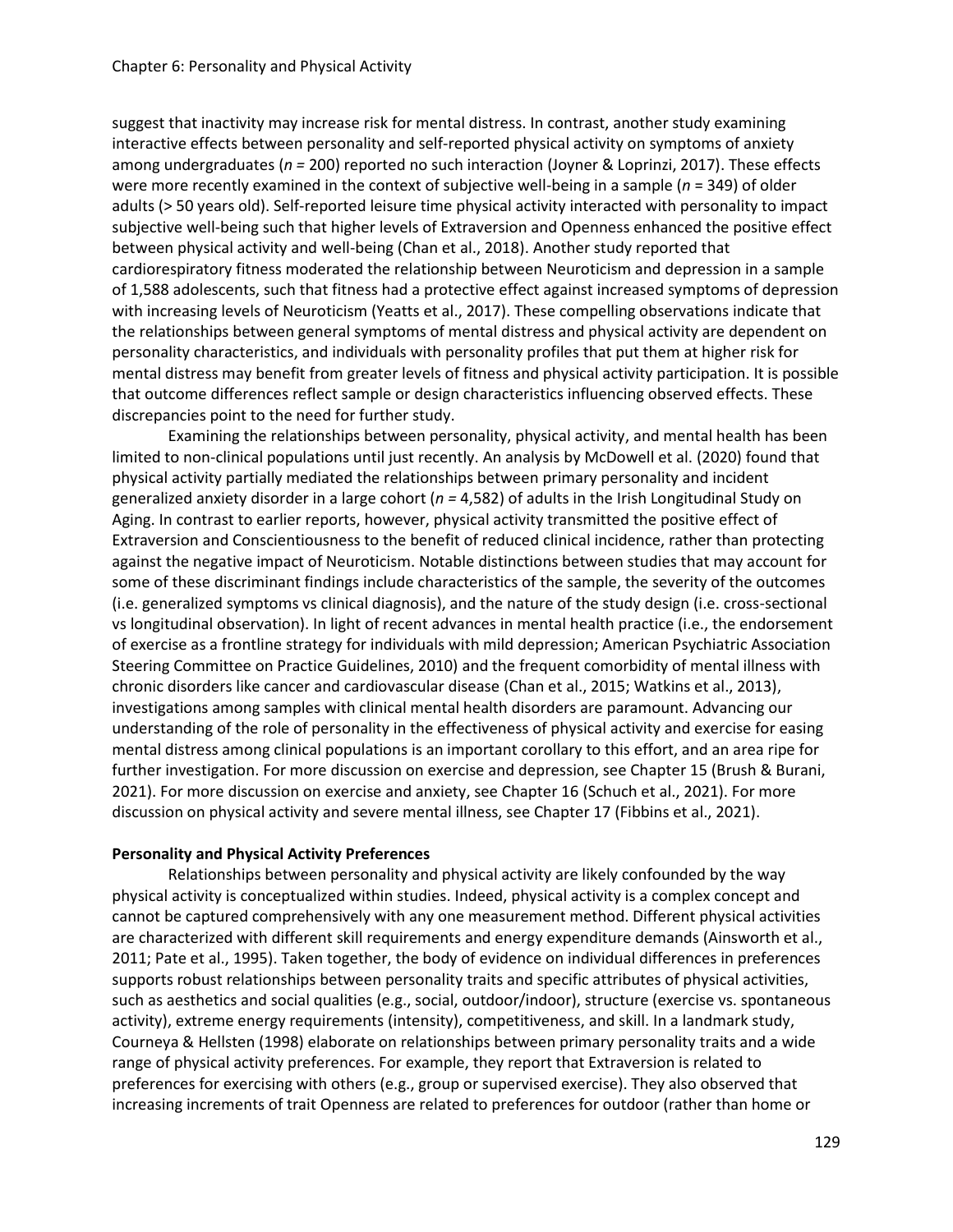gym), recreational (rather than competitive), unsupervised, and spontaneous (rather than scheduled) exercise, and a preference for walking rather than modes like skating or weight-training. Furthermore, Conscientiousness was related to a preference for scheduled activity, and high-intensity exercise, rather than moderate-intensity exercise. Those who preferred high intensity to moderate intensity also scored low for Neuroticism. Finally, those who scored higher for Agreeableness preferred aerobics to weighttraining (Courneya & Hellsten, 1998). It is important to note, however, that these observations are limited to a sample of 264 undergraduate students.

Additional work has been done to understand how personality relates to preference for different modes of activity. For example, in their systematic review of personality and physical activity, Rhodes and Smith (2006) outlined five studies that explored personality with a particular mode or modes of physical activity. They observed that Neuroticism was negatively associated, and Extraversion was positively associated, with participation in aerobic activity. In a more focused assessment of preferences for physical activity modes according to personality, Howard et al. (1987) found that, in a sample (*n* = 31) of middle-aged men, extraverts were more likely to engage in swimming, aerobic conditioning, dancing, and tennis than introverts; whereas introverts were more inclined to engage in gardening, and home improvement. There was no association between Extraversion and walking, jogging, golf, and cycling. A more recent study replicated and extended these results, reporting no relationship with Neuroticism, Extraversion or Conscientiousness and leisure-time walking (Rhodes et al., 2007). A recent meta-analysis highlighted significant positive relationships between Extraversion, and facet traits impulsivity and sensation seeking, with participation in high-risk sports like skydiving, mountain climbing, surfing, or hang-gliding, among others (McEwan et al., 2019). Participation in these types of activities was also negatively associated with Neuroticism, unsurprisingly. Conversely, selfreported minutes of participation in mindfulness meditation and/or exercise is reported to be positively related to Openness and negatively related to Neuroticism (Barrett et al., 2019). As noted throughout the chapter, studies are needed in larger, more diverse samples to enhance our understanding in this area. Understanding physical activity preferences in the context of personality may help exercise practitioners identify types of activities that new clients may be likely to enjoy, assisting in the effort to promote exercise adherence (e.g., Newsome et al., 2021).

Differences in preferences for exercise intensity are theoretically expected for Extraversion specifically, as extraverts are expected to experience positive hedonic tone at greater stimulus intensities than those who are more introverted (Eysenck et al., 1982). Though not a direct assessment of self-reported intensity preference, perhaps the most robust support for this hypothesis is evident through moderator analyses performed in the Wilson & Dishman meta-analysis (2015). They observed that the relationship between Extraversion and physical activity is weaker in studies that reported physical activity as the amount of mild-to-moderate intensity physical activity than it was when physical activity was conceptualized in any other way. Further, effects were strongest when physical activity was captured as volume of moderate-to-vigorous intensity activity, supporting the postulate that the relationship between Extraversion and physical activity might be intensity dependent. One might expect, based on this finding, that Extraversion predicts naturalistic participation in higher intensity activities, but is less useful for predicting participation in lower intensity activities. Introverted individuals would therefore be less likely to regularly participate in moderate-to-vigorous intensity activities such as those endorsed in national physical activity recommendations (U.S. Department of Health and Human Services, 2018). These observations are in agreement with a more recent report linking more frequent participation in vigorous intensity activity with increasing increments of Extraversion in adult women (Karvonen et al., 2020), though the relationship was not significant among men.

Intensity preference differences according to personality were further elaborated in a large (*n* = 4,649) sample of Danish adults. Observations supported increasing increments of Conscientiousness, Extraversion, Neuroticism, and Openness to predict increasing intensities of leisure time physical activity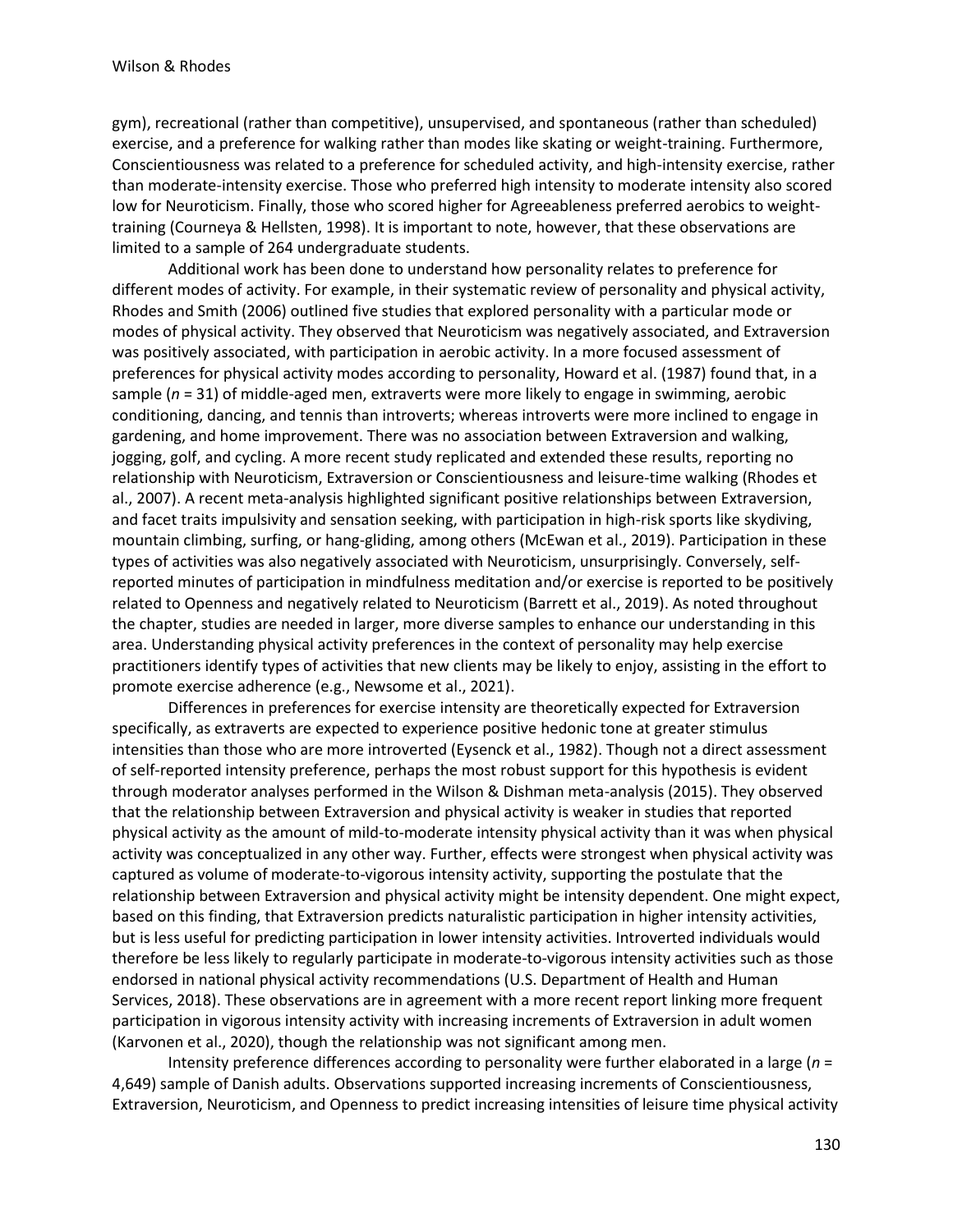expressed in METs, measured by validated self-report (Petersen et al., 2018). Analyses also demonstrated a significant positive influence of Extraversion on self-reported physical activity duration, and a social-class dependent association between Conscientiousness and duration such that increasing increments of Conscientiousness predicted greater duration only for individuals within a low occupational social class (i.e., "unskilled" workers, or workers in positions requiring 1.5 years of training at most). Beyond these observations, evidence linking personality to physical activity duration preferences and practices is non-existent. Nonetheless, observations on preferences for different qualities of physical activity (i.e., different intensities, modes, durations) highlight the potential importance of physical activity promotion approaches to target preferences according to these salient individual differences. However, to date, personality targeted physical activity promotion efforts have yet to be reported.

# **Considerations for Personality in the Promotion of Physical Activity**

Evidence suggests that personality may be a useful tool for professionals who are attempting to reduce the risk of disease by increasing physical activity level. Personality appears related to physiological health outcomes of exercise, including body mass index (Sutin & Terracciano, 2016), and cardiovascular and metabolic fitness (Terracciano et al., 2013), and is associated with health outcomes related to physical activity, including mental health (Klein et al., 2011; Steel et al., 2008), allostatic load (Milad & Bogg, 2020), and risk for chronic diseases (Compare et al., 2014; Jokela et al., 2014). Further, personality is significantly related to treatment adherence (Christensen & Smith, 1995).

Associations between personality and physical activity represent a potentially challenging obstacle and not a target for change. Personality resembles other intractable demographic correlates of physical activity such as age, disability status, or gender. Thus, health promoters need to consider interventions adapted to maximize outcomes according to personality differences. Little is known how personality impacts intervention reach (i.e., the effectiveness of strategies designed to attract people to exercise programs) and effectiveness (Glasgow et al., 1999). Personality might also predict which people are likely to succeed in the adoption and maintenance of a new behavior, such as physical activity, and who may be at risk for dropout or poor behavioral maintenance.

Some early evidence suggests that motivational traits interact with promotional message content to influence how that content is perceived. In a large sample (*n* = 800) of undergraduates, messages about physical activity that were presented in a gain-framed format (i.e. presenting the positive outcomes of a physically activity lifestyle) were perceived significantly more positively by individuals who scored high for approach motivation (conceptually similar to a profile of high Extraversion and low Neuroticism). On the other hand, loss-framed messages, presenting the negative outcomes of a sedentary lifestyle, were perceived significantly more negatively by people who scored high for avoidance motivation (conceptually similar to high Neuroticism and low Extraversion; Wilson & Estabrooks, 2020). Such differences could plausibly translate to an enhanced or reduced likelihood to volunteer for programs such as those being promoted in selected messages. Another study found that messages designed to target affect (i.e., "enjoyable" messages) were more effective in increasing walking behavior among conscientious individuals than messages targeting knowledge (i.e. "instrumental" messages), and that walking behavior increased under this messaging condition to a greater extent than for their less conscientious counterparts (Why et al., 2010).

Though the proposal for personality-matched interventions has appeal, there is very limited research on this approach at present. What evidence there is, is mixed. Rhodes and Matheson (2008) attempted a planning intervention for individuals low in Conscientiousness aimed at improving physical activity. Physical activity did not differ between the intervention and control group, however. Importantly, this null result may have reflected an ineffective intervention approach, as most of the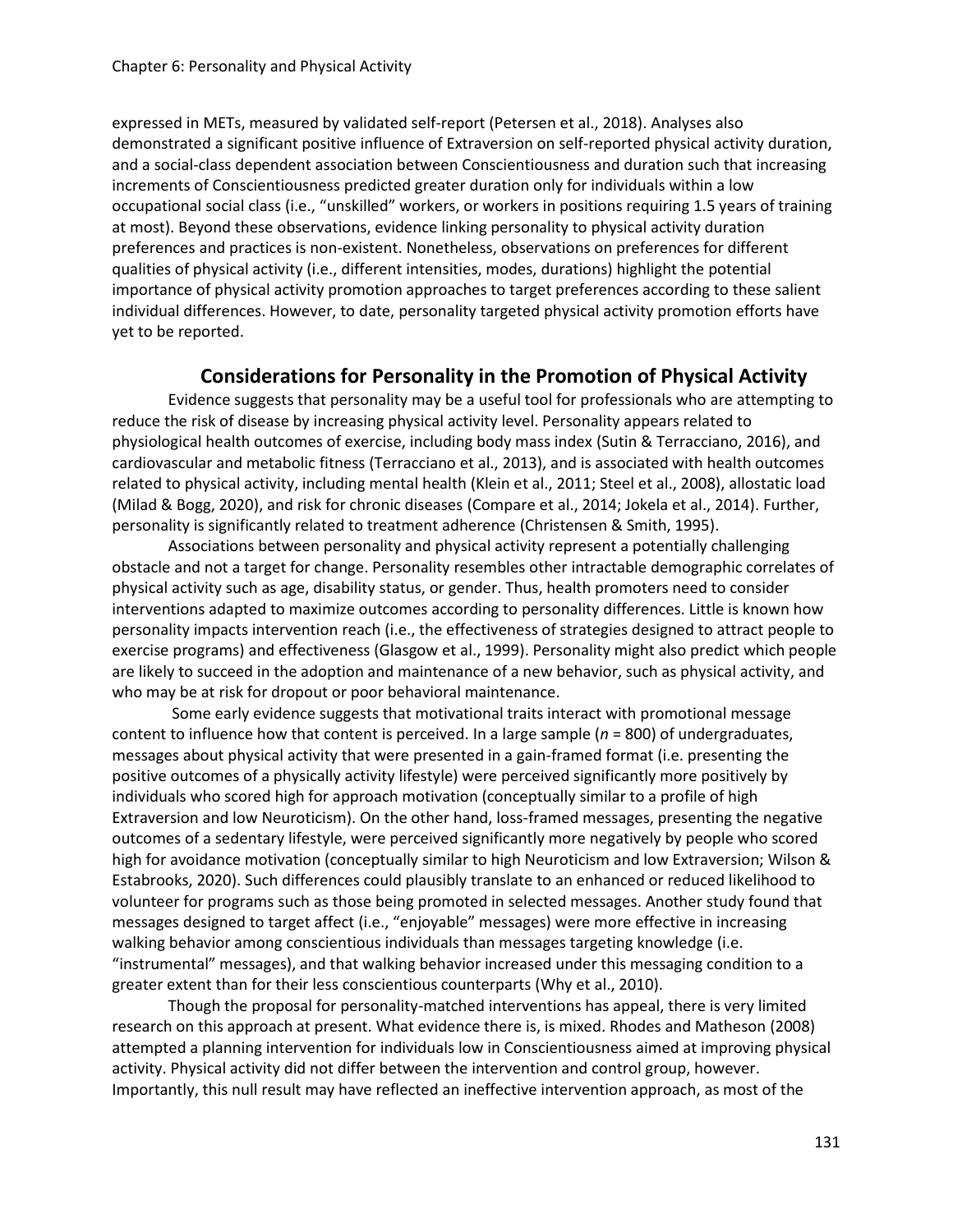participants reported that they did not complete the planning worksheet, highlighting the issue of participant compliance with intervention protocols. This may especially be true for people scoring low for Conscientiousness, as they are characterized by low adherence to instructions and an absent sense of duty to comply. More recently, a planning intervention was observed to significantly impact the translation of intention for physical activity into successful performance of the behavior in a sample of 136 adults in cardiac rehabilitation, but only for those with high levels of Conscientiousness (Lippke et al., 2018). This echoes the observational evidence discussed previously with regard to intention, personality, and physical activity, and underscores the importance of identifying methods to assist individuals with low levels of Conscientiousness in following through on behavioral intentions.

Evidence linking personality to preference for, or responsiveness to, specific behavior change techniques could inform the continued efforts towards intervention adaptions according to personality. One study assessed ratings of behavioral techniques applied in mobile apps promoting physical activity among a sample of Dutch adults. Belmon and colleagues found that Agreeableness was related to a preference for goal setting and goal reviewing techniques, and Neuroticism was related to negative ratings of feedback and self-monitoring techniques (Belmon et al., 2015). Some evidence suggests that individual differences in Extraversion and Neuroticism may impact how effective different social strategies are for influencing behavior change. Extraverts and those scoring higher on Neuroticism were found to increase physical activity in response to a mobile app intervention under a condition of social comparison, but not peer pressure (Lepri et al., 2016). Another study examined personality in the context of behavior change when participants were provided a wearable physical activity tracker for a 35-day period. Among a sample (*n* = 52) of adults, step count increased significantly more over time with increasing increments of Conscientiousness, as well as among individuals with a combination of high scores for Conscientiousness and Neuroticism (Stieger et al., 2020). Interestingly, personality may also impact how using a wearable physical activity tracker makes them feel. Some evidence suggests that increasing increments of Openness and Conscientiousness are positively related to experiencing positive affect while wearing a physical activity tracker (Ryan et al., 2019). It should be noted that the opposite of positive affect is the absence of positive affect, rather than negative affect (Watson et al., 1999; Watson & Tellegen, 1999; but see Russell & Carroll, 1999; Chapter 12, Zenko & Ladwig, 2021). That is to say, the corollary to these observations is that with decreasing increments of Openness and Conscientiousness, we might expect no effect of wearables on positive affect. Encouragingly, there were no associations between personality and negative affect related to wearing a physical activity tracker. These early results underscore the importance of considering personality in the context of selecting behavior change techniques and suggest that targeted approaches based on personality may be helpful to maximize intervention effectiveness. Continued work is needed to ascertain the utility of personality-matched intervention.

Though emerging evidence is encouraging, direct tests of strategies targeting individual differences in personality have yet to be reported for interventions aiming to increase physical activity. Table 6.2 presents considerations derived from the body of evidence reviewed herein. An earlier iteration of these considerations is presented by Newsome et al., (in press). These preliminary considerations are presented with the intent to inform the application of personality psychology to physical activity promotion, and to provide a basis from which personality tailored or targeted approaches may be developed and tested with rigorous study design. It should be emphasized that this list of considerations has not been fully empirically tested and reflects the expertise and interpretations of the limited body of evidence discussed herein by the authors. Further, use of these considerations may be particularly challenging as they focus on individual traits. It is likely that individuals will present with high or low scores on multiple traits, complicating the application of these considerations. Everyone expresses individual differences on each of the Big Five factors; in other words, we are all classifiable according to this model and each of us present characteristics along each of these five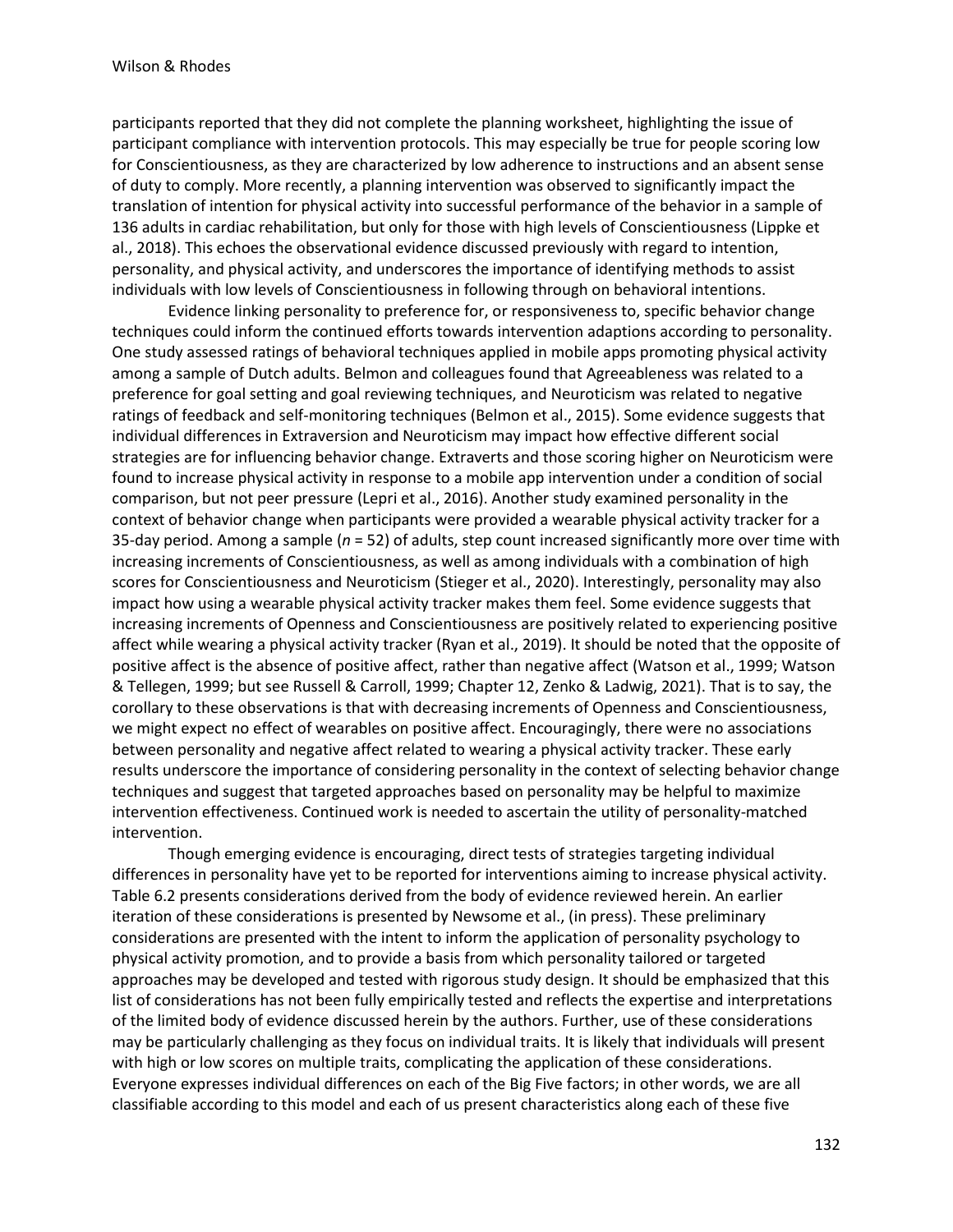dimensions. As an example of the challenge presented, imagine two individuals who both score high for Extraversion. These two individuals, however, score significantly differently for another trait, like Openness. This very likely influences the types of behavioral strategies that will work best for each person. Practitioners may be able to combine considerations to accommodate for these unique interactions. For example, because extraverts like being active with others, and open individuals prefer unsupervised, outdoor activities (Courneya & Hellsten, 1998), one might recommend joining an unsupervised, socially supported (i.e., recruit a walking buddy), outdoor walking program to an open, extraverted patient. As is standard in physical activity programming, practitioners should always include the client in the development of a physical activity program. Considerations listed here should be viewed only as a potential starting point for discussion around program development.

# **Table 6.2**

*Considerations for Physical Activity Promotion and Exercise Programming for People with High or Low Scores on the Big Five Personality Dimensions*

| <b>Trait expression</b>   | <b>Promotion and Programming Considerations</b>                                                                                                                                                                                                                                                                                                                                                                                              |
|---------------------------|----------------------------------------------------------------------------------------------------------------------------------------------------------------------------------------------------------------------------------------------------------------------------------------------------------------------------------------------------------------------------------------------------------------------------------------------|
| (+) Extravert             | Preferences include moderate-to-vigorous intensity, and activity with others.<br>Motivated to exercise for enjoyment. May tend to go "too hard, too fast";<br>emphasize safe progression and recovery.                                                                                                                                                                                                                                       |
| (-) Introvert             | Likely to have an initial preference for lower intensities. Tend to avoid<br>exposure to excessive sensory stimuli; recommend restorative and mindful<br>activities. Likely to enjoy exercise alone or with a close friend. Outdoor or<br>home exercise settings may enhance activity enjoyment.                                                                                                                                             |
| (+) Neurotic              | More likely to remain inactive due to embarrassment. Primary exercise<br>motives related to appearance. Derive less enjoyment from exercise than<br>others. Likely to benefit from strategies to enhance self-efficacy to overcome<br>barriers related to physical activity/exercise, and programming to focus on<br>short term, realistic goals. Focusing on the mental health benefit of exercise as<br>a motivator may enhance adherence. |
| (-) Emotionally<br>Stable | Pay attention to self-reported goals and logical program progression. Provide a<br>means for feedback and self-monitoring.                                                                                                                                                                                                                                                                                                                   |
| (+) Conscientious         | Very good at setting short- and long-term goals and creating action plans for<br>success. Recommend long-term adherence as a focused goal. Self-monitoring<br>techniques are typically well implemented, and feedback appreciated. May<br>prefer higher intensity activities.                                                                                                                                                                |
| (-) Undirected            | High risk for drop out, especially during times of high stress. Poor planning and<br>goal setting skills. Be mindful of upcoming life events that may disrupt normal<br>participation. Not motivated by tracking or feedback techniques. Social<br>accountability with an important other is advisable. Try to identify activities<br>that are challenging yet enjoyable to promote adherence.                                               |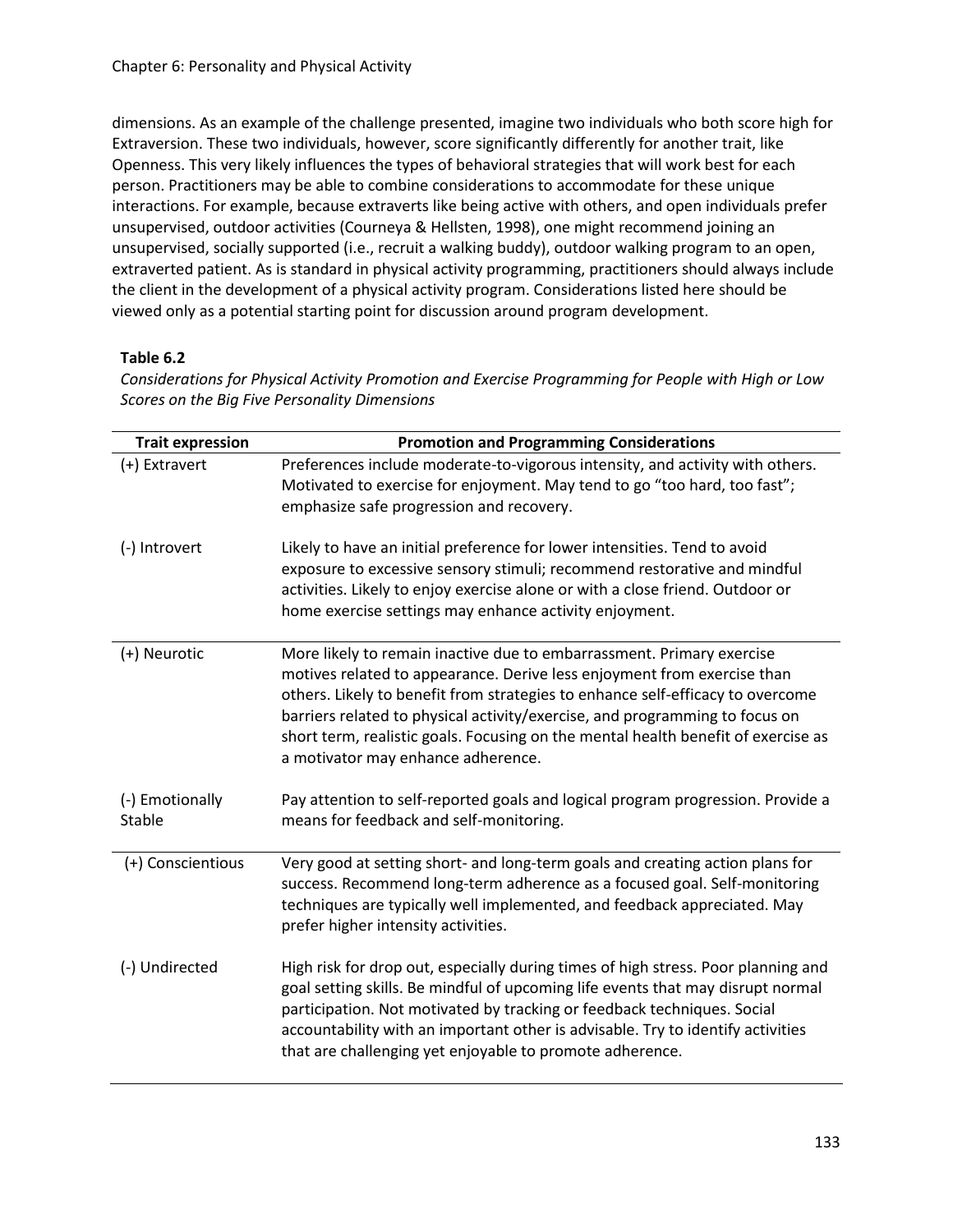#### **Table 6.2 (continued)**

| (+) Open-minded   | Variety may help facilitate adherence. May prefer outdoor and adventure<br>activities. Make programming suggestions but promote autonomy in program<br>development.                               |
|-------------------|---------------------------------------------------------------------------------------------------------------------------------------------------------------------------------------------------|
| (-) Closed-minded | May challenge new ideas or unusual approaches (not likely to adopt the latest<br>trend). Stick to traditional exercise programming. Highlight the evidence<br>supporting programming development. |
| (+) Agreeable     | Generally cooperative and easy going. Likely to take instruction well. May<br>benefit from motivational interviewing to understand exercise preferences.                                          |
| (-) Antagonistic  | Likely to enjoy competition with oneself or others, and to be achievement<br>oriented. Include progress checks and feedback while working towards short<br>and long-term goals.                   |

# **Conclusion**

Physical activity has many antecedents that range from the individual to environmental and social policy. One personal factor that has received much attention and has the potential for broad reaching adaptations to current physical activity theory and practice is personality. Personality theory has one of the longest and richest traditions in psychology; currently, the dominant taxonomy used by scholars worldwide is the FFM. This model has also been used extensively to understand the role of personality in physical activity.

Currently the cumulative evidence supports a modest relationship between personality and physical activity. In particular, self-reported physical activity has a reliable, yet small positive association with Extraversion and Conscientiousness and a small negative relationship with Neuroticism. Much of the research to support these relationships is cross-sectional, yet there is a growing evidence base to show that personality can affect physical activity over time using longitudinal designs. Interestingly, some evidence even supports a beneficial effect of physical activity on personality change over time.

How personality may influence physical activity has also seen considerable research attention. There is a body of evidence that personality traits may play a role in social cognitive constructs such as attitudes, enjoyment, self-efficacy, barriers/motives, and intention. Conscientiousness, in particular, has been shown to influence whether people are likely to follow through with intentions, and may contribute to what is known as the intention-behavior gap. Similarly, personality may moderate the affective response to physical activity, thus influencing more impulsive determinants of behavior beyond social cognitions. Personality is also linked to physical activity choices and preferences. For example, it has been established that higher intensity aerobic activities are more likely to be performed by extraverts.

The relationships between general symptoms of mental distress and physical activity are dependent on personality characteristics. Individuals with personality profiles that put them at higher risk for mental distress may benefit from greater levels of fitness and physical activity participation. Less work has been done among populations with clinical mental disorders, which are frequently comorbid with chronic illness, highlighting the need for continued work in this direction.

Finally, research is starting to explore how personality may be used to improve physical activity interventions. Associations between personality and physical activity represent a potentially challenging obstacle rather than a target for change. Thus, health promoters may need to consider interventions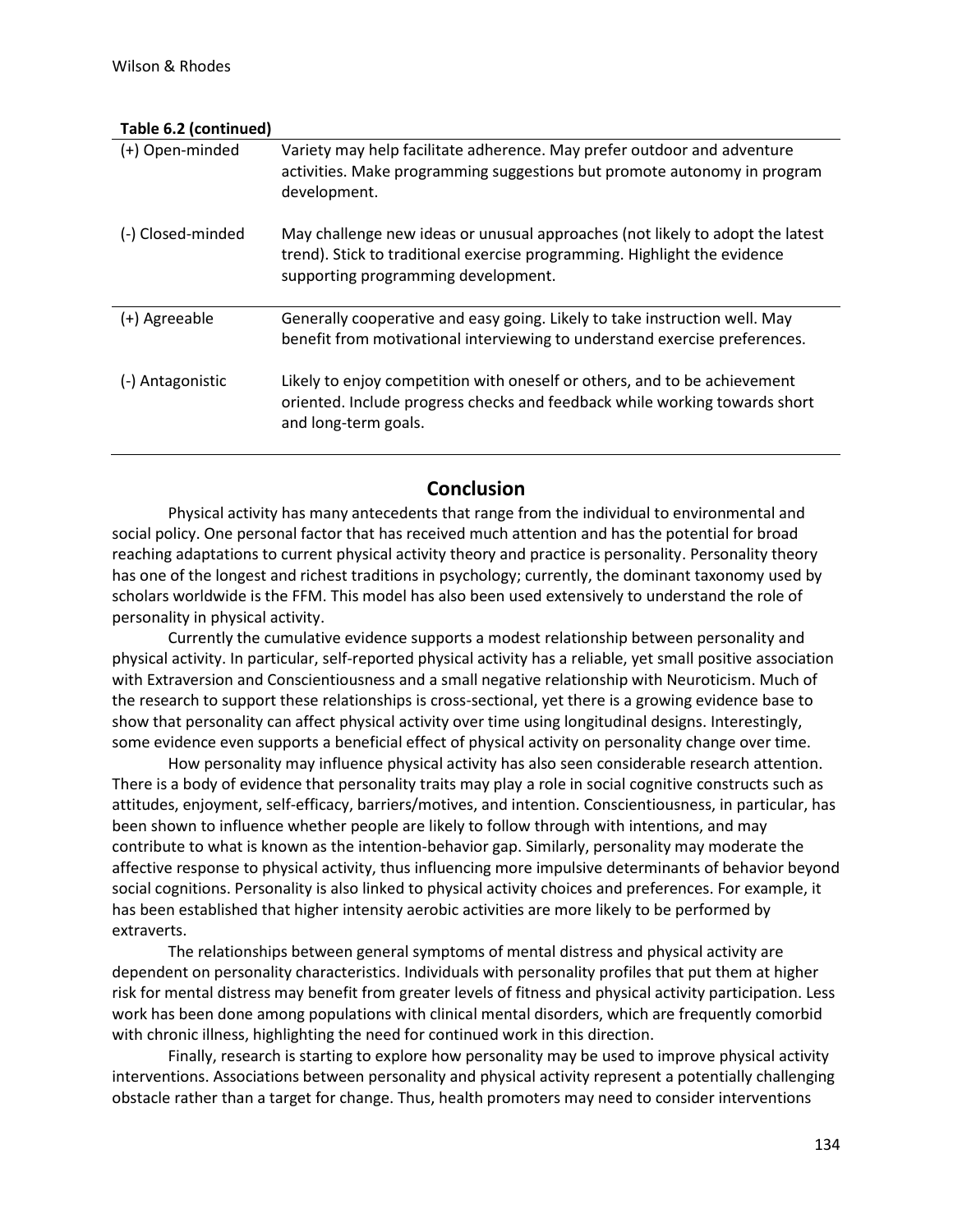adapted to personality to maximize program reach and effectiveness. Preliminary considerations for the application of personality psychology to physical activity promotion provided herein (Table 6.2) should inform practitioners and interventionists aiming to maximize physical activity and exercise programming with the goal of adherence through personalized approaches.

In summary, much evidence exists on the relationships between personality and physical activity, though more work is required to understand genetic, cognitive, and affective mechanisms, developmental associations across extended periods of time, and the development and implementation of personality adapted physical activity promotion strategies. Lastly, rigorous measurement of physical activity with concurrent direct and indirect measures is needed to understand the differential observations of association between physical activity and personality to better inform application moving forward.

# **Learning Exercises**

- 1. What is personality? Define personality in one sentence.
- 2. Describe the relationships between primary personality traits and physical activity in terms of direction and strength.
- 3. What are some social cognitive variables that have been studied in the context of personality and physical activity? How do these variables relate to personality and physical activity?
- 4. Based on what you know about the primary personality dimensions, what are some programming recommendations you would make for someone who is extremely extraverted? Introverted?
- 5. Have a friend complete one of the five factor personality measures available on the ipip [website.](https://ipip.ori.org/) Create exercise recommendations for them based on their survey responses.

### **Further Reading**

- Wilson, K. (2019). Personality and physical activity. In M. H. Anshel & S. J. Petruzzello (Eds.), *APA's Handbook of sport and exercise psychology* (Vol. 2, pp. 219–239). American Psychological Association.<https://doi.org/10.1037/0000124-012>
- Rhodes, R. E., & Wilson, K. (2020). Personality and Physical Activity. In R. J. Schinke & D. Hackfort (Eds.), *The Routledge international encyclopedia of sport and exercise psychology* (Vol. 1, pp. 413–425). Taylor and Francis.
- Rhodes, R. E., & Boudreau, P. (2017). Physical activity and personality traits. In *Oxford Research Encyclopedia of Psychology*. <https://doi.org/10.1093/acrefore/9780190236557.013.210>
- Rhodes, R. E., & Pfaeffli, L. A. (2012). Personality and physical activity. In E. O. Acevedo (Ed.), *The Oxford handbook of exercise psychology* (pp. 195–223). Oxford University Press.
- Newsome, A. N., Kilpatrick, M., Mastrofini, G., & Wilson, K. (2021). Personality traits and physical activity: Helping exercise professionals maximize client outcomes. *ACSM's Health & Fitness Journal.*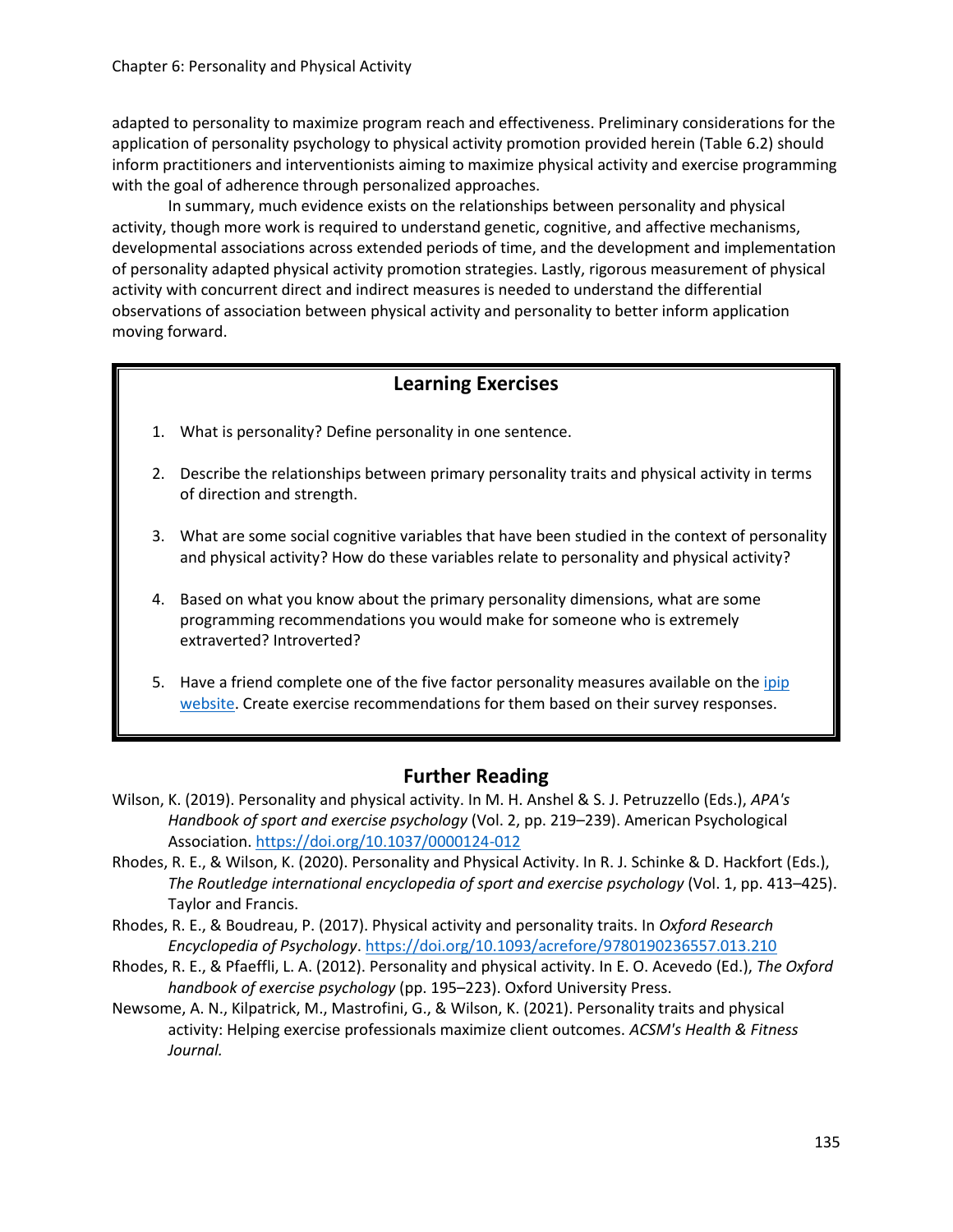# **Acknowledgements**

Much appreciation to the scholars who continue to advance our understanding of physical activity and personality. Thank you to our editors for allowing us the opportunity to contribute to this important reference. Thank you to the readers and serious students of Exercise Psychology the world over.

# **References**

- Ainsworth, B. E., Haskell, W. L., Herrmann, S. D., Meckes, N., Bassett, D. R., Tudor-Locke, C., Greer, J. L., Vezina, J. W., Whitt-Glover, M., & Leon, A. S. (2011). 2011 compendium of physical activities. *Medicine & Science in Sports & Exercise*, *43*(8), 1575–1581. <https://doi.org/10.1249/MSS.0b013e31821ece12>
- Ajzen, I. (1991). The theory of planned behavior. *Organizational Behavior and Human Decision Processes*, *50*(2), 179–211. [https://doi.org/http://dx.doi.org/10.1016/0749-5978\(91\)90020-T](https://doi.org/http:/dx.doi.org/10.1016/0749-5978(91)90020-T)
- Allen, M. S., Magee, C. A., Vella, S. A., & Laborde, S. (2017). Bidirectional associations between personality and physical activity in adulthood. *Health Psychology*, *36*(4), 332–336.. <https://doi.org/10.1037/hea0000371>
- Allport, G. W. (1927). Concepts of trait and personality. *Psychological Bulletin*, *24*(5), 284–293. <https://doi.org/10.1037/h0073629>
- Allport, G. W., & Odbert, H. S. (1936). Trait-names: A psycho-lexical study. *Psychological Monographs*, *47*(1), i. <https://doi.org/10.1037/h0093360>
- American Psychiatric Association Steering Committee on Practice Guidelines. (2010). *Practice Guideline for the Treatment of Patients With Major Depressive Disorder* (L. J. Fochtmann, Ed. 3 ed.). American Psychiatric Association. [http://www.psychiatry.org/psychiatrists/practice/clinical](http://www.psychiatry.org/psychiatrists/practice/clinical-practice-guidelines)[practice-guidelines](http://www.psychiatry.org/psychiatrists/practice/clinical-practice-guidelines)
- American Psychological Association. (2020). *Personality*. American Psychological Association. Retrieved 08/14/2020 from [www.apa.org/topics/personality/](http://www.apa.org/topics/personality/)
- Baldwin, D., Datta, S., Bassett, D., Overstreet, B., & Schweighart, P. (2016). Feel better but exercise less: An examination of exercise enjoyment, personality and physical activity in young adults. *Acta Psychopathologica*, *2*(1), 1–7.
- Barbuto, J. E. (1997). A critique of the Myers-Briggs Type Indicator and its operationalization of Carl Jung's psychological types. *Psychological Reports*, *80*(2), 611–625. <https://doi.org/10.2466/pr0.1997.80.2.611>
- Barrett, B., Torres, E. R., Meyer, J., Barnet, J. H., & Brown, R. (2019). Predictors of mindfulness meditation and exercise practice, from MEPARI-2, a randomized controlled trial. *Mindfulness*, *10*(9), 1842–1854.<https://doi.org/10.1007/s12671-019-01137-3>
- Bauman, A. E., Reis, R. S., Sallis, J. F., Wells, J. C., Loos, R. J., Martin, B. W., & Lancet Physical Activity Series Working Group (2012). Correlates of physical activity: Why are some people physically active and others not? *The Lancet*, *380*(9838), 258–271. [https://doi.org/10.1016/S0140-6736\(12\)60735-1](https://doi.org/10.1016/S0140-6736(12)60735-1)
- Belmon, L. S., Middelweerd, A., te Velde, S. J., & Brug, J. (2015). Dutch young adults ratings of behavior change techniques applied in mobile phone apps to promote physical activity: A cross-sectional survey. *JMIR mHealth and uHealth*, *3*(4), e103.<https://doi.org/10.2196/mhealth.4383>
- Bize, R., Johnson, J. A., & Plotnikoff, R. C. (2007). Physical acitvity level and health-related quality of life in the general adults population: A systematic review. *Preventive Medicine*, *45*, 401–415. <https://doi.org/10.1016/j.ypmed.2007.07.017>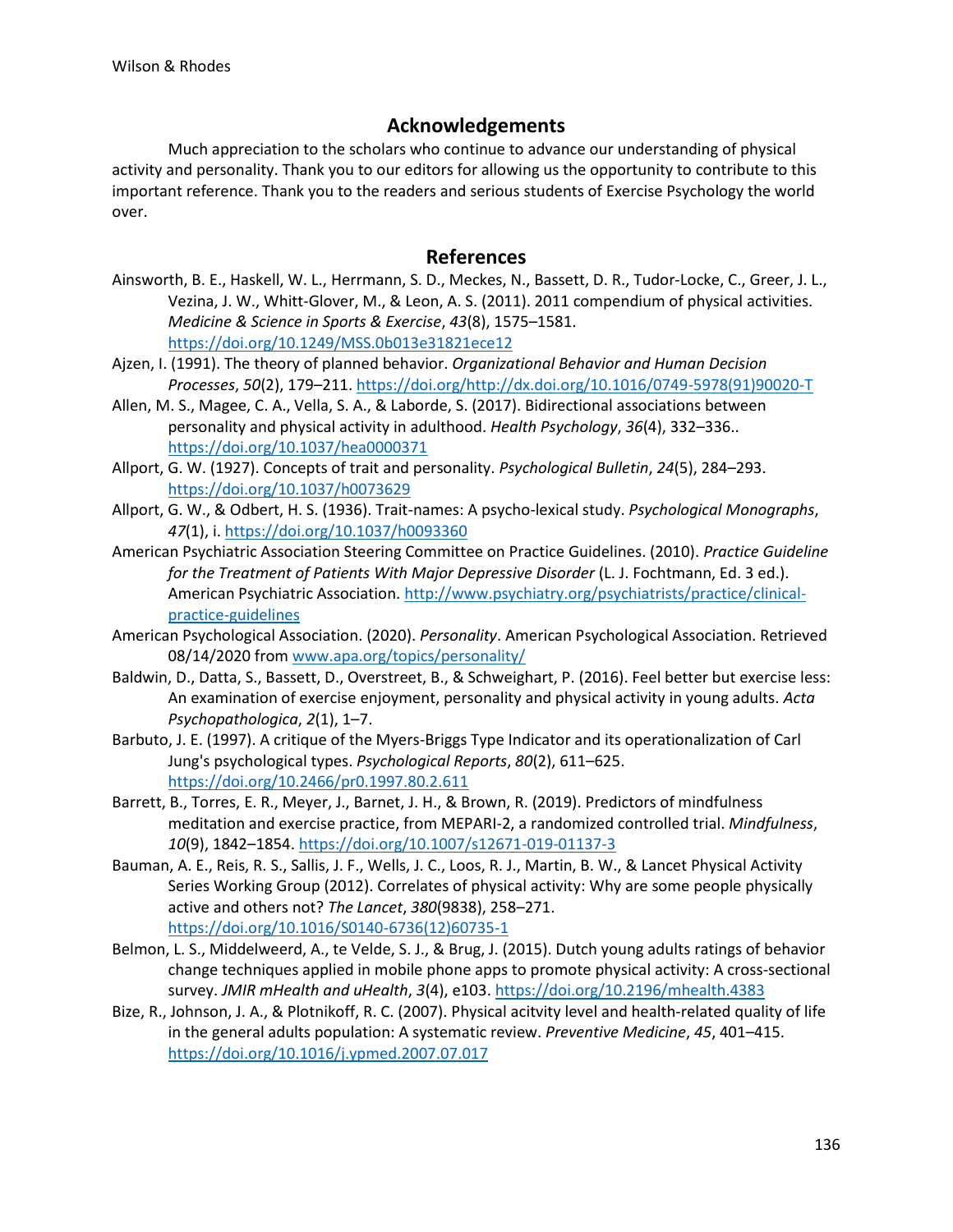- Bogg, T. (2008). Conscientiousness, the transtheoretical model of change, and exercise: A Neo‐ socioanalytic integration of trait and social‐cognitive frameworks in the prediction of behavior. *Journal of Personality*, *76*(4), 775–802.<https://doi.org/10.1111/j.1467-6494.2008.00504.x>
- Bogg, T., Voss, M. W., Wood, D., & Roberts, B. W. (2008). A hierarchical investigation of personality and behavior: Examining neo-socioanalytic models of health related outcomes. *Journal of Research in Personality*, *42*, 183–207.<https://doi.org/10.1016/j.jrp.2007.05.003>
- Bouchard, T. J., & Loehlin, J. C. (2001). Genes, evolution, and personality. *Behavior Genetics*, *31*(3), 243– 273.<https://doi.org/10.1023/A:1012294324713>
- Brand, R., & Ekkekakis, P. (2021). Exercise behavior change revisited: Affective-reflective theory. In Z. Zenko & L. Jones (Eds.), *Essentials of exercise and sport psychology: An open access textbook* (pp. 62–92). Society for Transparency, Openness, and Replication in Kinesiology. <https://doi.org/10.51224/B1004>
- Brush, C. J., & Burani, K. (2021). Exercise and physical activity for depression. In Z. Zenko & L. Jones (Eds.), *Essentials of exercise and sport psychology: An open access* textbook (pp. 338–368). Society for Transparency, Openness, and Replication in Kinesiology. <https://doi.org/10.51224/B1015>
- Bryan, A. D., & Rocheleau, C. A. (2002). Predicting aerobic versus resistance exercise using the theory of planned behavior. *American Journal of Health Behavior*, *26*, 83–94. <https://doi.org/10.5993.AJHB.26.2.1>
- Burnett, C. M., Allen, M. S., & Vella, S. A. (2016). Personality and sedentary behaviour in Australian adults. *International Journal of Sport and Exercise Psychology*, 1–6. <https://doi.org/10.1080/1612197X.2016.1212083>
- Butkovic, A., Vukasovic Hlupic, T., & Bratko, D. (2017). Physical activity and personality: A behaviour genetic analysis. *Psychology of Sport & Exercise*, *30*, 128–134. <https://doi.org/10.1016/j.psychosport.2017.02.005>
- Canli, T., Zhao, Z., Desmond, J. E., Kang, E., Gross, J., & Gabrieli, J. D. (2001). An fMRI study of personality influences on brain reactivity to emotional stimuli. *Behavioral Neuroscience*, *115*(1), 33. <https://doi.org/10.1037/0735-7044.115.1.33>
- Cattell, R. B. (1947). Confirmation and clarification of primary personality factors. *Psychometrika*, *12*(3), 197–220.<https://doi.org/10.1007/BF02289253>
- Chan, B. C. L., Luciano, M., & Lee, B. (2018). Interaction of physical activity and personality in the subjective wellbeing of older adults in Hong Kong and the United Kingdom. *Behavioral Sciences*, *8*(8), 71[. https://doi.org/10.3390/bs8080071](https://doi.org/10.3390/bs8080071)
- Chan, C. M. H., Ahmad, W., Azman, W., MD Yusof, M., Ho, G. F., & Krupat, E. (2015). Effects of depression and anxiety on mortality in a mixed cancer group: a longitudinal approach using standardised diagnostic interviews. *Psycho‐Oncology*, *24*(6), 718–725. <https://doi.org/10.1002/pon.3714>
- Christensen, A. J., & Smith, T. W. (1995). Personality and patient adherence: correlates of the five-factor model in renal dialysis. *Journal of Behavioral Medicine*, *18*(3), 305–313. <https://doi.org/10.1007/BF01857875>
- Coan, J. A., Allen, J. J., & McKnight, P. E. (2006). A capability model of individual differences in frontal EEG asymmetry. *Biological Psychology*, *72*(2), 198–207. <https://doi.org/10.1016/j.biopsycho.2005.10.003>
- Cohen, J. (1988). *Statistical power analysis for the behavioral sciences* (2nd ed.). Routledge Academic.
- Cohen, J. (1992). A power primer. *Psychological Bulletin*, *112*, 155–159. <https://dio.org/10.1037/0033.2909.112.1.155>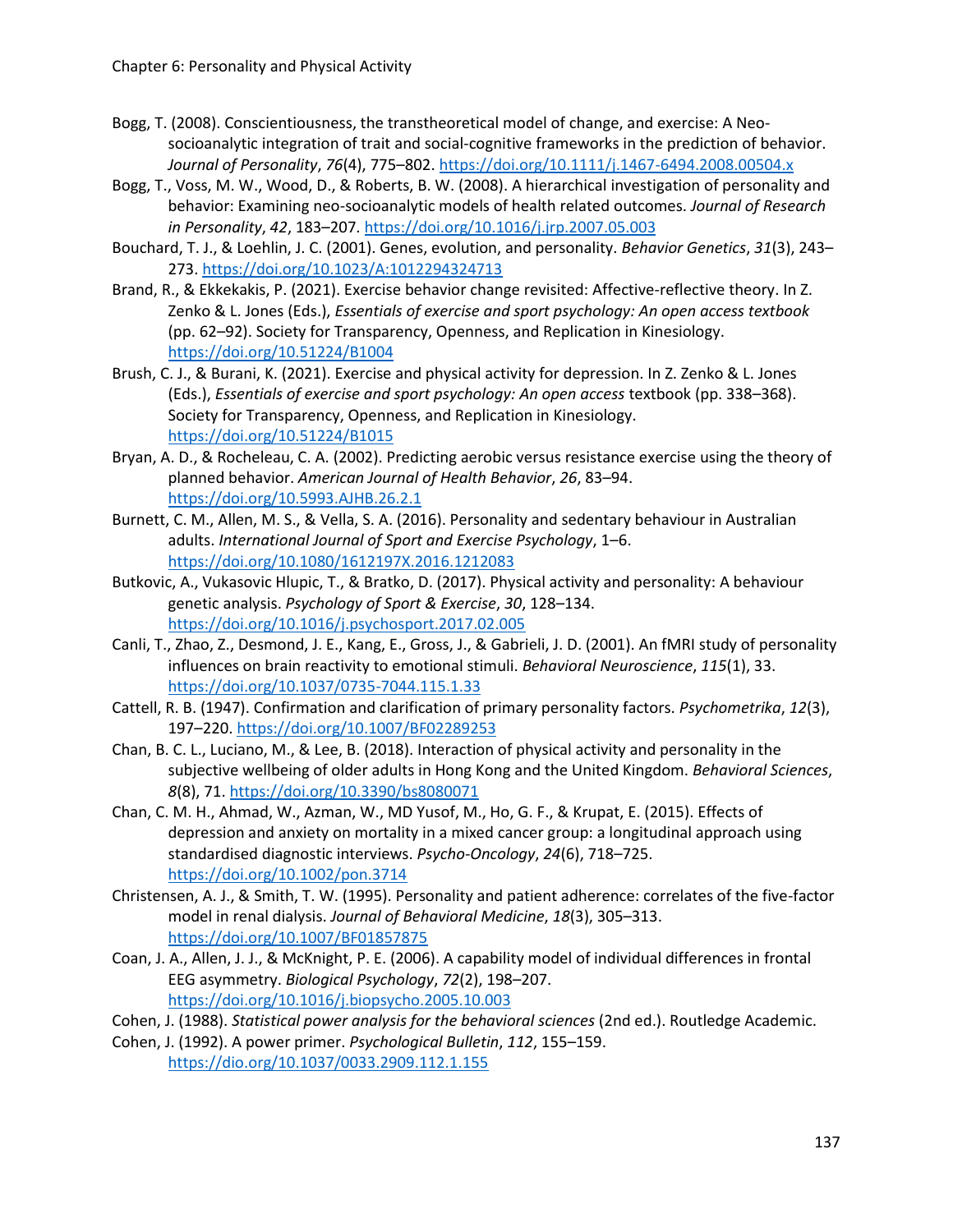- Compare, A., Mommersteeg, P. M., Faletra, F., Grossi, E., Pasotti, E., Moccetti, T., & Auricchio, A. (2014). Personality traits, cardiac risk factors, and their association with presence and severity of coronary artery plaque in people with no history of cardiovascular disease. *Journal of Cardiovascular Medicine*, *15*(5), 423–430[. https://doi.org/10.245/JCM.0b013e328365cd8c](https://doi.org/10.245/JCM.0b013e328365cd8c)
- Conner, M., & Abraham, C. (2001). Conscientiousness and the theory of planned behavior: Toward a more complete model of the antecedents of intentions and behavior. *Personality and Social Psychology Bulletin*, *27*, 1547–1561[. https://doi.org/10.1177/01461672012711014](https://doi.org/10.1177/01461672012711014)
- Conner, M., & Norman, P. (2015). *Predicting health behaviour: Research and practice with social cognition models*. Open University Press[. https://doi.org/10.1080/1612197X.2015.1016085](https://doi.org/10.1080/1612197X.2015.1016085)
- Costa Jr, P. T., & McCrae, R. R. (2008). *The Revised NEO Personality Inventory (NEO-PI-R)*. Sage Publications, Inc.<https://doi.org/10.4135/9781849200479.n8>
- Coulter, T. J., Mallett, C. J., Singer, J. A., & Gucciardi, D. F. (2016). Personality in sport and exercise psychology: Integrating a whole person perspective. *International Journal of Sport and Exercise Psychology*, *14*(1), 23–41[. https://doi.org/10.1080/1612197X.2015.1016085](https://doi.org/10.1080/1612197X.2015.1016085)
- Courneya, K. S., & Hellsten, L.-A. M. (1998). Personality correlates of exercise behavior, motives, barriers and preferences: An application of the five-factor model. *Personality and Individual Differences*, *24*(5), 625–633. [https://doi.org/10.1016/s0191-8869\(97\)00231-6](https://doi.org/10.1016/s0191-8869(97)00231-6)
- Čukić, I., Gale, C. R., Chastin, S. F., Dall, P. M., Dontje, M. L., Skelton, D. A., Deary, I. J., & Team, S. U. (2019). Cross-sectional associations between personality traits and device-based measures of step count and sedentary behaviour in older age: the Lothian Birth Cohort 1936. *BMC geriatrics*, *19*(1), 302[. https://doi.org/10.1186/s12877-019-1328-3](https://doi.org/10.1186/s12877-019-1328-3)
- de Geus, E., & Neumann, D. L. (2008). Psychophysiological measurement of personality. In G. J. Boyle, G. Matthews, & D. H. Saklofske (Eds.), *The SAGE handbook of personality theory and assessment, Vol 2: Personality measurement and testing.* (pp. 313–333). Sage Publications, Inc. <https://doi.org/10.4135/9781849200479.n15>
- Delli Paoli, A. G. (2021). Predictors and correlates of physical activity and sedentary behavior. In Z. Zenko & L. Jones (Eds.), *Essentials of exercise and sport psychology: An open access textbook* (pp. 93– 113). Society for Transparency, Openness, and Replication in Kinesiology. <https://doi.org/10.51224/B1005>
- de Moor, M., Beem, A. L., Stubbe, J. H., Boomsma, D. I., & de Geus, E. J. C. (2006). Regular exercise, anxiety, depression and personality: A population-based study. *Preventive Medicine*, *42*(4), 273– 279.<https://doi.org/10.1016/j.ypmed.2005.12.002>
- de Moor, M., Costa, P. T., Terracciano, A., Krueger, R. F., de Geus, E. J. C., Toshiko, T., Penninx, B. W. J. H., Esko, T., Madden, P. A. F., Derringer, J., Amin, N., Willemsen, G., Hottenga, J. J., Distel, M. A., Uda, M., Sanna, S., Spinhoven, P., Hartman, C. A., Sullivan, P., … Boomsma, D. I. (2012). Metaanalysis of genome-wide association studies for personality. *Mol Psychiatry*, *17*(3), 337–349. <https://dx.doi.org/10.1038%2Fmp.2010.128>
- de Moor, M., & de Geus, E. (2018). Causality in the associations between exercise, personality, and mental health. In H. Budde & M. Wegner (Eds.), *The exercise effect on mental health* (pp. 67– 99). Routledge.
- de Moor, M., & de Geus, E. J. (2012). Genetic influences in exercise behavior. In J. M. Rippe (Ed.), *Lifestyle medicine* (pp. 1367–1378). Taylor and Francis.
- Denissen, J. J. A., van Aken, M. A. G., & Roberts, B. W. (2011). Personality development across the life span. In T. Chamorro-Premuzic, S. von Stumm, & A. Furnham (Eds.), *The Wiley Blackwell handbook of individual differences* (pp. 77–100). John Wiley & Sons, Ltd.
- Depue, R. A., & Collins, P. F. (1999). Neurobiology of the structure of personality: Dopamine, facilitation of incentive motivation, and extraversion. *Behavioral and Brain Sciences*, *22*, 491-517. <https://doi.org/10.1017/S0140525X99002046>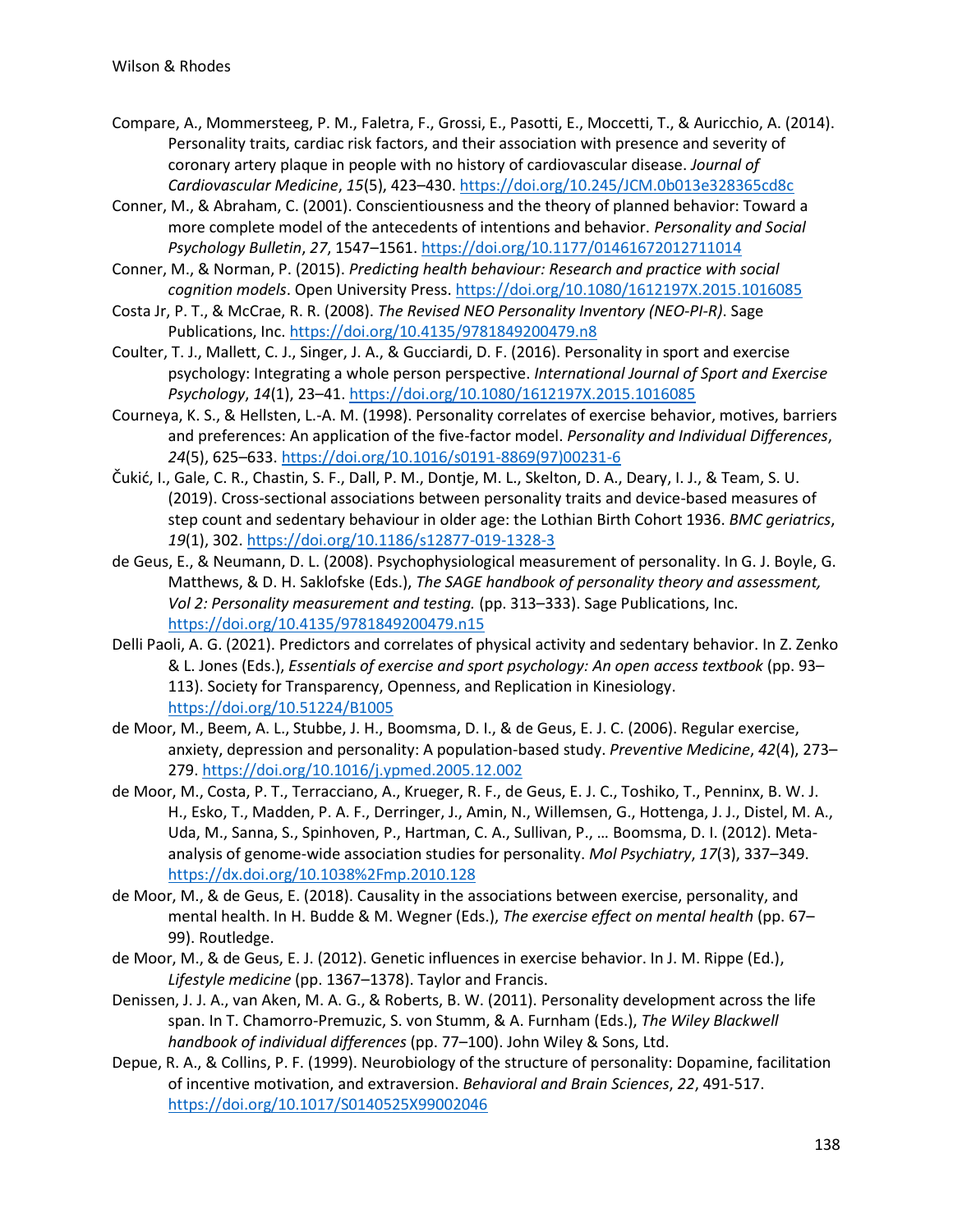- Deutsch, R., & Strack, F. (2006). Duality models in social psychology: From dual processes to interacting systems. *Psychological Inquiry*, *17*, 166–172. [https://doi.org/10.1207/s15327965pli1703\\_2](https://doi.org/10.1207/s15327965pli1703_2)
- Digman, J. M. (1990). Personality structure: Emergence of the five-factor model. *Annual Review Of Psychology*, *41*(1), 417–440[. https://doi.org/10.1146/annurev.ps.41.020190.002221](https://doi.org/10.1146/annurev.ps.41.020190.002221)
- Ebstrup, J. F., Aadahl, M., Eplov, L. F., Pisinger, C., & Jørgensen, T. (2013). Cross-sectional associations between the five factor personality traits and leisure-time sitting-time: The effect of general self-efficacy. *Journal of Physical Activity & Health, 10*(4), 572–580. <https://doi.org/10.1123/jpah.10.4.572>

European Union Sport and Health Working Group. (2008). *European Union physical activity guidelines*. Eysenck, H. J. (1947). *Dimensions of personality*. Praeger.

- Eysenck, H. J. (1970). *The structure of human personality* (Third ed.). Methuen. <https://doi.org/10.1037/h0052161>
- Eysenck, H. J., Nias, D. K. B., & Cox, D. N. (1982). Sport and Personality. *Advances in Behaviour Research and Therapy*, *4*, 1–56. [https://doi.org/10.1016/0146-6402\(82\)90004-2](https://doi.org/10.1016/0146-6402(82)90004-2)
- Ferguson, E. (2013). Personality is of central concern to understand health: Towards a theoretical model for health psychology. *Health Psychology Review*, *7*(sup1), S32–S70. <https://doi.org/10.1080/17437199.2010.547985>
- Fibbins, H., Lederman, O., & Rosenbaum, S. (2021). Physical activity and severe mental illness. In Z. Zenko & L. Jones (Eds.), *Essentials of exercise and sport psychology: An open access textbook* (pp. 385–408). Society for Transparency, Openness, and Replication in Kinesiology. <https://doi.org/10.51224/B1017>
- Funder, D. C. (2001). Personality. *Annual Review of Psychology*, *52*, 197–221.
- Gignac, G. E., & Szodorai, E. T. (2016). Effect size guidelines for individual differences researchers. *Personality and Individual Differences*, *102*, 74–78.<https://doi.org/10.1016/j.paid.2016.06.069>
- Glasgow, R. E., Vogt, T. M., & Boles, S. M. (1999). Evaluating the public health impact of health promotion interventions: the RE-AIM framework. *American Journal of Public Health*, *89*(9), 1322–1327.<https://doi.org/10.2105/AJPH.89.9.1322>
- Goldberg, L. R. (1993). The structure of phenotypic personality traits. *American Psychologist*, *48*(1), 26– 34[. https://doi.org/10.1037/0003-066X.48.1.26](https://doi.org/10.1037/0003-066X.48.1.26)
- Goldberg, L. R. (1999). A broad-bandwidth, public-domain, personality inventory measuring the lowerlevel facets of several five-factor models. In I. Mervielde, I. Deary, F. De Fruyt, & F. Ostendorf (Eds.), *Personality psychology in Europe* (Vol. 7, pp. 7–28). Tilburg University Press.
- Goldberg, L. R., Johnson, J. A., Eber, H. W., Hogan, R., Ashton, M. C., Cloninger, C. R., & Gough, H. G. (2006). The international personality item pool and the future of public-domain personality measures. *Journal of Research in Personality*, *40*(1), 84–96. <https://doi.org/10.1016/j.jrp.2005.08.007>
- Gray, J. A. (1991). The neuropsychology of temperament. In J. Strelau & A. Angleitner (Eds.), *Explorations in temperament* (pp. 105–128). Plenum Press[. https://doi.org/10.1007/978-1-4899-0643-4\\_8](https://doi.org/10.1007/978-1-4899-0643-4_8)
- Gray, J. A., & McNaughton, N. (2000). *The neuropsychology of anxiety: An enquiry into the funtions of the septo-hippocampal system* (2nd ed.). Oxford University Press. <https://doi.org/10.1017/S000712500011373X>
- Guthold, R., Stevens, G. A., Riley, L. M., & Bull, F. C. (2018). Worldwide trends in insufficient physical activity from 2001 to 2016: A pooled analysis of 358 population-based surveys with 1·9 million participants. *The Lancet Global Health*, *6*(10), e1077–e1086. [https://doi.org/10.1016/S2214-109X\(18\)30357-7](https://doi.org/10.1016/S2214-109X(18)30357-7)
- Hagan, A. L., Rhodes, R. E., Hausenblas, H., & Giacobbi, P. R. (2009). Integrating five-factor model facet level traits with the theory of planned behavior and exercise. *Psychology of Sport & Exercise*, *10*, 565–572.<https://doi.org/10.1016/j.psychsport.2009.02.008>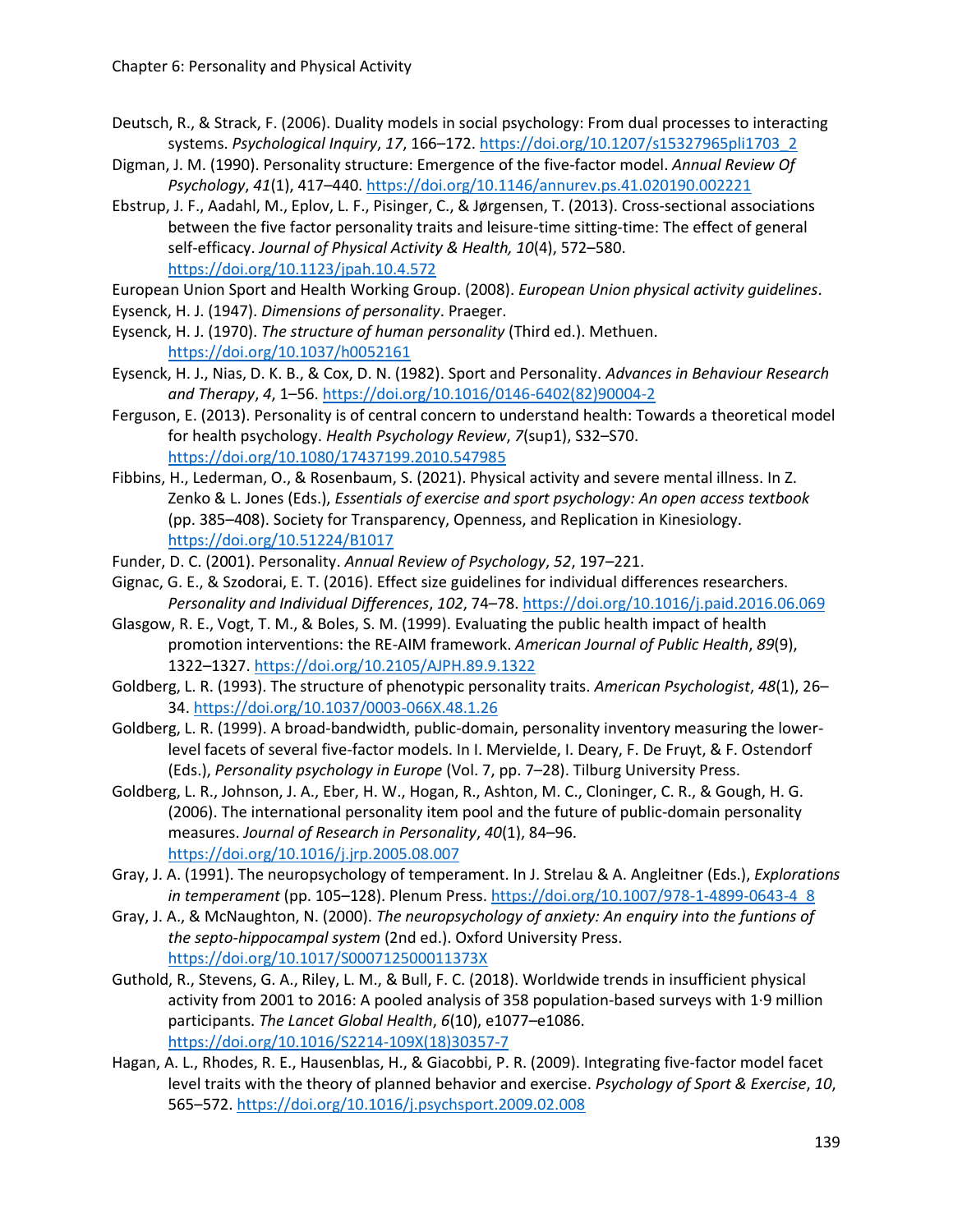- Hall, E. E., Ekkekakis, P., & Petruzzello, S. J. (2005). Is the relationship of RPE to psychological factors intensity-dependent? *Medicine & Science in Sports & Exercise*, *37*(8), 1365–1373. <https://doi.org/10.1249/01.mss.0000174897.25739.3c>
- Hallal, P. C., Andersen, L. B., Bull, F. C., Guthold, R., Haskell, W., Ekelund, U., & Group, L. P. A. S. W. (2012). Global physical activity levels: surveillance progress, pitfalls, and prospects. *The Lancet*, *380*(9838), 247–257. [https://doi.org/10.1016/50140-6736\(12\)60646-1](https://doi.org/10.1016/50140-6736(12)60646-1)
- Hammond, W. (1957). The status of physical types. *Human biology*, *29*(3), 223–241. <https://www.jstor.org/stable/41449137>
- Haskell, W. L., Lee, I.-M., Pate, R. R., Powell, K. E., Blair, S. N., Franklin, B. A., Macera, C. A., Heath, G. W., Thompson, P. D., & Bauman, A. (2007). Physical activity and public health: Updated recommendation for adults from the American College of Sports Medicine and the American Heart Association. *Circulation*, *116*(9), 1081–1093. <https://doi.org/10.1161/circulationaha.107.185649>
- Hearon, B. A., & Harrison, T. J. (2020). Not the exercise type? Personality traits and anxiety sensitivity as predictors of objectively measured physical activity and sedentary time. *Journal of Health Psychology*. <https://doi.org/10.1177/1359105320906242>
- Hepler, T. J., Hill, C. R., Chase, M. A., & Feltz, D. L. (2021). Self, relational, and collective efficacy in athletes. In Z. Zenko & L. Jones (Eds.), *Essentials of exercise and sport psychology: An open access textbook* (pp. 643–663). Society for Transparency, Openness, and Replication in Kinesiology.<https://doi.org/10.51224/B1027>
- Howard, J. H., Cunningham, D. A., & Rechnitzer, P. A. (1987). Personality and fitness decline in middleaged men. *International Journal of Sport Psychology*, *18*, 100–111.
- Hoyt, A. L., Rhodes, R. E., Hausenblas, H., & Giacobbi, P. R. (2009). Integrating five-factor model facet level traits with the theory of planned behavior and exercise. *Psychology of Sport & Exercise*, *10*, 565–572.<https://doi.org/10.1016/j.psychsport.2009.02.008>
- Ingledew, D. K., & Markland, D. (2008). The role of motives in exercise participation. *Psychology & Health*, *23*(7), 807–828[. https://doi.org/10.1080/08870440701405704](https://doi.org/10.1080/08870440701405704)
- Jang, K. L., Livesley, W. J., & Vernon, P. A. (1996). Heritability of the big five personality dimensions and their facets: a twin study. *Journal of Personality*, *64*, 577–591. <https://doi.org/10.1111/j.1467-6494.1996.tb00522.x>
- John, O. P., Donahue, E. M., & Kentle, R. L. (1991). Big five inventory. *Journal of Personality and Social Psychology*.<https://doi.org/10.1037/t07550-000>
- Johnson, D. L., Wiebe, J. S., Gold, S. M., Andreasen, N. C., Hichwa, R. D., Watkins, G. L., & Boles Ponto, L. L. (1999). Cerebral blood flow and personality: A positron emission tomography study. *American Journal of Psychiatry*, *156*(2), 252–257.
- Jokela, M., Pulkki-Råback, L., Elovainio, M., & Kivimäki, M. (2014). Personality traits as risk factors for stroke and coronary heart disease mortality: Pooled analysis of three cohort studies. *Journal of Behavioral Medicine*, *37*(5), 881–889.<https://doi.org/10.1007/s10865-013-9548-z>
- Jones, L., Hutchinson, J. C., & Mullin, E. M. (2018). In the zone: An exploration of personal characteristics underlying affective responses to heavy exercise. *Journal of Sport and Exercise Psychology*, *40*(5), 249–258.<https://doi.org/10.1123/jsep.2017-0360>
- Jones. L., & Zenko, Z. (2021). Strategies to facilitate more pleasant exercise experiences. In Z. Zenko & L. Jones (Eds.), *Essentials of exercise and sport psychology: An open access textbook* (pp. 242–270). Society for Transparency, Openness, and Replication in Kinesiology. <https://doi.org/10.51224/B1011>
- Joyner, C., Biddle, S. J., & Loprinzi, P. D. (2019). Association of personality on changes in weekday sitting time: cross-sectional and prospective evaluation. *Journal of Lifestyle Medicine*, *9*(1), 60. <https://doi.org/10.15280/jlm.2019.9.1.60>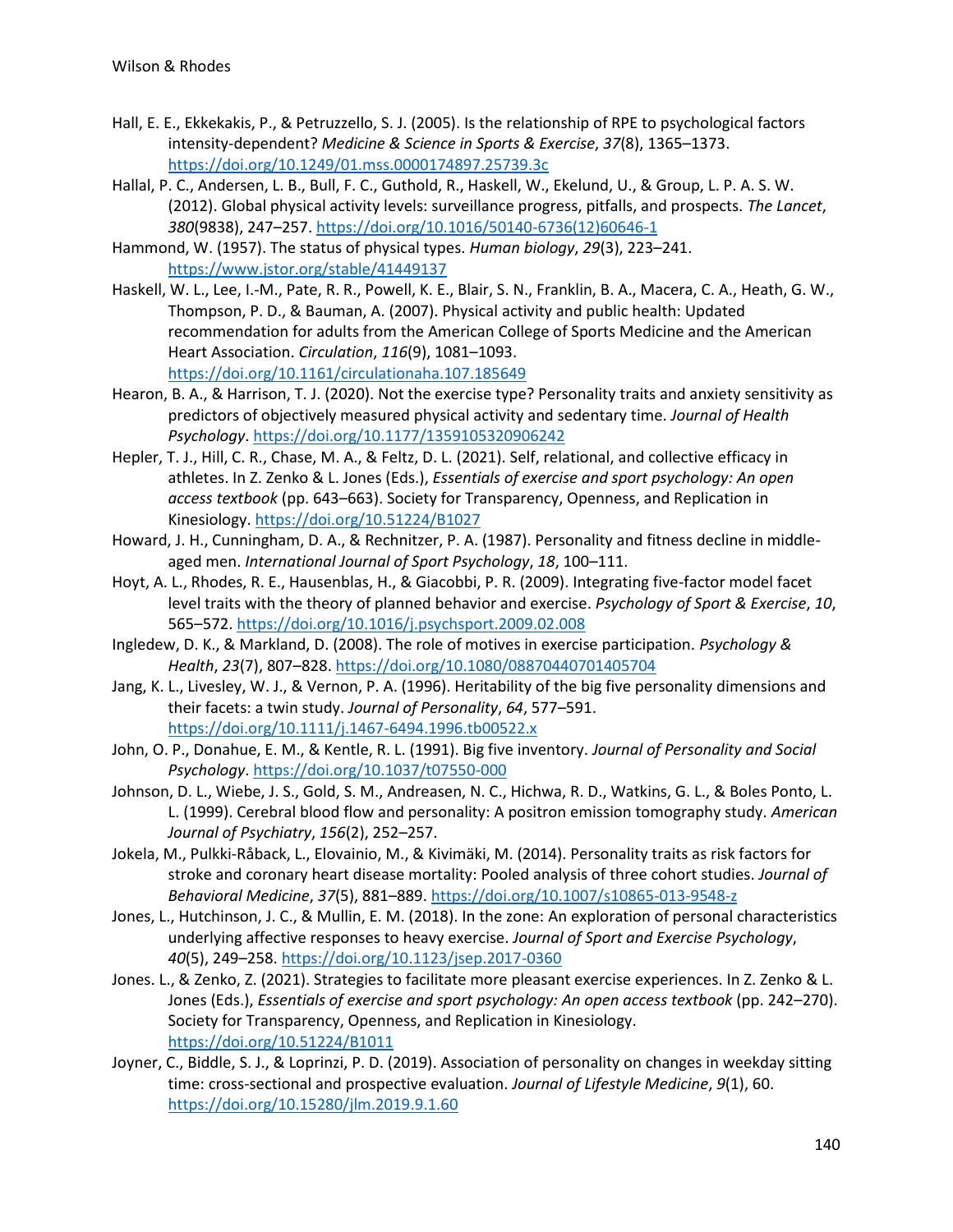- Joyner, C., & Loprinzi, P. D. (2017). The association of personality on anxiety: Moderation considerations of physical activity. *Journal of Behavioral Health*, *6*(2), 89–92. <https://doi.org/10.5455/jbh.20170103051957>
- Joyner, C., & Loprinzi, P. D. (2018). Longitudinal effects of personality on physical activity among college students: Examining executive function as a potential moderator. *Psychological Reports*, *121*(2), 344–355.<https://doi.org/10.1177/0033294117726076>
- Jung, C. G. (1923). *Psychological types; or, The psychology of individuation*. Paul, Trench, Trubner.
- Karvonen, J., Törmäkangas, T., Pulkkinen, L., & Kokko, K. (2020). Associations of temperament and personality traits with frequency of physical activity in adulthood. *Journal of Research in Personality*, *84,* 103887. <https://doi.org/10.1016/j.jrp.2019.103887>
- Kekäläinen, T., Laakkonen, E. K., Terracciano, A., Savikangas, T., Hyvärinen, M., Tammelin, T. H., Rantalainen, T., Törmäkangas, T., Kujala, U. M., & Alen, M. (2020). Accelerometer-measured and self-reported physical activity in relation to extraversion and neuroticism: A cross-sectional analysis of two studies. *BMC geriatrics*, *20*(1), 1–11. <https://doi.org/10.1186/s12877-020-01669-7>
- Kern, M. L., Reynolds, C. A., & Friedman, H. S. (2010). Predictors of physical activity patterns across adulthood: A growth curve analysis. *Personality and Social Psychology Bulletin*, *36*(8), 1058– 1072[. https://doi.org/10.1177/0146167210374834](https://doi.org/10.1177/0146167210374834)
- Klein, D. N., Kotov, R., & Bufferd, S. J. (2011). Personality and depression: Explanatory models and review of the evidence. *Annual review of clinical psychology*, *7*, 269–295. <https://doi.org/10.1146/annurev-clinpsy-032210-104540>
- Kuroda, Y., Hudson, J., & Thatcher, R. (2015). Motivational state and personality in relation to emotion, stress, and HRV responses to aerobic exercise. *Journal of Psychophysiology, 29*(4), 147–160. <https://psycnet.apa.org/doi/10.1027/0269-8803/a000146>
- Lanyon, R. I., & Goodstein, L. D. (1997). *Personality assessment*. John Wiley & Sons.
- Lepri, B., Staiano, J., Shmueli, E., Pianesi, F., & Pentland, A. (2016). The role of personality in shaping social networks and mediating behavioral change. *User-Model User Adaptation Interface*, *26*, 143–175.<https://doi.org/10.1007/s11257-016-9173-y>
- Lerner, R. M. (1969). The development of stereotyped expectancies of body build-behavior relations. *Child Development*, 137–141.<https://doi.org/10.2307/1127162>
- Lippke, S., Pomp, S., & Fleig, L. (2018). Rehabilitants' conscientiousness as a moderator of the intention– planning-behavior chain. *Rehabilitation Psychology*, *63*(3), 460. <https://doi.org/10.1037/rep0000210>
- Lochbaum, M. R., Litchfield, K., Podlog, L., & Lutz, R. (2013). Extraversion, emotional instability, and selfreported exercise: The mediating effects of approach-avoidance achievement goals. *Journal of Sport and Health Science*, *2*, 176–183. [https://doi.org/http://dx.doi.org/10.1016/j.jshs.2012.08.002](https://doi.org/http:/dx.doi.org/10.1016/j.jshs.2012.08.002)
- Lochbaum, M. R., & Lutz, R. (2005). Exercise enjoyment and psychological response to acute exercise: The role of personality and goal cognitions. *Individual Differences Research*, *3*(3), 153–161.
- McCrae, R. R., & Costa, J., P.T. (1999). A five-factor theory of personality. In L. A. Pervin & O. P. John (Eds.), *Handbook of personality: Theory and research* (2nd ed., pp. 139-153). The Guilford Press.
- McCrae, R. R., & Costa, J., P.T. (2008). The five-factor theory of personality. In O. P. John, R. W. Robins, & L. A. Pervin (Eds.), *Handbook of personality: Theory and research* (3rd ed., pp. 159–181). The Guilford Press.
- McCrae, R. R., & Costa, P. T. (1995). Trait explanations in personality psychology. *European Journal of Personality*, *9*, 231–252.<https://doi.org/10.1002/per.2410090402>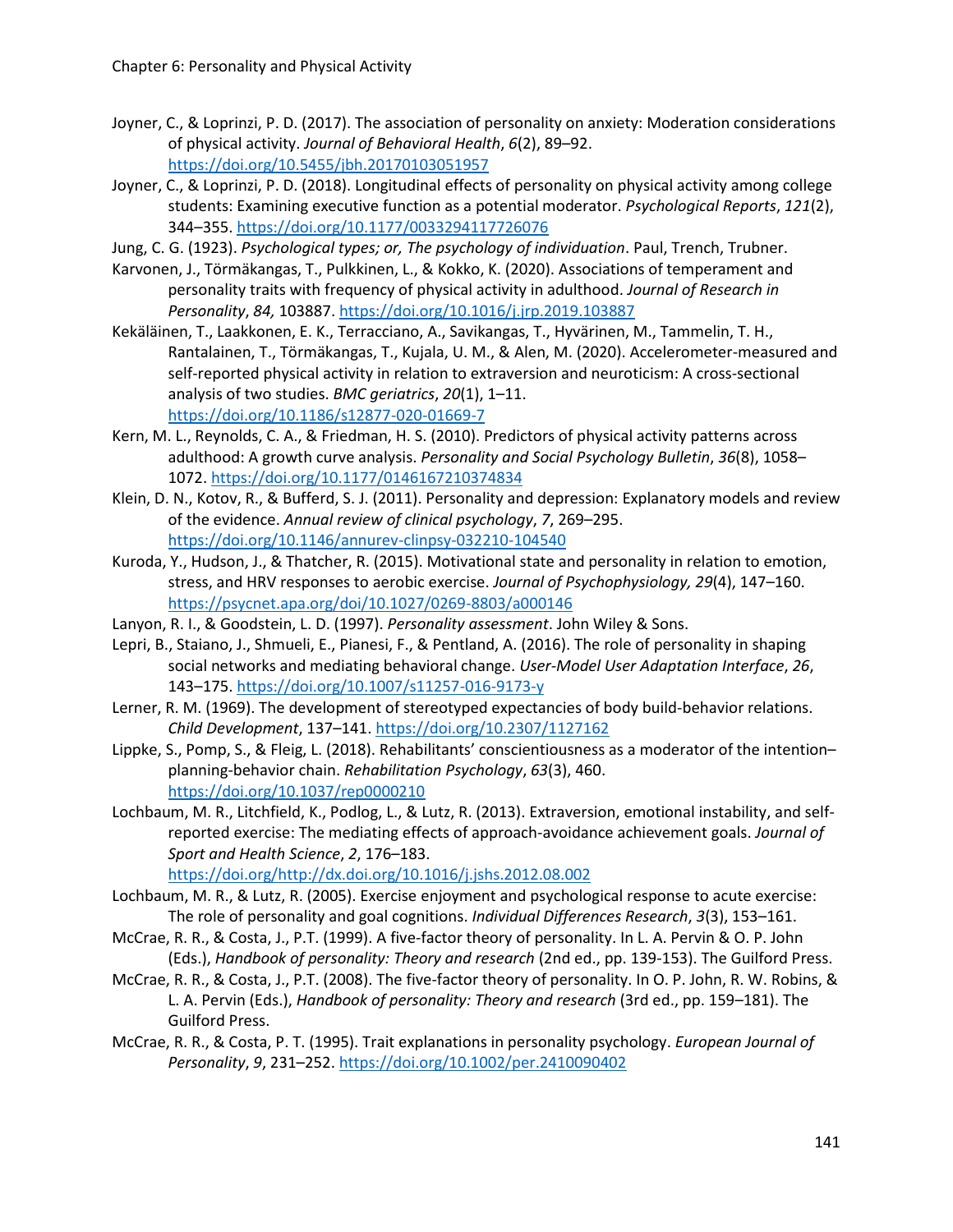- McCrae, R. R., Costa, P. T., Ostendorf, F., Angleitner, A., Hrebickova, M., Avia, M. D., Sanz, J., Sanchez-Bernardos, M. L., Kusdil, M. E., Woodfield, R., Saunders, P. R., & Smith, P. B. (2000). Nature over nurture: Temperament, personality, and life-span development. *Journal of Personality & Social Psychology*, *78*, 173–186.<https://doi.org/10.1037/0022-3514.78.1.173>
- McDowell, C. P., Wilson, K. E., Monroe, D. C., McCrory, C., Kenny, R. A., & Herring, M. P. (2020). Physical activity partially mediates associations between "Big" personality traits and incident generalized anxiety disorder: Findings from the irish longitudinal study on ageing. *Journal of Affective Disorders*, *277*, 46–52. [https://doi.org/https://doi.org/10.1016/j.jad.2020.07.124](https://doi.org/https:/doi.org/10.1016/j.jad.2020.07.124)
- McEachan, R. R. C. (2004). The role of personality in predicting exercise behaviour: A systematic review. *Health Psychology Update*, *13*, 14–18.
- McEachan, R. R. C., Sutton, S., & Myers, L. (2010). Mediation of personality influences on physical activity within the theory of planned behaviour. *Journal of Health Psychology*, *15*(8), 1170–1180. <https://doi.org/10.1177/1359105310364172>
- McEwan, D., Boudreau, P., Curran, T., & Rhodes, R. E. (2019). Personality traits of high-risk sport participants: A meta-analysis. *Journal of Research in Personality*, *79*, 83–93. <https://doi.org/10.1016/j.jrp.2019.02.006>
- Milad, E., & Bogg, T. (2020). Personality traits, coping, health-related behaviors, and cumulative physiological health in a national sample: 10 year prospective effects of conscientiousness via perceptions of activity on allostatic load. *Annals of Behavioral Medicine*. <https://doi.org/10.1093/abm/kaaa024>
- Mischel, W., & Shoda, Y. (1999). Integrating dispositions and processing dynamics within a unified theory of personality: The cognitive-affective personality system. In *Handbook of personality: Theory and research* (Vol. 2, pp. 197–218).
- Montano, D. E., & Kasprzyk, D. (2015). Theory of reasoned action, theory of planned behavior, and the integrated behavioral model. In K. Glanz, B. L. Rimer, & K. Viswanath (Eds.), *Health behavior: Theory, research, and practice*. John Wiley & Sons, Ltd.
- Mõttus, R., Epskamp, S., & Francis, A. (2017). Within- and between individual variability of personality characteristics and physical exercise. *Journal of Research in Personality*, *69*, 139–148. <https://doi.org/10.1016/j.jrp/2016.06.017>
- Nederend, I., Schutte, N. M., Bartels, M., ten Harkel, A. D., & de Geus, E. J. (2016). Heritability of heart rate recovery and vagal rebound after exercise. *European Journal of Applied Physiology*, *116*(11- 12), 2167–2176.<https://doi.org/10.1007/s00421-016-3459-y>
- Newsome, A. N., Kilpatrick, M., Mastrofini, G., & Wilson, K. (in press). Personality traits and physical activity: Helping exercise professionals maximize client outcomes. *ACSM's Health & Fitness Journal.*
- Office of Disease Preventon and Health Promotion. (2017). *Physical activity guidelines*. <https://health.gov/paguidelines/>
- Pailing, P. E., & Segalowitz, S. J. (2004). The error-related negativity as a state and trait measure: Motivation, personality, and ERPs in response to errors. *Psychophysiology*, *41*(1), 84–95. <https://doi.org/10.1111/1469-8986.00124>
- Pate, R. R., Pratt, M., Blair, S., Haskell, W. L., Macera, C. A., & Bouchard, C. (1995). Physical activity and public health: A recommendation from the Centers of Disease Control and Prevention and the American College of Sports Medicine. *Journal of the American Medical Association*, *273*, 402–- 407.<https://doi.org/10.1001/jama.1995.03520290054029>
- Petersen, G. L., Mortensen, E. L., Rod, N. H., Lange, T., Flensborg-Madsen, T., Hansen, Å. M., & Lund, R. (2018). Occupational social class and personality traits in relation to leisure-time physical activity level: Cross-sectional results from the Copenhagen Aging and Midlife Biobank. *Journal of Aging and Health*, *30*(8), 1263–1283[. https://doi.org/10.1177/0898264317714928](https://doi.org/10.1177/0898264317714928)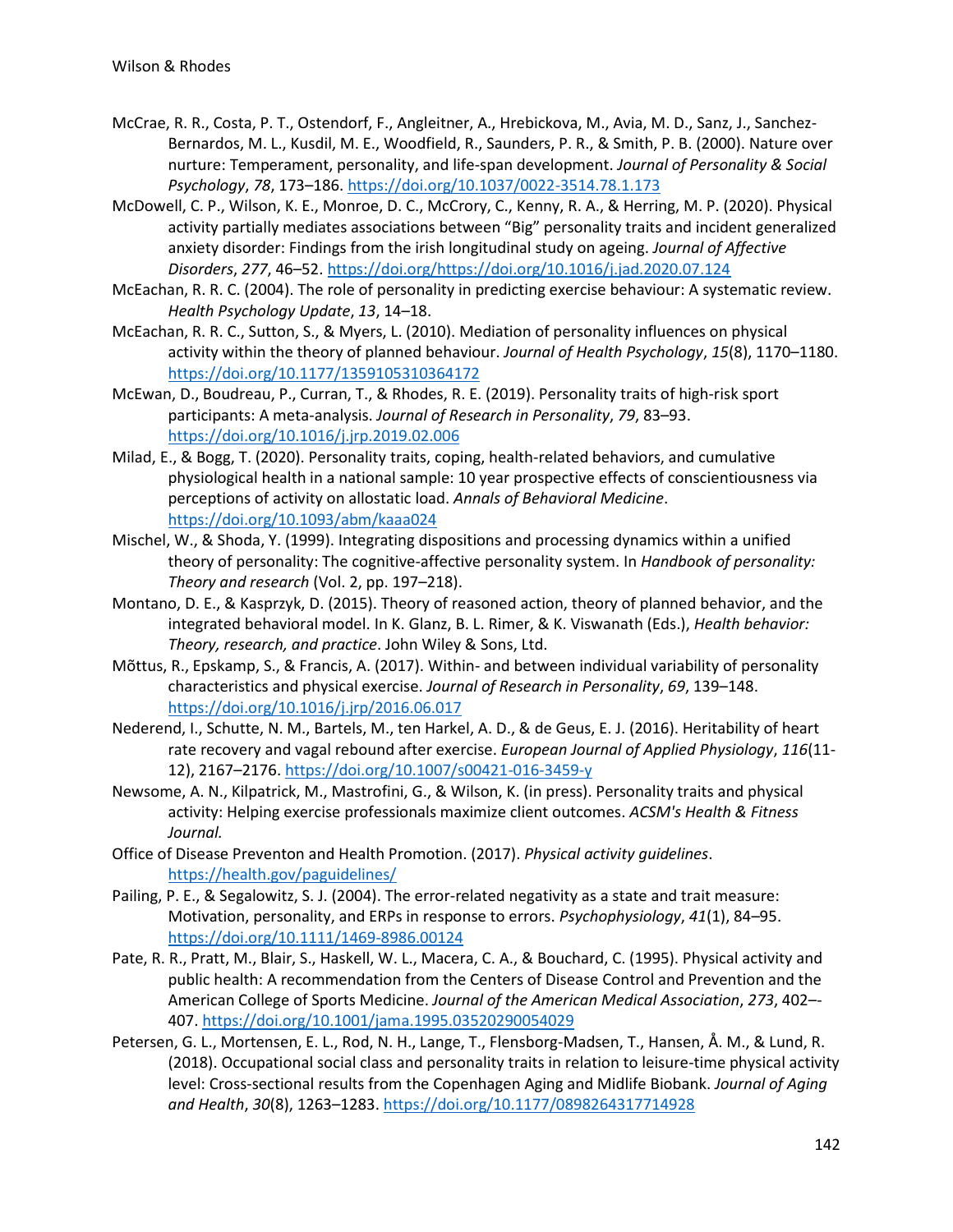- Piercy, K. L., Troiano, R. P., Ballard, R. M., Carlson, S. A., Fulton, J. E., Galuska, D. A., George, S. M., & Olson, R. D. (2018). The physical activity guidelines for Americans. *JAMA*, *320*(19), 2020–2028. <https://doi.org/10.1001/jama.2018.14854>
- Rebar, A. L., Alfrey, K.-L., & Gardner, B. (2021). Theories of physical activity motivation. In Z. Zenko & L. Jones (Eds.), *Essentials of exercise and sport psychology: An open access textbook* (pp. 15–36). Society for Transparency, Openness, and Replication in Kinesiology. <https://doi.org/10.51224/B1002>
- Revelle, W., Wilt, J., & Condon, D. (2011). Individual differences and differential psychology: A brief history and prospect. In T. Chamorro-Premuzic, S. von Stumm, & A. Furnham (Eds.), *The Wiley Blackwell handbook of individual differences* (pp. 3–38). John Wiley & Sons, Ltd.
- Rhodes, R. E. (2006). The built-in environment: the role of personality and physical activity. *Exercise and Sport Science Reviews*, *34*(2), 83–88.
- Rhodes, R. E., & Boudreau, P. (2017). Physical activity and personality traits. In *Oxford Research Encyclopedia of Psychology*.<https://doi.org/10.1093/acrefore/9780190236557.013.210>
- Rhodes, R. E., & Courneya, K. S. (2003). Relationships between personality, an extended theory of planned behaviour model and exercise behaviour. *British Journal of Health Psychology*, *8*(1), 19. <https://doi.org/10.1348/135910703762879183>
- Rhodes, R. E., Courneya, K. S., Blanchard, C. M., & Plotnikoff, R. C. (2007). Prediction of leisure-time walking: an integration of social cognitive, perceived environmental, and personality factors [Article]. *International Journal of Behavioral Nutrition & Physical Activity*, *4*, 51–61. <https://doi.org/10.1186/1479-5868-4-51>
- Rhodes, R. E., Courneya, K. S., & Hayduk, L. A. (2002). Does personality moderate the theory of planned behavior in the exercise domain? *Journal of Sport and Exercise Psychology*, *24*, 120–132. <https://doi.org/10.1123/jsep.24.2.120>
- Rhodes, R. E., Courneya, K. S., & Jones, L. W. (2002). Personality, the Theory of Planned Behavior, and Exercise: A Unique Role for Extroversion's Activity Facet. *Journal of Applied Social Psychology*, *32*(8), 1721–1736.<https://doi.org/10.1111/j.1559-1816.2002.tb02772.x>
- Rhodes, R. E., Courneya, K. S., & Jones, L. W. (2004). Personality and social cognitive influences on exercise behavior: adding the activity trait to the theory of planned behavior. *Psychology of Sport and Exercise*, *5*(3), 243–254. [https://doi.org/10.1016/s1469-0292\(03\)00004-9](https://doi.org/10.1016/s1469-0292(03)00004-9)
- Rhodes, R. E., Courneya, K. S., & Jones, L. W. (2005). The theory of planned behavior and lower-order personality traits: Interaction effects in the exercise domain. *Personality and Individual Differences*, *38*(2), 251–265.<https://doi.org/10.1016/j.paid.2004.04.005>
- Rhodes, R. E., & Dickau, L. (2013). Moderators of the intention-behaviour relationship in the physical activity domain: a systematic review. *British Journal of Sports Medicine*, *47*(4), 215–225. <https://doi.org/10.1136/bjsports-2011-090411>
- Rhodes, R. E., Fiala, B., & Conner, M. (2010). A Review and Meta-Analysis of Affective Judgments and Physical Activity in Adult Populations. *Annals of Behavioral Medicine*, *38*(3), 180–204. <https://doi.org/10.1007/s12160-009-9147-y>
- Rhodes, R. E., Janssen, I., Bredin, S. S., Warburton, D. E., & Bauman, A. (2017). Physical activity: Health impact, prevalence, correlates and interventions. *Psychology & Health*, *32*(8), 942–975. <https://doi.org/10.1080/08870446.2017.1325486>
- Rhodes, R. E., & Kates, A. (2015). Can the affective response to exercise predict future motives and physical activity behavior? A systematic review of published evidence. *Annals of Behavioral Medicine*, *49*(5), 715–731.<https://doi.org/10.1007/s12160-015-9704-5>
- Rhodes, R. E., & Matheson, D. H. (2008). Does personality moderate the effect of implementation intentions on physical activity? *Annals of Behavioral Medicine*, *35,* S209.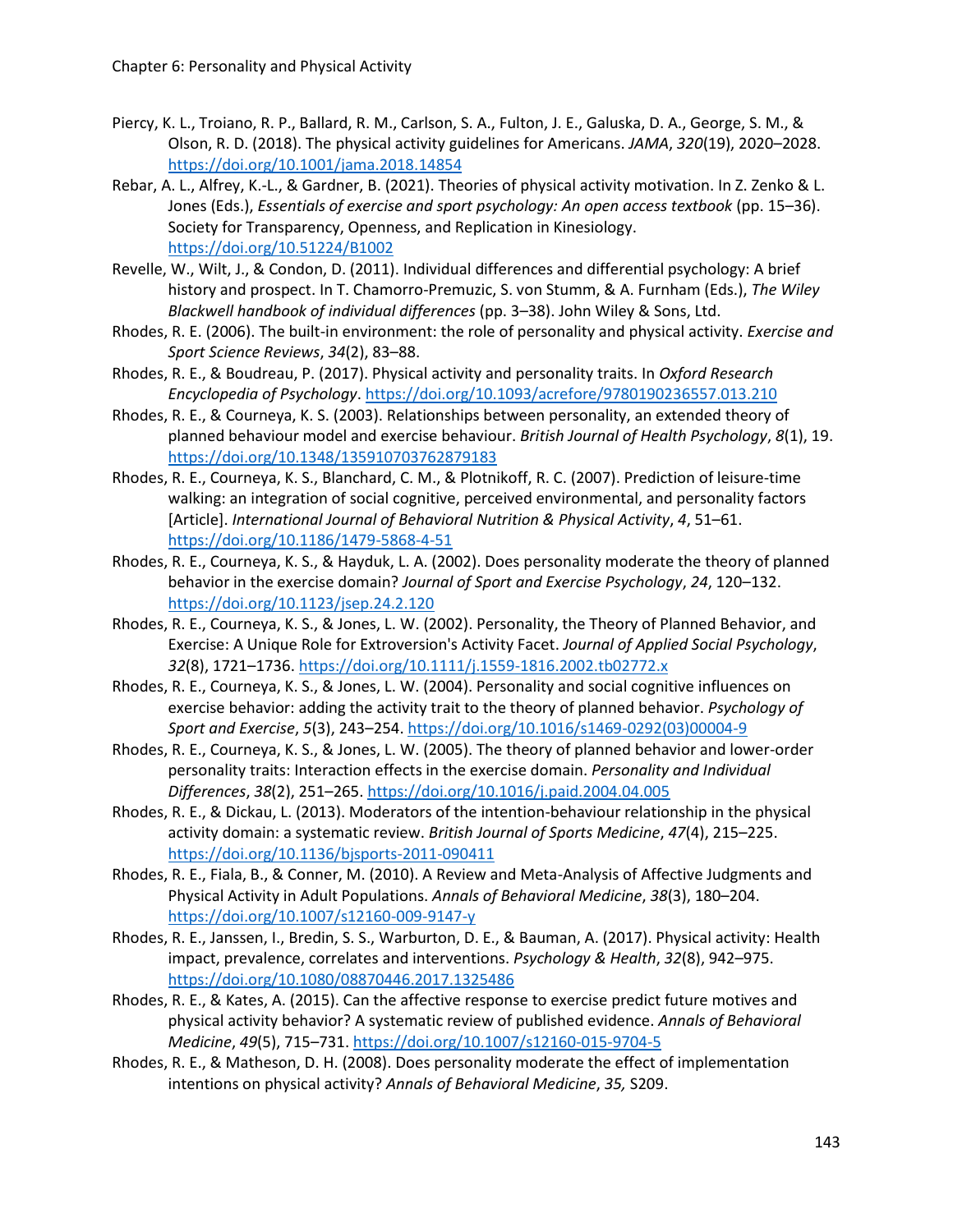- Rhodes, R. E., & Pfaeffli, L. A. (2012). Personality and physical activity. In E. O. Acevedo (Ed.), *The Oxford handbook of exercise psychology* (pp. 195–223). Oxford University Press.
- Rhodes, R. E., & Smith, N. E. I. (2006). Personality correlates of physical activity: A review and metaanalysis. *British Journal of Sports Medicine*, *40*, 958–965. <https://doi.org/10.1136/bjsm.2006.028860>
- Rhodes, R. E., & Wilson, K. (2020). Personality and physical activity. In R. J. Schinke & D. Hackfort (Eds.), *The Routledge international encyclopedia of sport and exercise psychology* (Vol. 1, pp. 413–425). Taylor and Francis.
- Riemann, R., Angleitner, A., & Strelau, J. (1997). Genetic and environmental influences on personality: A study of twins reared together using the self- and peer report NEO-FFI scales. *Journal of Personality*, *65*, 449–475[. https://doi.org/10.1111/j.1467-6494.1997.tb00324.x](https://doi.org/10.1111/j.1467-6494.1997.tb00324.x)
- Roberts, B. W., Walton, K. E., & Viechtbauer, W. (2006). Patterns of mean-level change in personality traits across the life course: a meta-analysis of longitudinal studies. *Psychological Bulletin*, *132*, 1–25[. https://doi.org/10.1037/0033-2909.132.1.1](https://doi.org/10.1037/0033-2909.132.1.1)
- Rothbart, M. K. (2007). Temperament, development, and personality. *Current Directions in Psychological Science*, *16*, 207–212[. https://doi.org/10.1111/j.1467-8721.2007.00505.x](https://doi.org/10.1111/j.1467-8721.2007.00505.x)
- Rowe, E. W. P., Alyssa M., & Kamphaus, R. W. (2008). Behavioral measures of personality in children. In G. J. Boyle, G. Matthews, & D. H. Saklofske (Eds.), *The SAGE handbook of personality theory and assessment* (Vol. 2, pp. 547–565). SAGE Publications Ltd.
- Russell, J. A., & Carroll, J. M. (1999). On the bipolarity of positive and negative affect. *Psychological Bulletin, 125*(1), 3–30.<https://doi.org/10.1037/0033-2909.125.1.3>
- Ryan, J., Edney, S., & Maher, C. (2019). Anxious or empowered? A cross-sectional study exploring how wearable activity trackers make their owners feel. *BMC Psychology*, *7*(1), 42. <https://doi.org/10.1186/s40359-019-0315-y>
- Schneider, M. L., & Graham, D. J. (2009). Personality, physical fitness, and affective response to exercise among adolescents. *Medicine & Science in Sports & Exercise*, *41*(4), 947–955. <https://doi.org/10.1249/MSS.0b013e31818de009>
- Schuch, F. B., Stubbs, B., & Kandola, A. (2021). Physical activity and exercise for the prevention and management of anxiety. In Z. Zenko & L. Jones (Eds.), *Essentials of exercise and sport psychology: An open access textbook* (pp. 369–384). Society for Transparency, Openness, and Replication in Kinesiology.<https://doi.org/10.51224/B1016>
- Schutte, N. M., Nederend, I., Bartels, M., & de Geus, E. J. (2019). A twin study on the correlates of voluntary exercise behavior in adolescence. *Psychology of Sport and Exercise*, *40*, 99–109. <https://doi.org/10.1016/j.psychsport.2018.10.002>
- Schutte, N. M., Nederend, I., Hudziak, J. J., Bartels, M., & de Geus, E. J. C. (2016). Heritability of the affective response to exercise and its correlation to exercise behavior. *Psychology of Sport and Exercise, 31,* 139–148[. http://dx.doi.org/10.1016/j.psychsport.2016.12.001](https://doi.org/http:/dx.doi.org/10.1016/j.psychsport.2016.12.001)
- Sheldon, W. H., & Stevens, S. S. (1942). *The varieties of temperament; A psychology of constitutional differences.* Harper.
- Slaughter, M. (1970). An analysis of the relationship between somatotype and personality traits of college women. *Research Quarterly. American Association for Health, Physical Education and Recreation*, *41*(4), 569–575.<https://doi.org/10.1080/10671188.1970.10615017>
- Smith, G., Williams, L., O'Donnell, C., & McKechnie, J. (2017). The influence of social-cognitive constructs and personality traits on physical activity in healthy adults. *International Journal of Sport and Exercise Psychology*, *15*, 540–555[. https://doi.org/10.1080/1612197X.2016.1142459](https://doi.org/10.1080/1612197X.2016.1142459)
- Steel, P., Schmidt, J., & Shultz, J. (2008). Refining the relationship between personality and subjective well-being. *Psychological Bulletin*, *134*(1), 138–161. <https://doi.org/10.1037/0033-2909.134.1.138>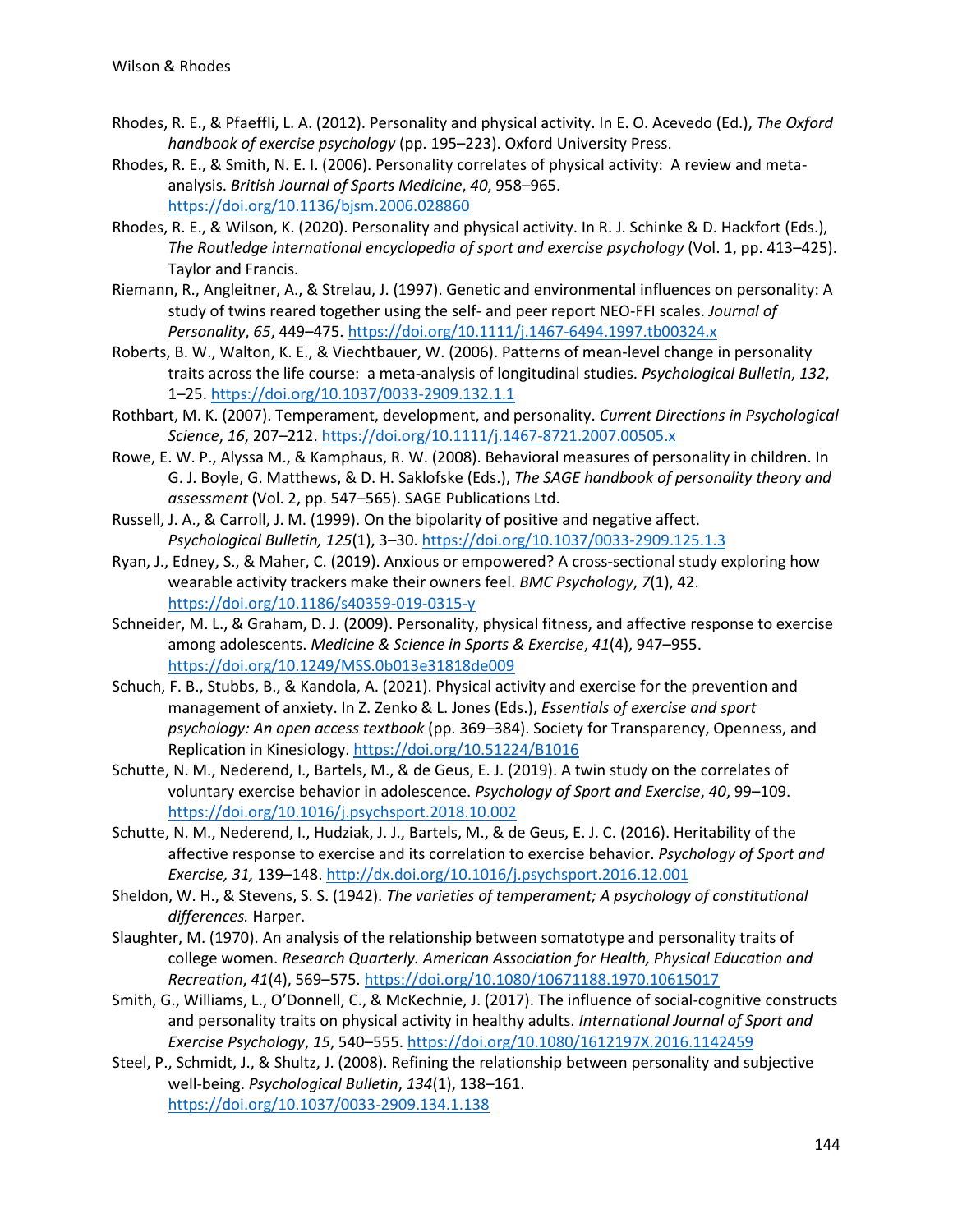- Stelmack, R. M., & Stalikas, A. (1991). Galen and the humour theory of temperament. *Personality and Individual Differences*, *12*(3), 255–263. [http://dx.doi.org/10.1016/0191-8869\(91\)90111-N](http://dx.doi.org/10.1016/0191-8869(91)90111-N)
- Stephan, Y., Boiché, J., Canada, B., & Terracciano, A. (2014). Association of personality with physical, social, and mental activities across the lifespan: Findings from US and French samples. *British Journal of Psychology*, *105*(4), 564–580[. https://doi.org/10.1111/bjop.12056](https://doi.org/10.1111/bjop.12056)
- Stephan, Y., Sutin, A. R., Luchetti, M., Bosselut, G., & Terracciano, A. (2018). Physical activity and personality development over twenty years: Evidence from three longitudinal samples. *Journal of Research in Personality*, *73*, 173–179[. https://doi.org/10.1016/j.jrp.2018.02.005](https://doi.org/10.1016/j.jrp.2018.02.005)
- Stephan, Y., Sutin, A. R., & Terracciano, A. (2014). Physical activity and personality development across adulthood and old age: Evidence from two longitudinal studies. *Journal of Research in Personality*, *49*, 1–7.<https://doi.org/10.1016/j.jrp.2013.12.003>
- Stieger, M., Robinson, S. A., Bisson, A. N., & Lachman, M. E. (2020). The relationship of personality and behavior change in a physical activity intervention: The role of conscientiousness and healthy neuroticism. *Personality and Individual Differences*, *166*. <https://doi.org/10.1016/j.paid.2020.110224>
- Stubbe, J. H., Boomsma, D. I., Vink, J. M., Cornes, B. K., Martin, N. G., Skytthe, A., & de Geus, E. J. (2006). Genetic influences on exercise participation in 37,051 twin pairs from seven countries. *PLoS One,*, *1*, e22.<https://doi.org/10.1371/journal.pone.0000022>
- Sutin, A. R., Stephan, Y., Luchetti, M., Artese, A., Oshio, A., & Terracciano, A. (2016). The five-factor model of personality and physical inactivity: A meta-analysis of 16 samples. *Journal of Research in Personality*, *63*, 22–28. [http://dx.doi.org/10.1016/j.jrp.2016.05.001](https://doi.org/http:/dx.doi.org/10.1016/j.jrp.2016.05.001)
- Sutin, A. R., & Terracciano, A. (2016). Personality traits and body mass index: Modifiers and mechanisms. *Psychology & Health*, *31*(3), 259–275[. https://doi.org/10.1080/08870446.2015.1082561](https://doi.org/10.1080/08870446.2015.1082561)
- Takatori, K., Matsumoto, D., Miyazaki, M., Yamasaki, N., & Moon, J.-S. (2019). The difference between self-perceived and chronological age in the elderly may correlate with general health, personality and the practice of good health behavior: A cross-sectional study. *Archives of gerontology and geriatrics*, *83*, 13–19[. https://doi.org/10.1016/j.archger.2019.03.009](https://doi.org/10.1016/j.archger.2019.03.009)
- Terracciano, A., Schrack, J. A., Sutin, A. R., Chan, W., Simonsick, E. M., & Ferrucci, L. (2013). Personality, Metabolic Rate and Aerobic Capacity. *PLoS One*, *8*(1), e54746. <https://doi.org/10.1371/journal.pone.0054746>
- Teychenne, M., White, R. L., Richards, J., Schuch, F. B., Rosenbaum, S., & Bennie, J. A. (2020). Do we need physical activity guidelines for mental health: What does the evidence tell us? *Mental Health and Physical Activity*, *18*, 100315[. https://doi.org/10.1016/j.mhpa.2019.100315](https://doi.org/https:/doi.org/10.1016/j.mhpa.2019.100315)
- Thurstone, L. L. (1934). The vectors of mind. *Psychological Review*, *41*(1), 1. <https://doi.org/10.1037/h0075959>
- Troiano, R. P., McClain, J. J., Brychta, R. J., & Chen, K. Y. (2014). Evolution of accelerometer methods for physical activity research. *British Journal of Sports Medicine*, *48*(13), 1019–1023.
- Tupes, E., & Christal, R. (1961). Recurrent personality factors based on trait ratings (Tech. Rep. No. 61- 97). *Lackland Air Force Base: USAF ASD Technical Report*. <https://doi.org/10.1111/j.1467-6494.1992.tb00973.x>
- U.S. Department of Health and Human Services. (2018). *Physical activity guidelines for Americans, 2<sup>nd</sup> edition.* Washington, DC: U.S. Department for Health and Human Services. [https://www.health.gov/sites/defaut/files/2019-](https://www.health.gov/sites/defaut/files/2019-09/Physical_Activity_Guidelines_2nd_edition.pdf) [09/Physical\\_Activity\\_Guidelines\\_2nd\\_edition.pdf](https://www.health.gov/sites/defaut/files/2019-09/Physical_Activity_Guidelines_2nd_edition.pdf)
- Vukasovic, T., & Bratko, D. (2015). Heritability of personality: A meta- analysis of behavior genetic studies. *Psychological Bulletin*, *141*, 769–785[. https://doi.org/10.1037/bul0000017](https://doi.org/10.1037/bul0000017)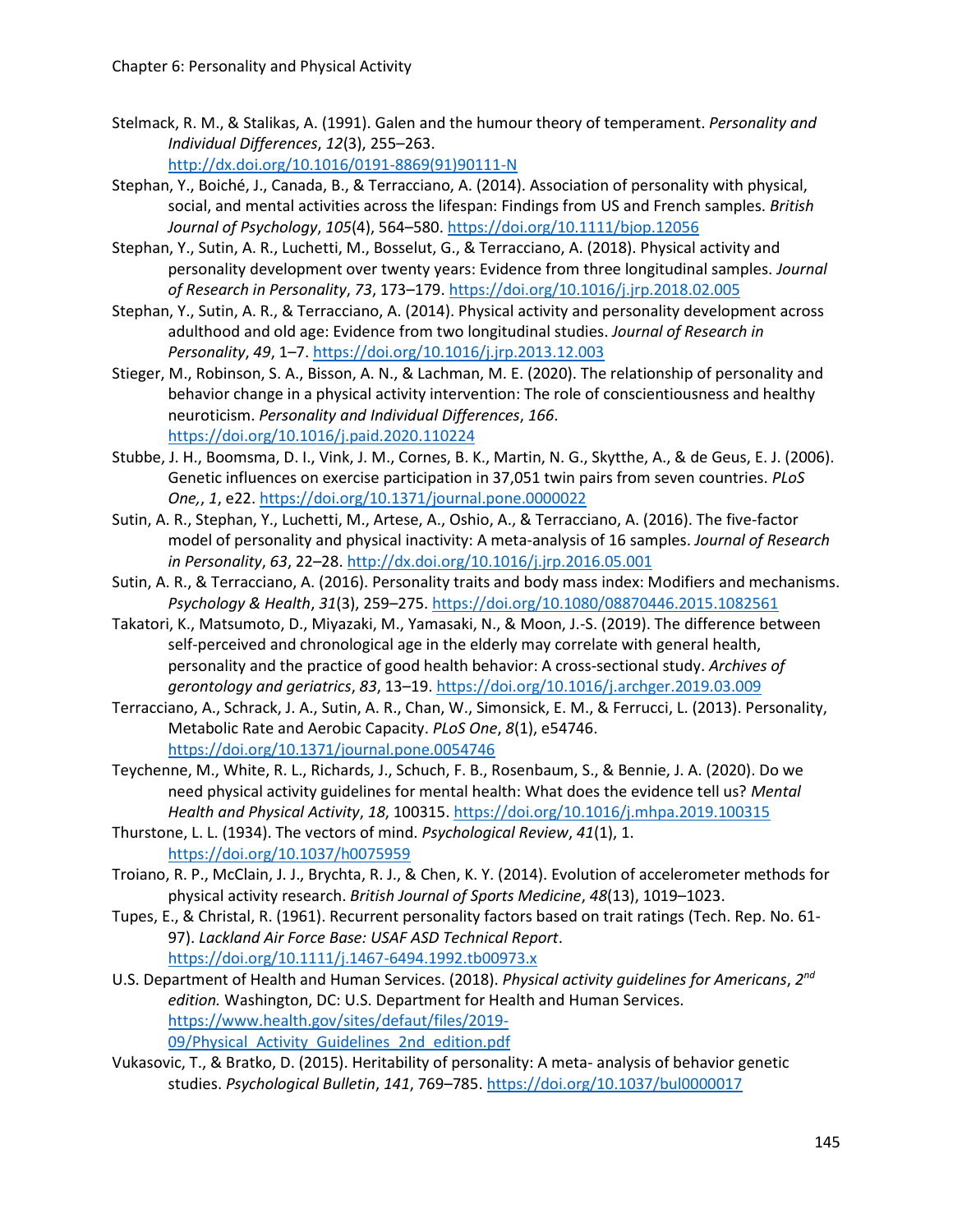- Watkins, L. L., Koch, G. G., Sherwood, A., Blumenthal, J. A., Davidson, J. R., O'Connor, C., & Sketch, M. H. (2013). Association of anxiety and depression with all-cause mortality in individuals with coronary heart disease. *Journal of the American Heart Association*, *2*(2), e000068. <https://doi.org/10.1161/JAHA.112.000068>
- Watson, D., Wiese, D., Vaidya, J., & Tellegen, A. (1999). The two general activation systems of affect: Structural findings, evolutionary considerations, and psychobiological evidence. *Journal of Personality and Social Psychology, 76*(5), 820–838. <https://doi.org/10.1037/0022-3514.76.5.820>
- Watson, D., & Tellegen, A. (1999). Issues in dimensional structure of affect—Effects of descriptors, measurement error, and response formats: Comment on Russell and Carroll (1999). *Psychological Bulletin, 125*(5), 601–610. <https://doi.org/10.1037/0033-2909.125.5.601>
- Webb, E. (1915). *Character and intelligence: An attempt at an exact study of character*. University Press.
- WHO. (2010). *Global recommendations on physical activity for health*. World Health Organization.
- Why, Y. P., Huang, R. Z., & Sandhu, P. K. (2010). Affective messages increase leisure walking only among conscientious individuals. *Personality and Individual Differences*, *48*, 752–756. <https://doi.org/10.1016/j.paid.2010.01.022>
- Williams, D. M., Rhodes, R. E., & Conner, M. T. (2019). Conceptualizing and intervening on affective determinants of health behaviour. *Psychology & Health, 34*, 1267–1281 <https://doi.org/10.1080/08870446.2019.1675659>
- Wilson, K. (2019). Personality and Physical Activity. In M. H. Anshel & S. J. Petruzzello (Eds.), *APA's handbook of sport and exercise psychology* (Vol. 2, pp. 219–239). American Psychological Association.<https://doi.org/10.1037/0000124-012>
- Wilson, K., Das, B., Evans, E., & Dishman, R. (2016). Structural equation modeling supports a moderating role of personality in the relationship between physical activity and mental health in college women. *Journal of Physical Activity & Health*, *13*, 67–78. <https://doi.org/10.1123/jpah.2014-0455>
- Wilson, K., Das, B. M., Evans, E. M., & Dishman, R. K. (2015). Personality correlates of physical activity in college women. *Medicine & Science in Sports & Exercise*, *47*(8), 1691–1697. <https://doi.org/10.1249/MSS.0000000000000570>
- Wilson, K., & Dishman, R. (2015). Personality and physical activity: A systematic review and metaanalysis. *Personality & Individual Differences*, *72*, 230–242. <https://doi.org/10.1016/j.paid.2014.08.023>
- Wilson, K., & Estabrooks, P. A. (2020). Physical activity promotion message perceptions biased by motivational dispositions. *Applied Psycholology: Health and Well Being*, *12*(3), 610–635. <https://doi.org/10.1111/aphw.12199>
- Yasunaga, A., & Yaguchi, K. (2014). Personality traits, self-efficacy for exercise, and exercise levels in older Japanese adults. *健康心理学研究*, 27(1), 1–11. [http://doi.org/10.11560/jahp.27.1\\_1](http://doi.org/10.11560/jahp.27.1_1)
- Yeatts, P. E., Martin, S. B., & Petrie, T. A. (2017). Physical fitness as a moderator of neuroticism and depression in adolescent boys and girls. *Personality and Individual Differences*, *114*, 30–35. <https://doi.org/10.1016/j.paid.2017.03.040>
- Zenko, Z., & Ladwig, M. A. (2021). Affective responses to exercise: Measurement considerations for practicing professionals. In Z. Zenko & L. Jones (Eds.), Essentials of exercise and sport psychology: An open access textbook (pp. 271–293). Society for Transparency, Openness, and Replication in Kinesiology.<https://doi.org/10.51224/B1012>
- Zuckerman, M. (2005). *Psychobiology of personality* (2nd ed.). Cambridge University Press.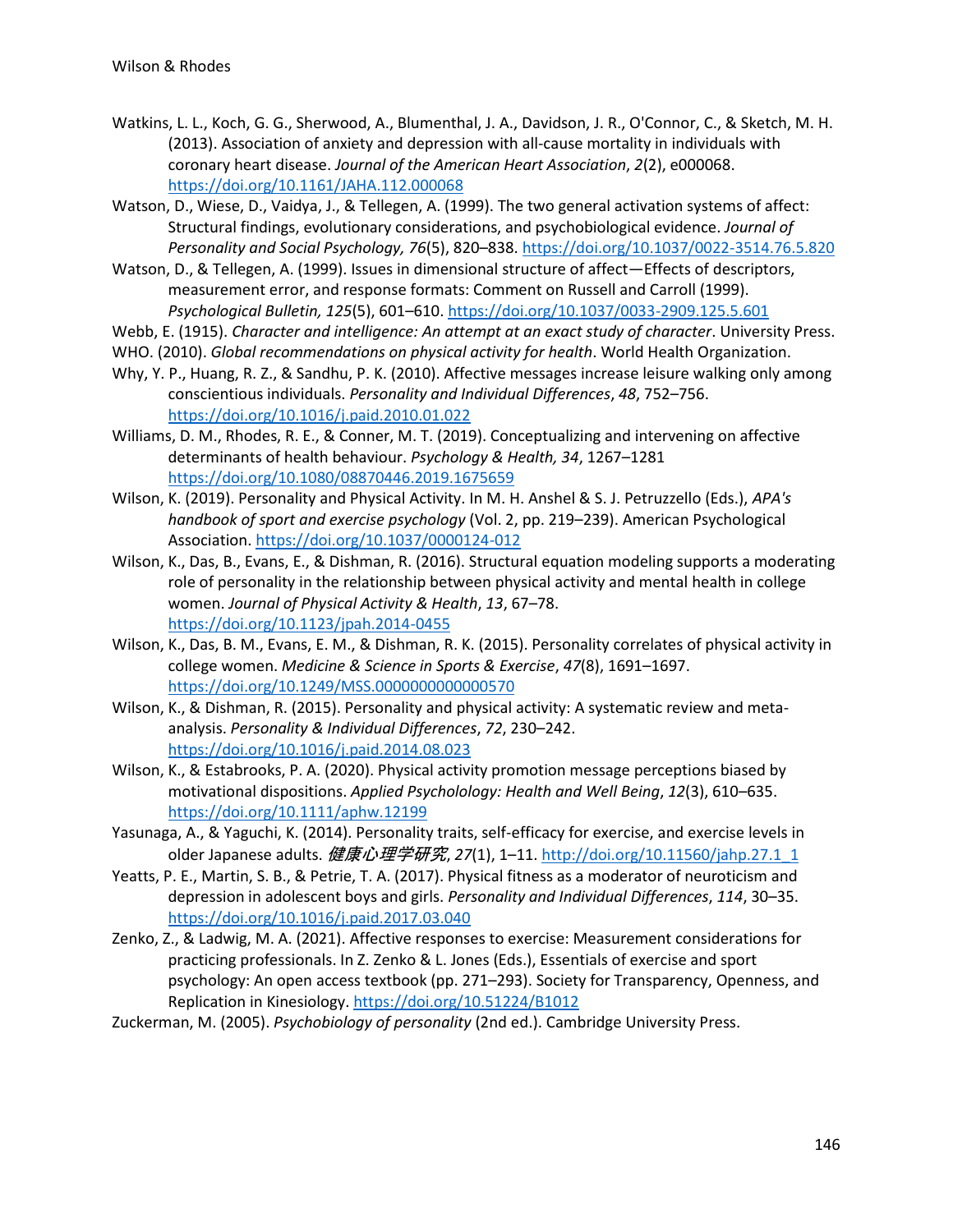This Page is Intentionally Left Blank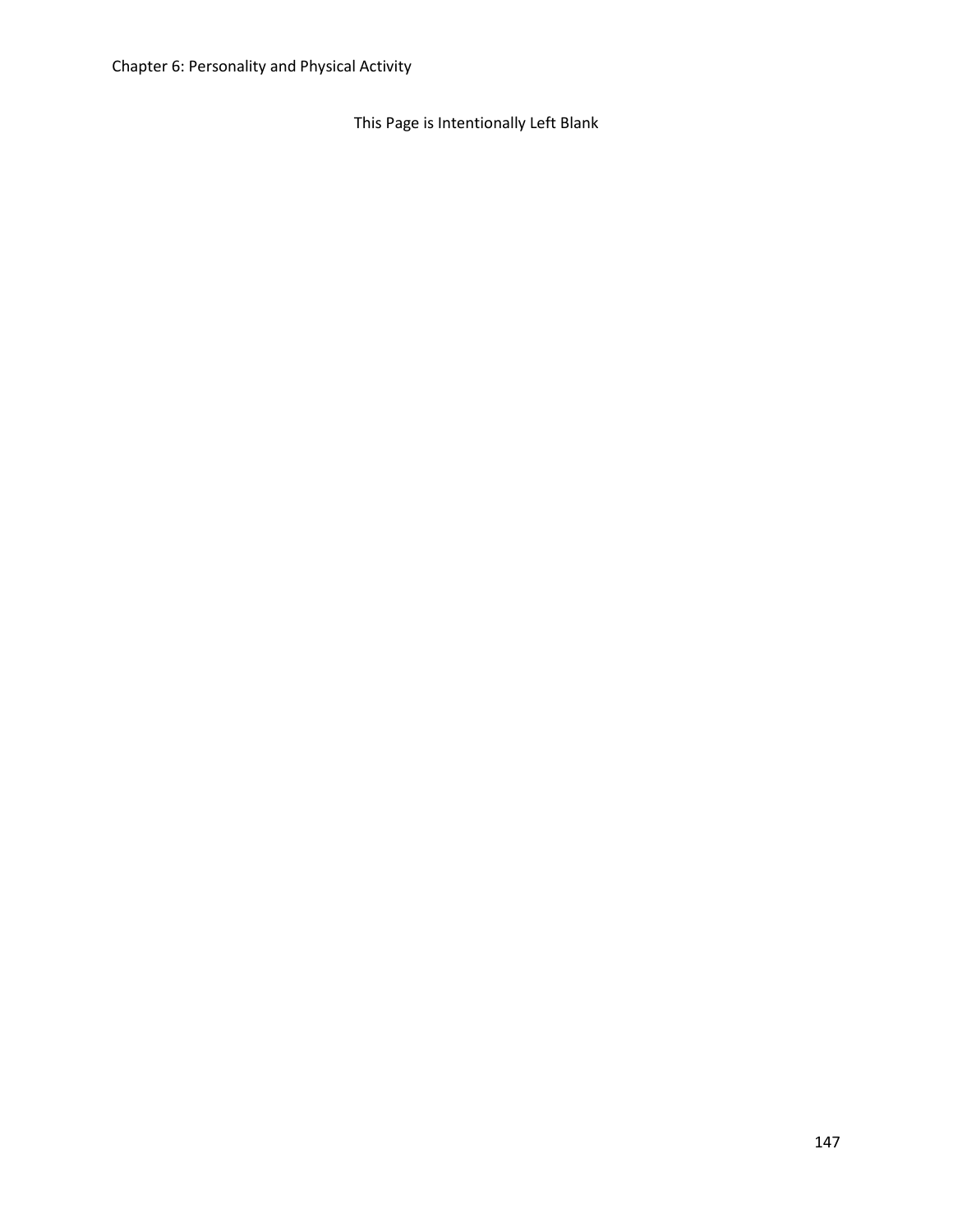This Page is Intentionally Left Blank